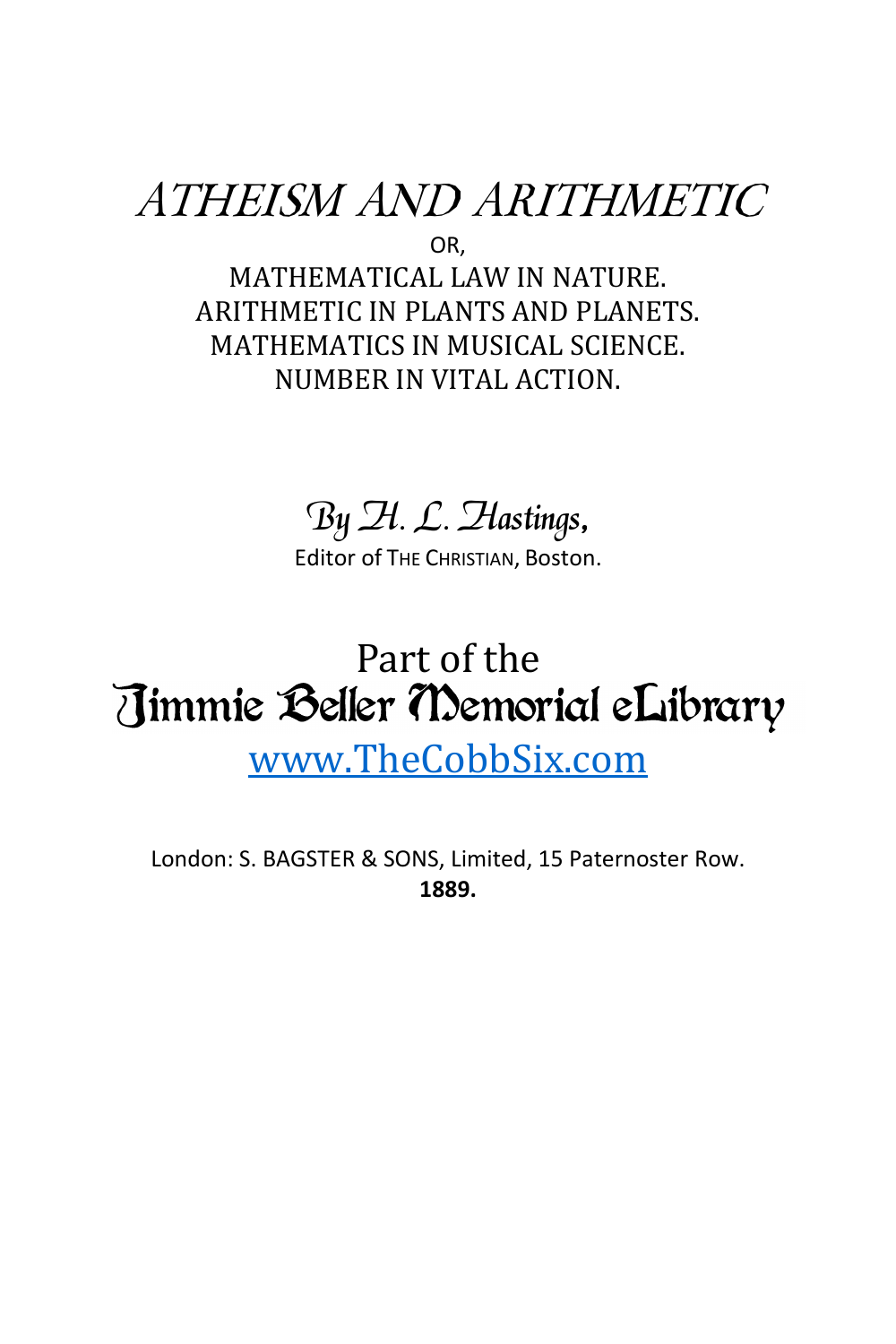## Prefatory Note

The following pages were commenced as a brief introduction to a Lecture on *Number in Nature*, delivered at New College, London, by Edward White, and issued as the fourteenth number of the *ANTI-INFIDEL LIBRARY*. In attempting to elaborate more fully a few of the numerous points touched upon by the Lecturer, the Introduction speedily outgrew that which it was to introduce, and it was decided to publish it independently.

Though the instances which indicate the reign of Mathematical Law in the universe are so numerous and so intricate that no finite mind can ever fully investigate or comprehend them, yet it is hoped that the few examples here presented may suggest further research on the part of the thoughtful, and perhaps lead the careless and the perplexed to perceive in such facts as these, a line of proofs of the existence of an intelligent Creator, which, though too much neglected, are well worthy of their most careful attention.

God has not left himself without a witness, either in the order of the visible creation or in the constitution and instincts of the human soul. "He that cometh to God, must believe that he is, and that he is a rewarder of them that seek after him." The following pages call attention to a few of the instances of his wondrous working; and they are sent forth with the prayer that through their instrumentality the wandering and benighted may "seek the Lord, if haply they may feel after him and find him, though he is not far from every one of us. For in Him we live, and move, and have our being: for we also are his offspring."

> H.L. HASTINGS. Boston, Mass., U.S.A., March, 1885.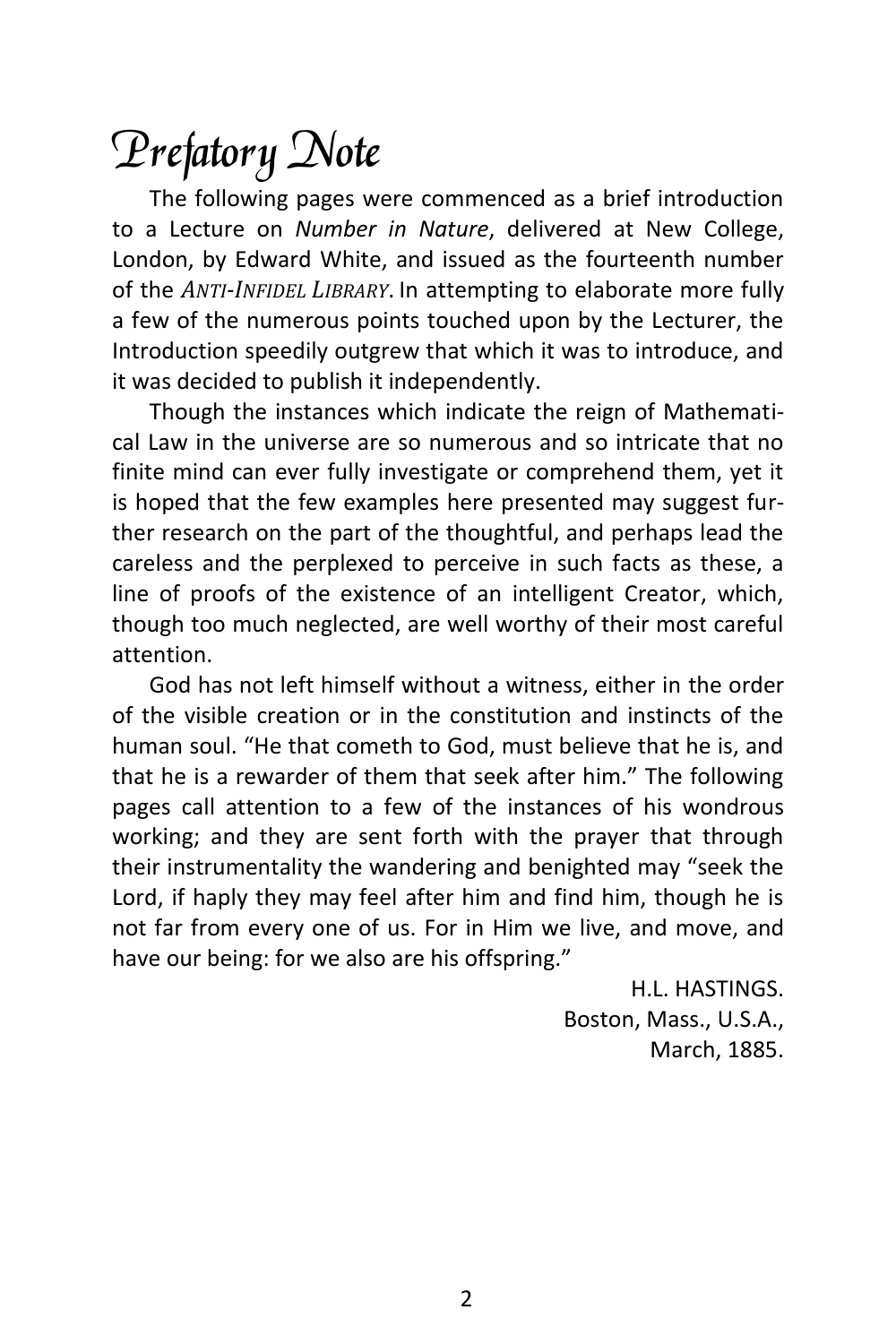### Chapter 1.

#### *Is There A God? A Wide-Spread Sentiment. The Universe An Invention. Is There An Inventor?*

Is there a God? Who knows, and who can tell? We know that *we* exist, but what do we know besides? No man hath seen God, and what evidence have we of the existence of an unseen Deity? Men have ransacked the world to find the abode of a Supreme Being, but He ever eludes their search. Neither in Olympus nor Zion, neither in the temples of Rome, or Greece, or Persia, or Babylon, or Assyria, or Egypt has man been able to find the God for whom he has sought. There is no spot on the globe where the human eye can behold its Creator. Is it wonderful, then, that men doubt the existence of one who, if he exists, hides himself from their view?

Yet, notwithstanding all this, the mass of mankind, from the remotest ages, have believed and acknowledged the existence of a God,— a supreme, intelligent and almighty Ruler, or of some superior beings or powers to whom man is indebted for the blessings of this life and the hope of a life to come. Said Plutarch, the greatest biographer of antiquity, more than 1700 years ago:

> "If you will take the pains to travel through the world, you may find towns and cities without walls, without letters, without kings, without houses, without wealth, without money, without theatres and places of exercise; but there never was seen, nor shall be seen by man, any city without temples and gods, or without making use of prayers, oaths, divinations, and sacrifices, for the obtaining of blessings and benefits, and the averting of curses and calamities. Nay, I am of opinion that a city might sooner be built without any ground to fix it on, than a commonwealth be constituted altogether void of any religion and opinion of the gods,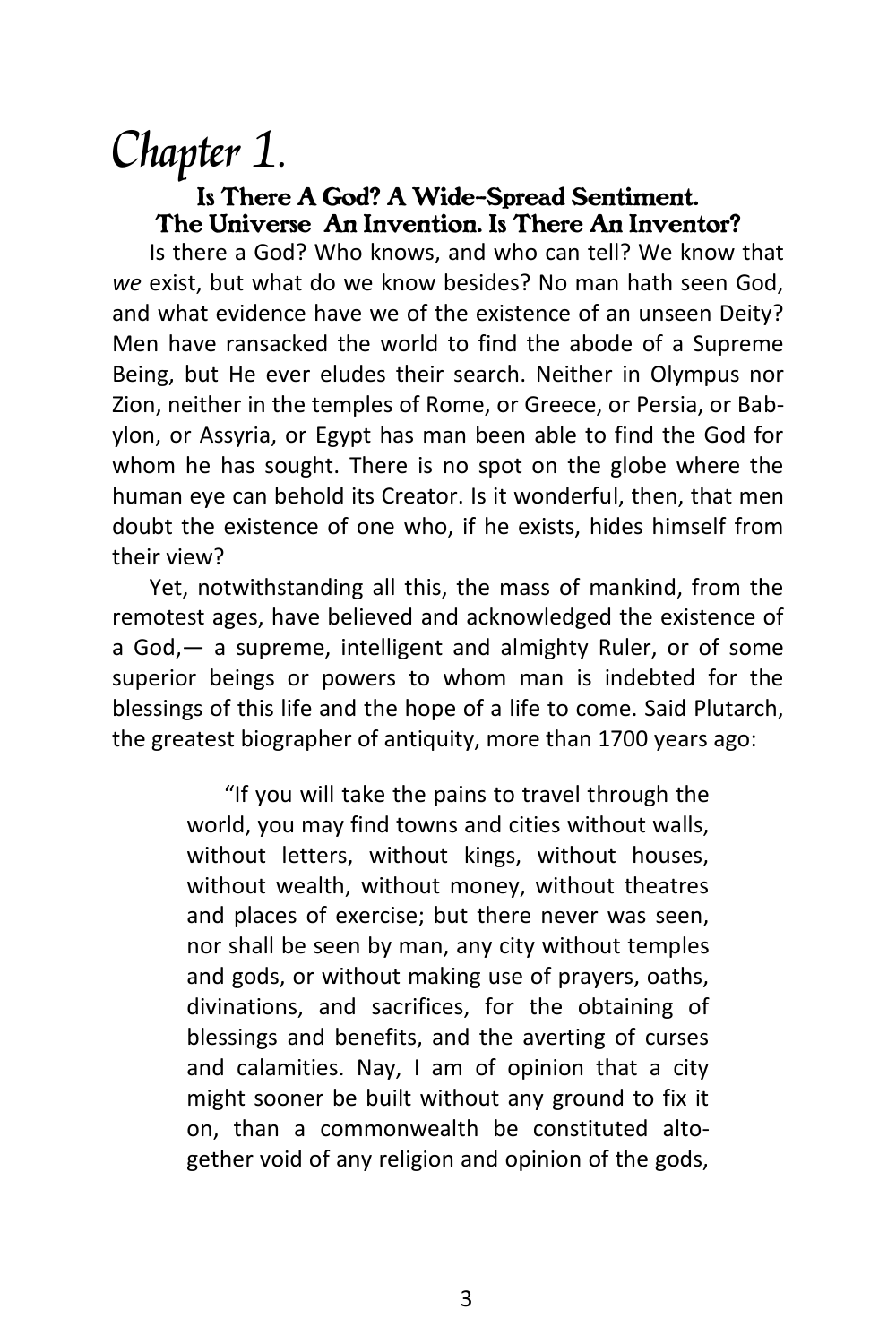or, being constituted, be preserved."<sup>1</sup>

This conviction is wide-spread. The appetite for religion is as universal as the appetite for bread, and as natural.

It is true that many men make a living out of religion, but so do many men make a living by baking bread; but no one proposes to go without bread because bakers get their own bread by furnishing bread to others. It is equally true that there is much poor religion in the world, but there is also much poor bread; and if Pharaoh's baker baked no better bread than some men bake in these days, it is not strange that his master hung him. But people *will have bread*, though it be poor; and if the supply be scanty they still insist that "half a loaf is better than no bread." And so people *will have a religion*, though it may be small in quantity and inferior in quality. And this inclination for religion is not an acquired and debasing appetite, like the appetite for opium and tobacco; it is the spontaneous and universal uplifting of the soul to adore something higher and greater than mortal man; and the higher the nations rise in virtue and excellence, the more firmly are they established in their religious convictions. And this appetite for religion is older than the priests, just as the appetite for bread is older than the bakers; the demand existed before the supply was provided. The instinct of worship is a natural instinct, indicating an actual need inwrought in the human constitution, for some wise purpose, by the Creative Hand.

A sentiment so wide-spread, so well-nigh universal, must rest upon some substantial basis. There must be some evidence which convinces men of the existence of a Power higher than themselves.

Every man sees things done around him which neither he nor any other man can do.\*<sup>2</sup> There are energies at work which he can

 1 Plutarch, *Morals, Adv. Colotes*, 31, Vol. 5, page 379. Boston, 1874.

 $2$  All sensible things which are apprehended by opinion and sense, are in the process of creation, and are creative. Now that which is created must of necessity be created by a cause. But how can we find out the Father and Maker of all this universe? or when we have found him, how shall we be able to speak of him to all men?"—PLATO, *TIMAUS,* 28.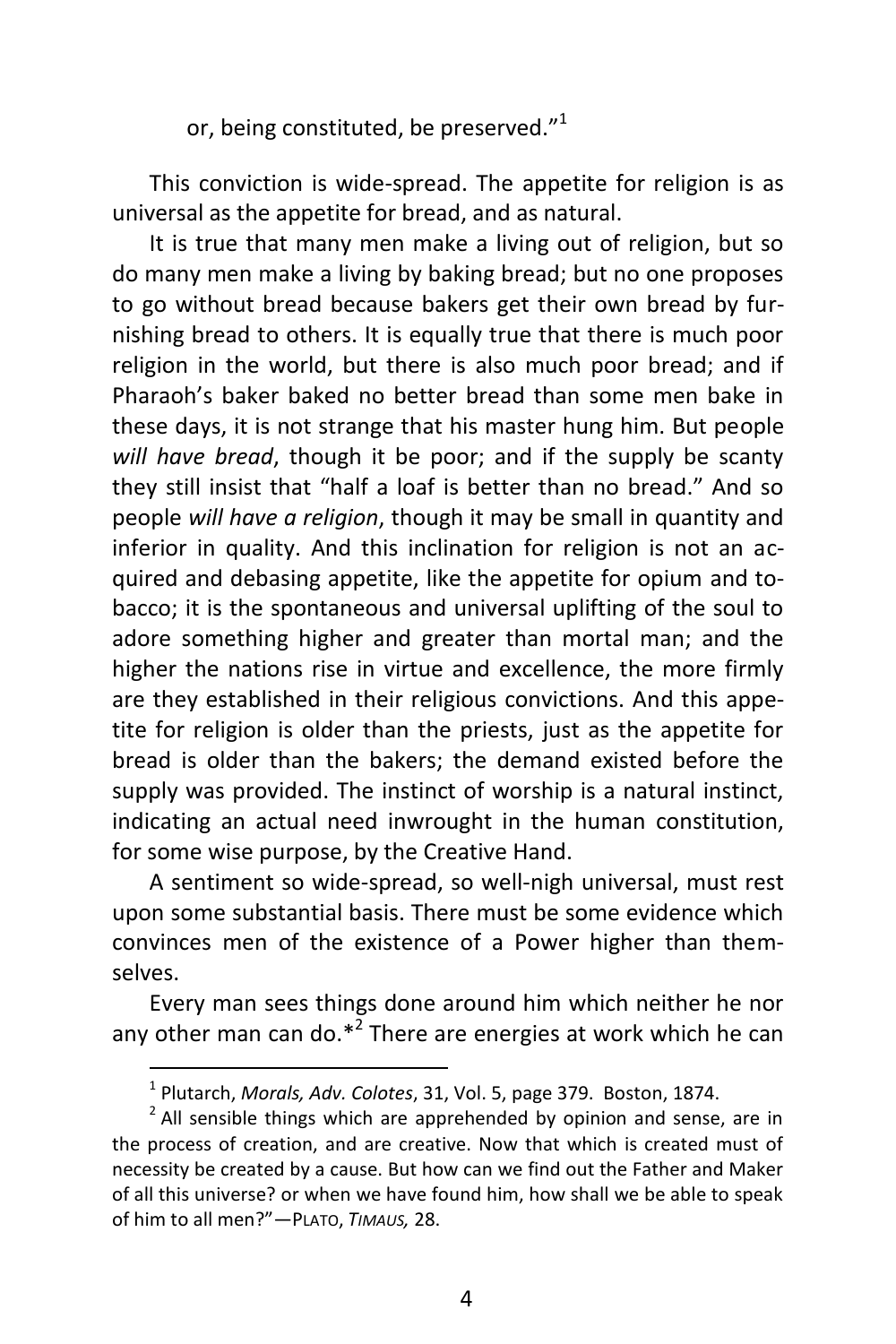neither control nor comprehend. He stands in the midst of a universe, every portion of which is in orderly, majestic, and unceasing motion. He tries in vain to find its source; he is baffled at every point. No matter what path he takes, or what clue he follows, he comes at last to a boundary which he cannot pass, and beyond which he can pursue his researches no further.

No mortal can explain the existence of matter, or the constitution of its primary elements. No person can unfold the origin of force, or learn the source of motion. No one can explain the origin of life, whether vegetable or animal. No one can explain the evidences of design and contrivance in the natural world. No one can unfold the methods of perception, the processes of thought, the origin of human speech and language, or the mysteries of the human will.

Learning and intelligence, literary investigation and scientific research, are all futile in such fields as these; and men must either confess their ignorance, or invent big words to conceal it from other people who are confounded by high-sounding talk and who reverence men whose speech they cannot understand. But obscurity is not a certain indication of depth, for it is easier to see bottom through twenty fathoms of clear water, than in a wayside mud-puddle six inches deep. Learned verbiage conceals a vast amount of scientific ignorance. He who tells what he *does not know* in all the languages of Babel, is listened to with profound respect, while the man who tells what he *does know* in language which people can understand, is hardly supposed to be worthy of notice.<sup>3</sup> And there are persons who accept without question the assertions of scientific men, much in the spirit of the old Scotch woman, who when asked if she could comprehend the minister whom she had been praising, replied, "Comprehend him! *I* 

 $3$  For example, one of these scientific guides is quoted as saying: "Evolution is a change from an indefinite, incoherent, homogeneity, to a definite, coherent, heterogeneity, through continuous differentiations and integrations;" "which being interpreted" by the mathematician Kirkham, reads in plain English thus: "Evolution is a change from a nohow-ish, un-talk-about-able all-alikeness, to a somehow-ish and in-general-talk-about-able not-all-alikeness, by continuous something-elsifications and stick-togetherations."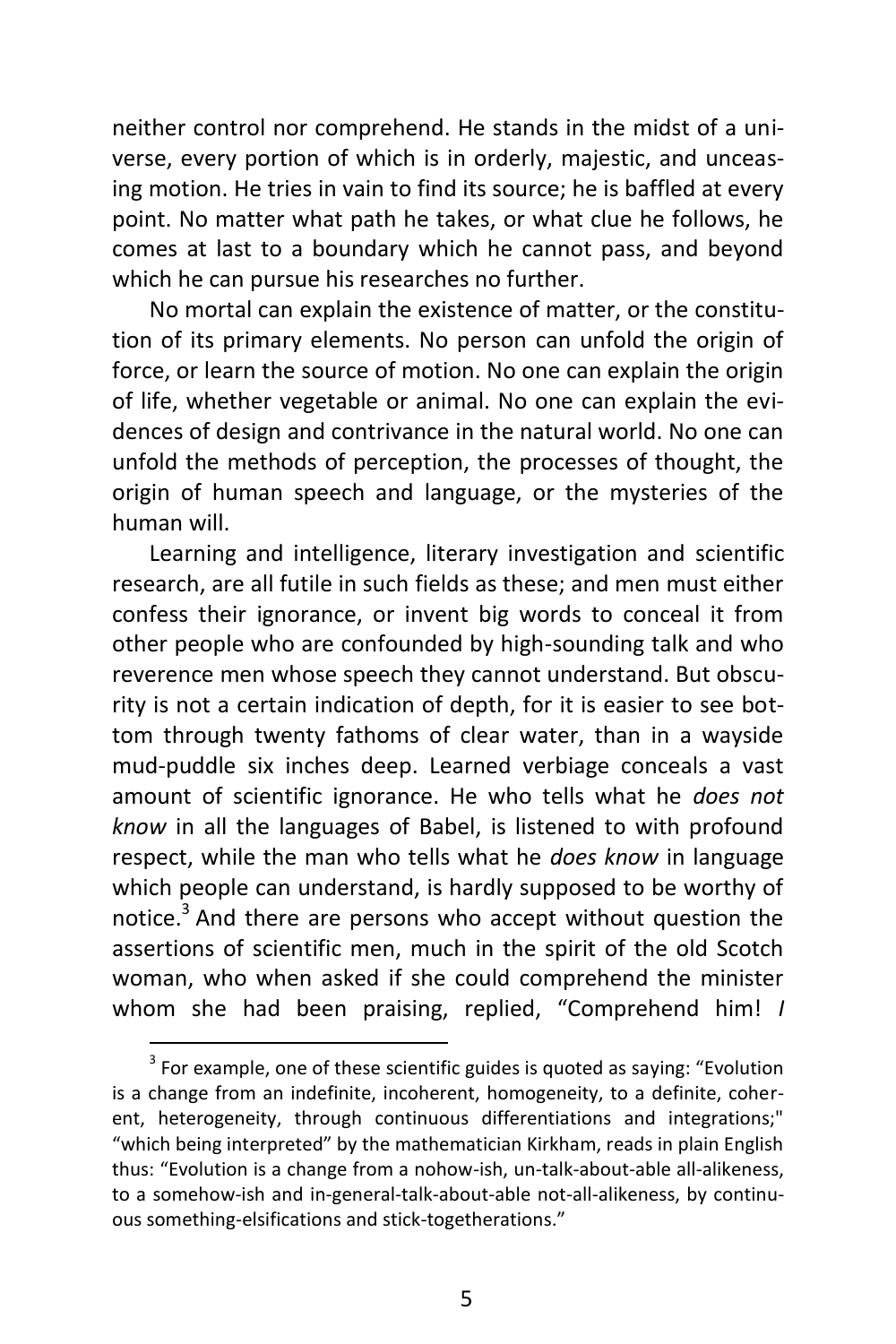#### *wouldna hae the presumption!*" 4

 $\overline{a}$ 

Superstition, with her fables and babblings, fails to satisfy man's curiosity and solve his doubts, and leaves him, as does science, involved in perplexity and uncertainty.

Man wanders in a world which he cannot understand. He catches a few gleams of sunshine, and again he is wrapped in clouds of gloom; today he basks in light, and at night he is shrouded in darkness; now all things speak to him of beauty and beneficence, and again he finds himself submerged beneath seas of trouble; one day he is charmed by the rainbow hues of hope, and the next day he is buried in the shadows of darkness and despair; today he has health, tomorrow he has pain and suffering; now he beholds men rejoicing in the vigor of conscious life, and again he sees them stricken by disease, and smitten by the hand of death; sometimes right prevails, again iniquity and hypocrisy triumph; today good seems to be omnipotent, and tomorrow evil seems triumphant; and with all these mysteries around him, is it strange that he sometimes doubts the existence of any higher and diviner Power? Is it wonderful that he loses hope and heart, and that, perplexed with the present, and uncertain of the future, he sinks into hopeless apathy, saying, "Let us eat and drink, for tomorrow we die"?

And yet, notwithstanding the apparent discordance and disorder which appears in the world, a moment's consideration will indicate that this universe in its normal condition is ordered and controlled by wisdom and beneficence. Health is the natural condition of man; disease usually comes through needless and sinful interference with the established order of things. There is more of health than of sickness; there is more of happiness than of misery;

<sup>&</sup>lt;sup>4</sup> Said the Hon. CHAUNCEY M. DEPEW, when replying to a eulogy on Free Thought delivered before a New York audience: "I confess *I do not understand*  these evangels of free thought. They use a language of strange terms and beautiful generalities which convey no meaning to me. Here and elsewhere I have listened with the most earnest attention; but when they have tumbled down my church and destroyed all the foundations of faith, they offer in return *only phrases*, *collocations of words*, *and terminologies as mixed as chaos and as vague as space."*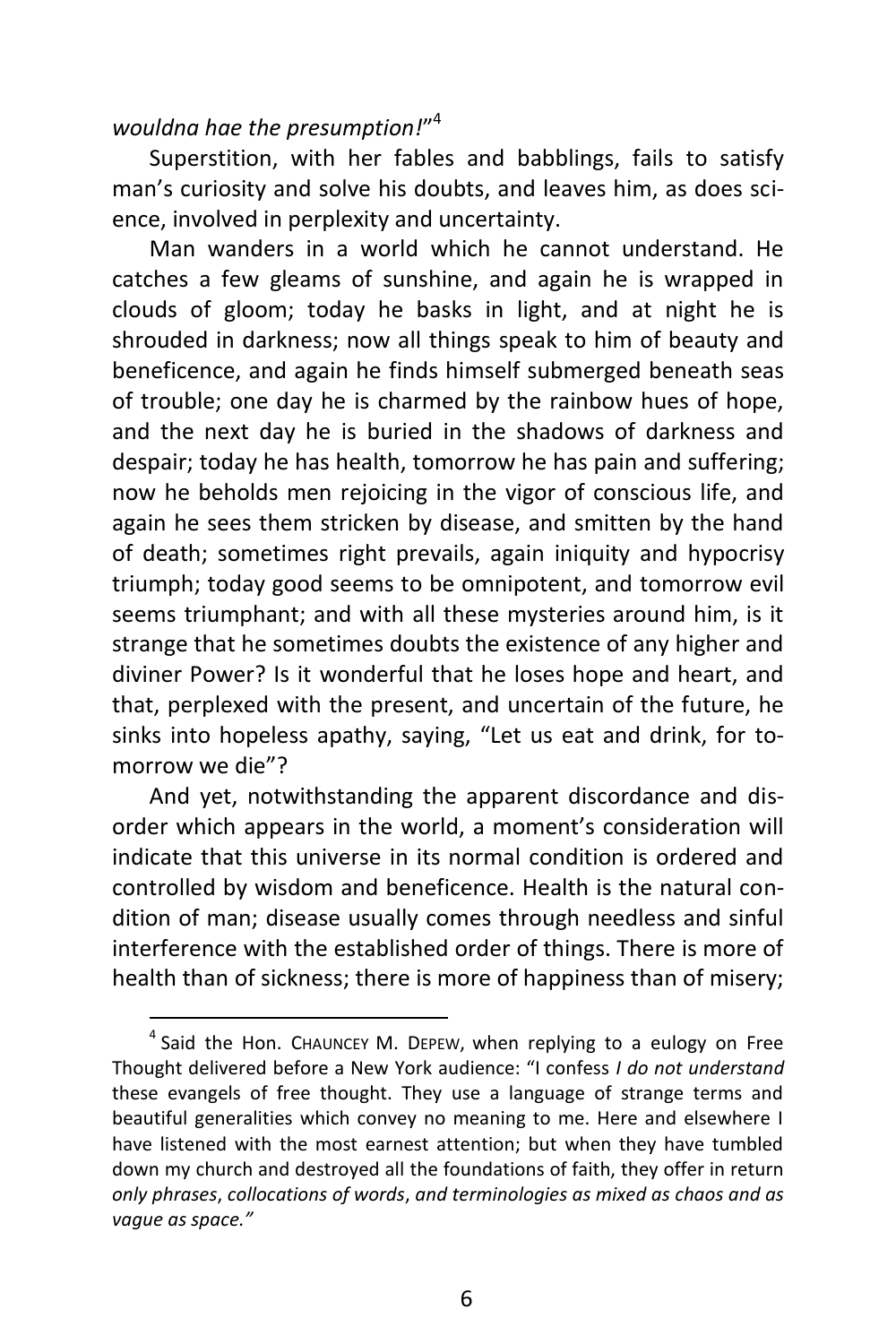there is more of enjoyment than of suffering; and, moreover, pain has its beneficent uses, in guarding against excess, and protecting what would otherwise be destroyed.

The contrivances and adaptations of nature are uniformly beneficent; we find no devices or arrangements in the universe which naturally tend to produce pain, suffering, trouble, and distress. The human machine, run as it was *made* to be run, runs smoothly; it is only when men carelessly or willfully throw it out of gear that it goes wrong. The operations of the human mind in the vast majority of instances minister pleasure and blessing; it is only those who have deranged, perverted, and misused their powers, who are at war with their environment, and who regard life as a curse. Sickness, pain, suffering, are regarded as indisputable proofs of *disorder;* but if this world were controlled by cold unsympathizing *force*, pain and disorder might be as natural and as constant as pleasure and order are now. And if some malevolent intelligence ruled over and controlled the world, we should then find that the *normal* condition of things would be one of *pain* and *discomfort;* eyes would ache when *well*, simply because they were maliciously *made to ache,* and every nerve and organ of the body might be expected to become an instrument of pain and torture. This is never the case; suffering only comes through wrong-doing, and *usually* through willful transgression of known laws.

And those who see disorder in this world, and hence deny the existence of creative wisdom and benevolence, should remember that this world is by no means in its primeval or normal condition. Every heathen nation has vague traditions of a golden age that is passed, and the most ancient records in existence explicitly declare that this world which was once very good, has, for wise purposes, and in consequence of human sin and rebellion, fallen beneath the curse of God, and become involved in calamity and distress. Hence the present disorder which the world exhibits must be recognized, not as its normal and permanent condition, but as the temporary result of the intrusion of evil into a realm otherwise harmonious and well ordered. But who is the great Ruler under whose dominion this world exists? Who has seen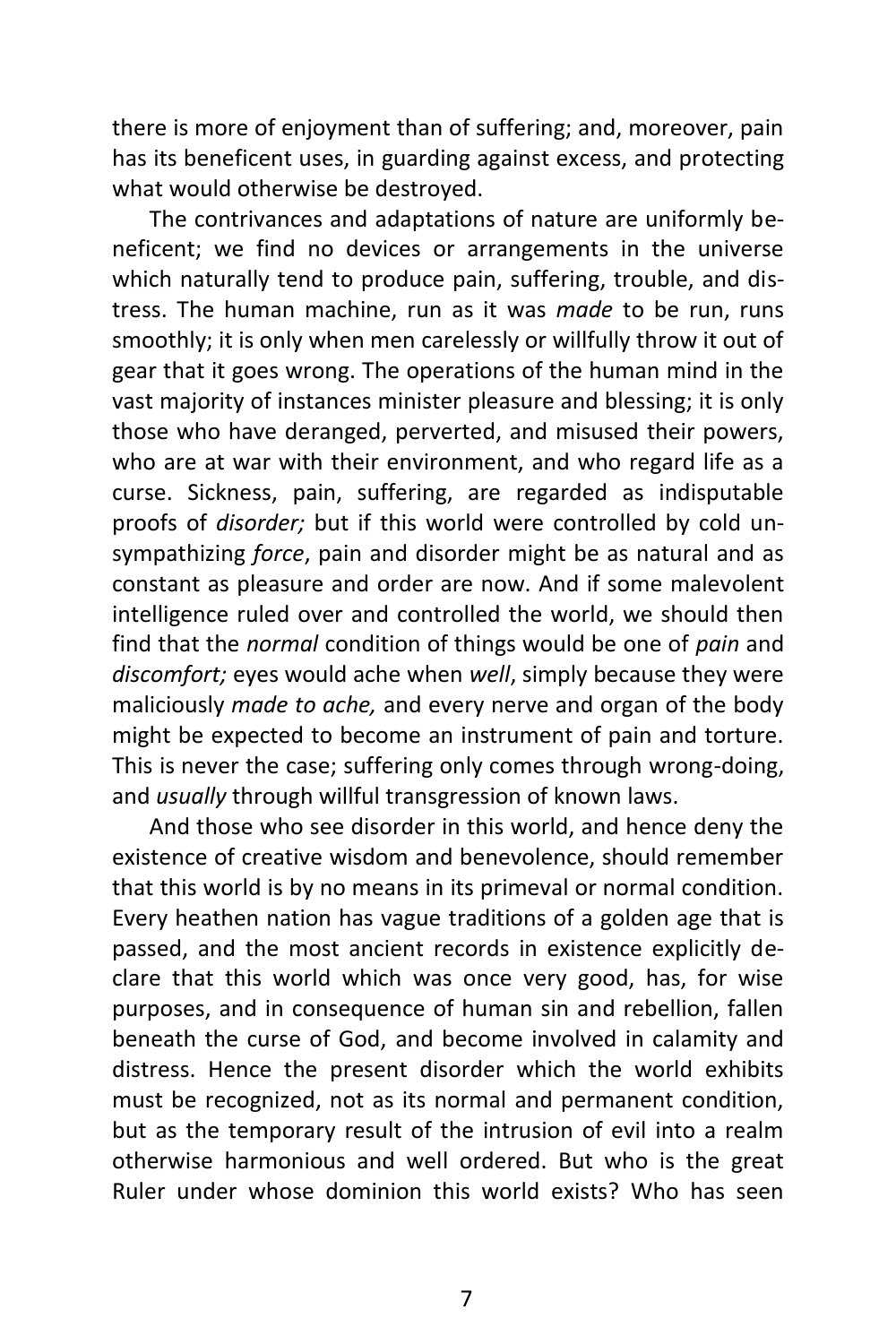Him? Who can know Him? Who can find him out?

It is true the ancient world worshiped countless deities. Egypt had her hideous images, her sacred calves, and consecrated cats and monkeys and crocodiles, which her wise men worshiped and adored.<sup>5</sup> Assyria had her winged lions and human-headed bulls, which the spade of the explorer has recently brought to view. Babylon had her idols of silver and images of gold, which her proud rulers revered and honored. Persia had her gods of evil and of good, of light and of darkness. Greece had her magnificent temples, and her numerous deities haunted her classic groves, and presided over cities adorned with statuary, and temples filled with debauchery; Rome had in her Pantheon thirty thousand gods. And India today numbers her deities by hundreds of thousands. The very heavens and earth have been thronged for ages with deities, base, brutal, cruel, blood-thirsty and obscene, adored by some and derided by others; and so the world has been tossed to and fro on a sea of doubt and uncertainty; and what likelihood is there that man today will solve the problem of the ages, and arrive at certainty upon a subject about which humanity has disputed for centuries?

There are, however, a few things to be said in a general way regarding this matter. And first, it may be affirmed that mankind were not always in such darkness and uncertainty. In fact, it may be very safely said that humanity in its earliest ages did not accept these numerous forms of idolatrous worship which arose in later times; for it is demonstrable that most of the idols of the heathen are deified, men, and consequently their heaven was peopled

 $^5$  Who knows not, O Bithynian Volusius, what monsters crazy Egypt worships. One part of the people adores the crocodile; another trembles before an ibis glutted with serpents. The golden image of the sacred tailed-monkey shines among the effigies of the gods, where the magic chords resound from Memnon broken in twain, and ancient Thebes, with her hundred gates, lies overwhelmed in ruin. At one point they venerate fish from the sea; at another, fish from the river; at another, whole cities worship a dog: no one Diana. The leek and onion it is impious to dishonor and break with the teeth. O holy nations, for whom such deities grow in their gardens!—JUVENAL, *Satire,* xv. 1-11.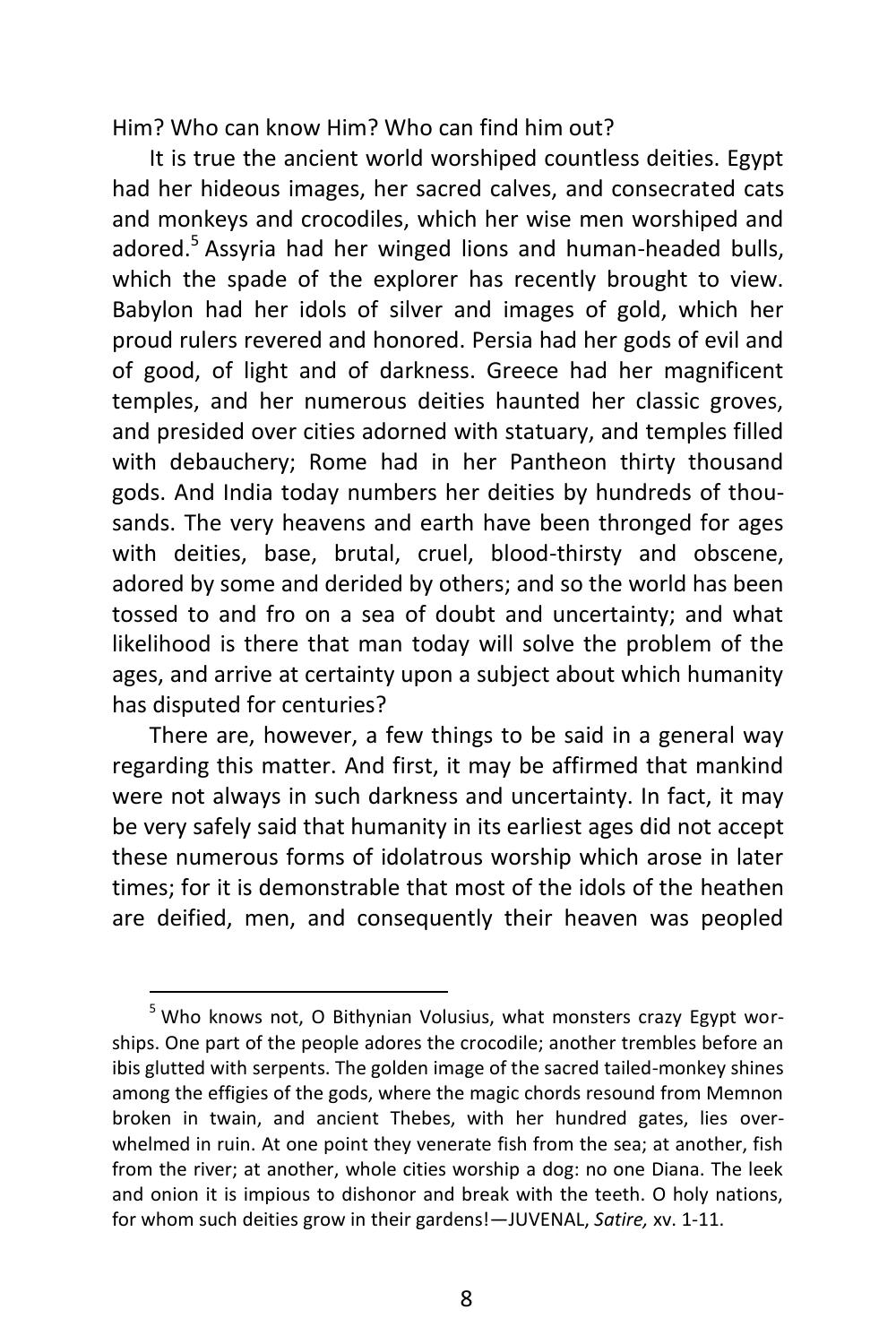with gods which had once been inhabitants of the earth.<sup>6</sup>

There is another thought which is worthy of attention. The character of these heathenish deities was such that only persons of vile and corrupt instincts could have imagined or adored them. Only bad men could have exalted or worshiped the adulterers, the cut-throats, and the villains whose names stand blazoned on the pages of heathen mythology. And it is also true today that there are multitudes who know no God, and who *desire* to know no God, unless he be a God who will wink at their iniquities and sanction their transgressions. There are men who do not choose to know any God who is likely to interfere with their appetites, passions and desires, and who like best a world where they can be free from all restraint and responsibility, and so be a law unto themselves.

This frame of mind does not qualify people for careful and candid seeking after a God of purity and righteousness and truth. There are none so blind as those who will not see; and no man searches honestly for that which he is afraid to find. And there are multitudes who have no greater fear than that they will sometime in their life stand unveiled in the presence of an Almighty God, more holy than the purest instincts of their being which they have disregarded, and more clear-sighted than their highest intuitions which have ever disquieted them in their evil ways. Guilt ever seeks concealment. The first act of a sinner, conscious of wrong-

 $<sup>6</sup>$  Numa forbade the Romans to represent God in the form of man or beast,</sup> nor was there any painted or graven image of a deity admitted amongst them for the space of the first hundred and seventy years; all which time their temples and chapels were kept free and pure from images. To such baser objects they deemed it impious to liken the highest, and all access to God impossible except by the pure act of the intellect. PLUTARCH, *Lives*, vol. i. p. 138.

Is it not something worth knowing, worth knowing even to us after the lapse of four or five thousand years, that before the separation of the Aryan race, before the existence of the Sanskrit, Greek, or Latin, before the gods of the Veda had been worshiped, and before there was a sanctuary of Zeus among the sacred oaks of Dodona, one Supreme Deity had been found, had been named, had been invoked by the ancestors of our race, and had been invoked by a name which has never been excelled by any other name?—MAX MULLER, *Science of Religion,* p. 27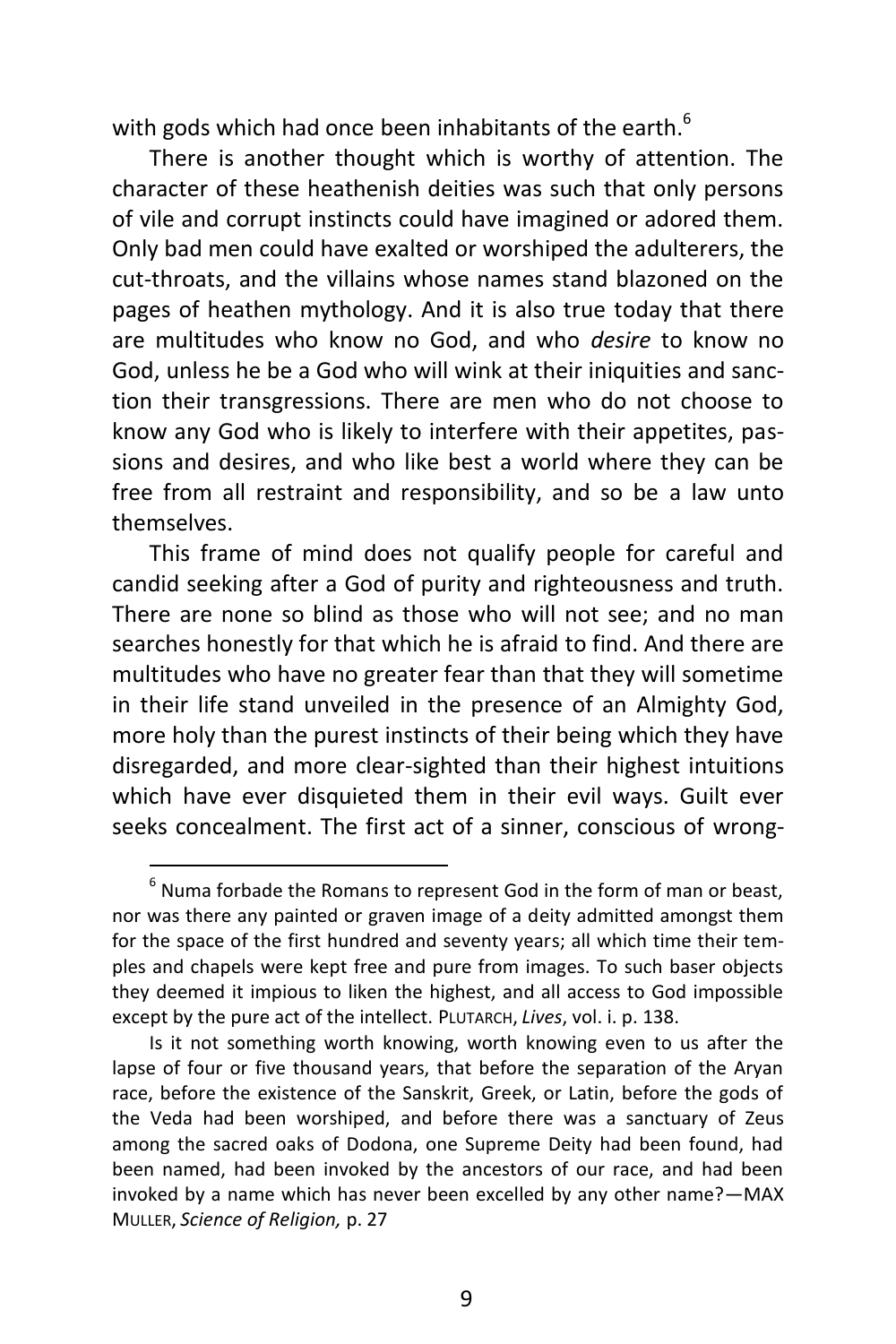doing, is to hide from offended Purity and Justice. The ancient record relates that the first sinners covered themselves with fig leaves, and then *hid* amid the trees of the Garden. So sinful man still shrinks from the eye of the Unseen One, but he cannot avoid His glance, nor escape his notice, for, while the sinful one hides, the Sinless One seeks him out, and in a voice of pity, compassion, and reproof says, "*Where art thou?"* Man trembles at that voice, and as the ostrich hides its head to shut out the sight of its pursuers, so men bury their heads in "Nature," and "Science," and "Law," and say, "There is no God; all is chance, everything is governed by Law, and Nature is supreme."

But what *is* this "Nature," of which people speak so fluently? What are the laws of Nature? Who gave these laws, and who enforces and executes them?<sup>7</sup> These are questions which skepticism never answers, but goes its way and leaves us sitting in the darkness, under the shadow of an everlasting "somewhat," without joy or hope. Athens erected her altar, and inscribed upon it, "*Agnosto Theo*," to the *Unknown God.* But modern skeptics, too blind

 $\frac{1}{2}$  it is high time that philosophers, both physical and others, should come to some nearer agreement than seems to prevail, as to the *meaning they intend to convey* in speaking of causes and causation. On the one hand, we are told that the grand object of physical inquiry is to explain the nature of phenomena by referring them to their *causes;* on the other, that the inquiry into "causes" is altogether vain and futile, and that science has no concern but with the discovery of *laws.* Which of these is the truth? Or are both views of the matter true *on a different interpretation of the terms?* Whichever view we may take, or whichever interpretation we may adopt, there is one thing certain,—the extreme inconvenience of such a state of language. This can only be reformed by a careful analysis of the widest of all human generalizations, disentangling from one another the innumerable shades of meaning which have got confounded together in its progress, and establishing among them a rational classification and nomenclature... . A *"law*" may be a *rule of action*, but that is not *action.* The great First Agent may lay down a rule of action for himself, and that rule may become known to man by observation of its uniformity; but, constituted as our minds are, and having that conscious knowledge of *causation* which Is forced upon us by the reality of the distinction between *intending* a thing, and *doing* it, we can never substitute the "rule" for the "act."—Sir JOHN HERBOHEL, *Address to the British Association*, 1845.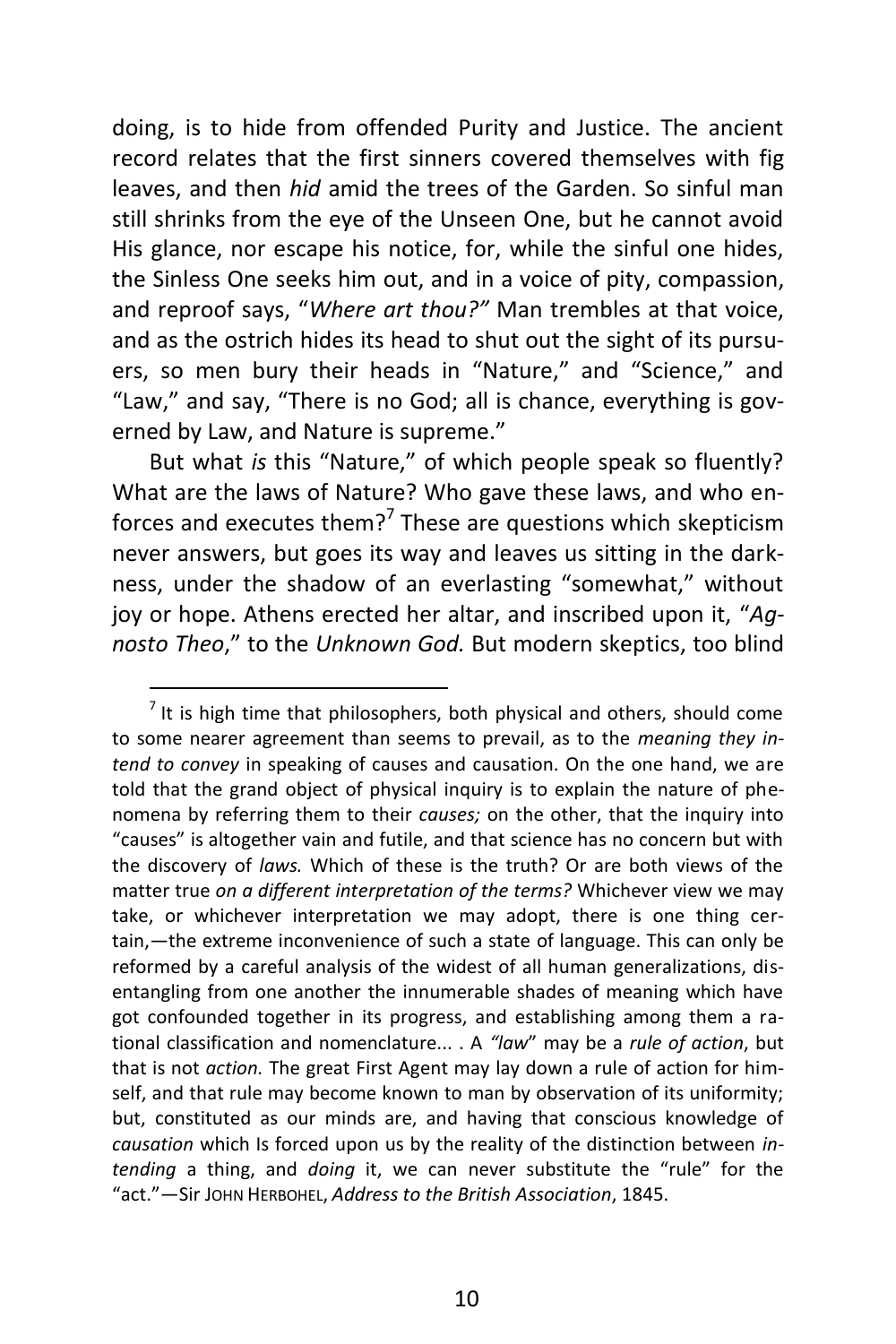to discern the tokens of a Creator in a world which he has made, and too irreverent to adore that unseen Power which the ancients dimly recognized, pride themselves on their ignorance and *agnosticism*, and then keep up a ceaseless babblement of big words which they cannot define, but which they use to discuss matters which they do not understand, confusing others with mere sound, and wrapping about themselves the shadows of doubt and uncertainty, which shroud the present with the "mist of darkness," and robe the future in impenetrable gloom.<sup>8</sup>

Though the world by wisdom knows not God, yet the invisible things, since the creation of the world, are clearly seen, being perceived through the things that are made, even His everlasting Power and Divinity, so that men are left without excuse. Nature, in all its length and breadth, teems with manifestations of some incomprehensible and almighty Force, which exhibits itself in every department of the universe. Thus we may recognize the *Physical Force* which Upholds all things, which marshals the stars, and binds the planets, and holds them in their course; the *Vegetative Force,* which throbs in every swelling seed, and changes the face of Nature, and carries on the unceasing processes of vegetative growth; the *Vital Force,* which pervades the animate creation, and exhibits itself in the growth and perpetuation of the myriad forms of animated existence: and over and above all these, there may be also discerned an *Intellectual Force,* which orders, ordains, and plans the whole scheme and system of the visible creation.

No stream can rise higher than its fountain; from nothing, nothing comes. Dead parents cannot produce living children. A man born blind could not invent an eye, nor could a man who had

 $^8$ The phrase, "undifferentiated protoplasm," as contrasted with "differentiated protoplasm," is now often used. Children are asked questions about it in elementary examinations, and yet *no exact meaning has ever been given by anyone to the terms*, and the sense in which the words are often used is incorrect. The "differentiation" of protoplasm is one of the cant terms of the time, and is supposed to explain a great deal, while it *only deceives and confuses;* for instead of differentiation being an explanation of change or cause of change, it is really only a way of stating a fact*.—Dictatorial Scientific Utterances*, *and The Decline of Thought*, by LIONEL S. BEALE, F. R. S., p. 13.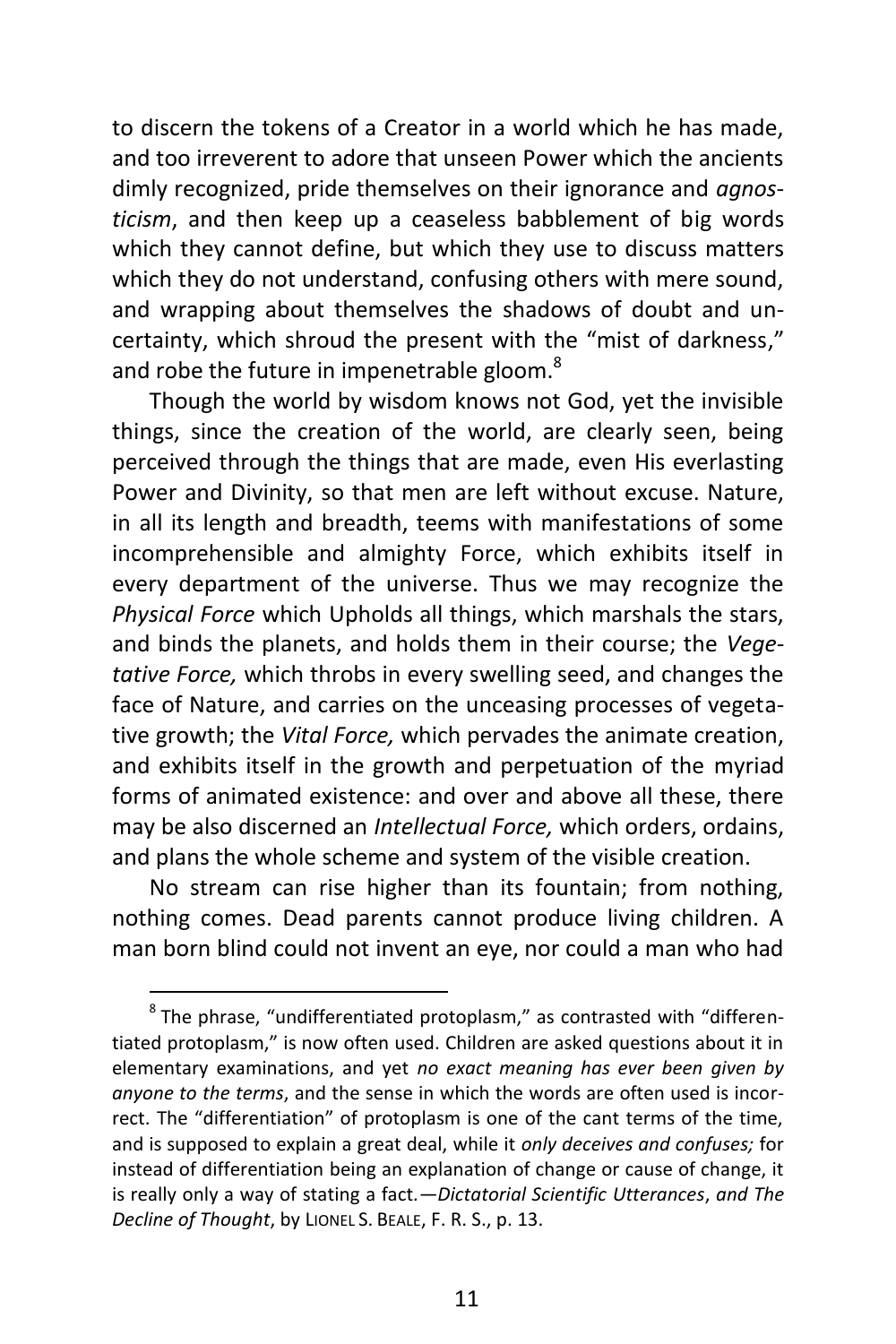never heard a sound produce or contrive a musical instrument. A man who had never seen a ray of light could not paint a rainbow, nor could a man ignorant of simple addition construct a machine that would solve the most abstruse problems in mathematics. It requires skill to construct; it requires a still higher type of intelligence to *invent.* Conception and invention go before delineation and construction. The architect sees the house complete before a stone is laid or a timber hewn. The mind must contrive before the hand can combine. The idea of a thing must precede its existence; the plan must be conceived before the edifice can be erected.

The universe around us is in itself an invention, and it is also filled with inventions, contrivances, and adaptations, and complicate yet orderly arrangements, which are not only beyond the constructive power of blind, unreasoning force, and changeless law, but are fraught with such mysterious evidences of intelligent design and purpose that man himself studies them for ages before he can comprehend their utility; and only through the accumulated researches and observations of successive generations does he learn by slow degrees to recognize "the manifold wisdom" of the Creator, and say with the devout astronomer, "O God, I think thy thoughts after thee."

The visible framework of creation may be viewed as a great and wonderful machine. Whether with the telescope man explores the mighty depths of the blue abyss of heaven, or with a microscope discovers a mimic universe in a water-drop, in all things great and small he sees the tokens of creative power and wisdom—the handiwork of an omnipotent Creator. Who invented such a world? Who planned it, constructed it, established it, adorned it, and still sustains it and guides it in its wondrous course? Who is this Great Inventor, this unseen One, the producer and controller of the universe? There can be but one such being, for the matchless harmonies of universal nature disclose the orderly arrangements of a single mind, without the endless contradictions and collisions which must result from opposing wills. It is true there are in this world evidences of irregularity, disorder, confusion, disturbance and interference with beneficent law, but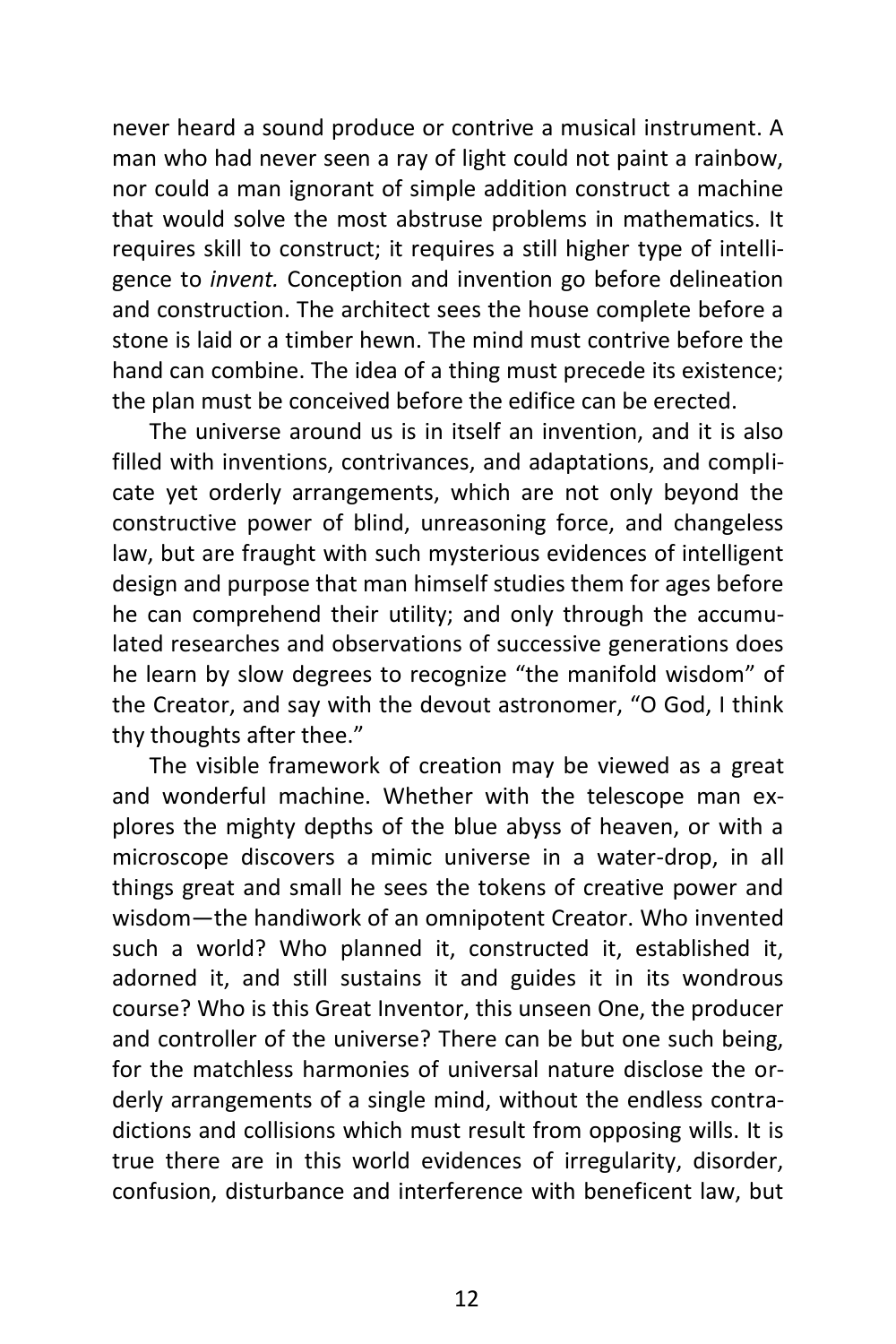these instances, while indicating the resistance of inferior wills or powers, do not affect the obvious conclusion that *over all* presides some high and mighty One which on the larger scale, and in the longer run, overrules, controls, and governs all. This being must be omnipresent, for his working is seen in every place. He must be invisible, for an Omnipresent Being, if visible, would render everything else invisible. From Him, throughout the whole vast universe, stream the mighty tides of moral, mental, vital, and vegetative Force.

The universe is the wondrous workshop where He displays his wisdom and manifests his might. Without his perpetual support all things would sink into confusion and dissolution. He clothes the grass of the field, he paints the lilies of the valley, he feeds the ravens, watches the falling sparrows, numbers the hairs of our heads, and manifests through all his vast creation tokens of supreme wisdom, almighty power, and everlasting love. The wisdom which invents, and plans, and calculates, and contrives, and constructs, must be greater than the wisdom which merely perceives and comprehends the utility of the work when it is accomplished and exhibited. Man in his threescore years and ten slowly spells out a few sentences in the great book of Nature, but God has written all its ample pages with his own right hand. And if in looking closely at the world around us, we discern countless tokens of the wisdom and ingenuity of One who has wrought unnoticed, and whose wondrous skill we have been too blind to discern and too careless to comprehend; if we find in the very plants and trees, and in the whole natural world, indications of a marvelous sagacity, working upon the highest *mathematical principles* by methods which we have hitherto failed to notice, and which only the most careful observers have perceived and pointed out; and if we thus see throughout the realm of nature marks of a hidden wisdom, superior to all the wisdom of this world; shall we not thus learn to recognize the power and might of an unseen Creator, the vastness of whose works gives some faint indication of his eternal power and majesty, and the abundance of whose bounties testifies to us of his kindness, tenderness and love for the crea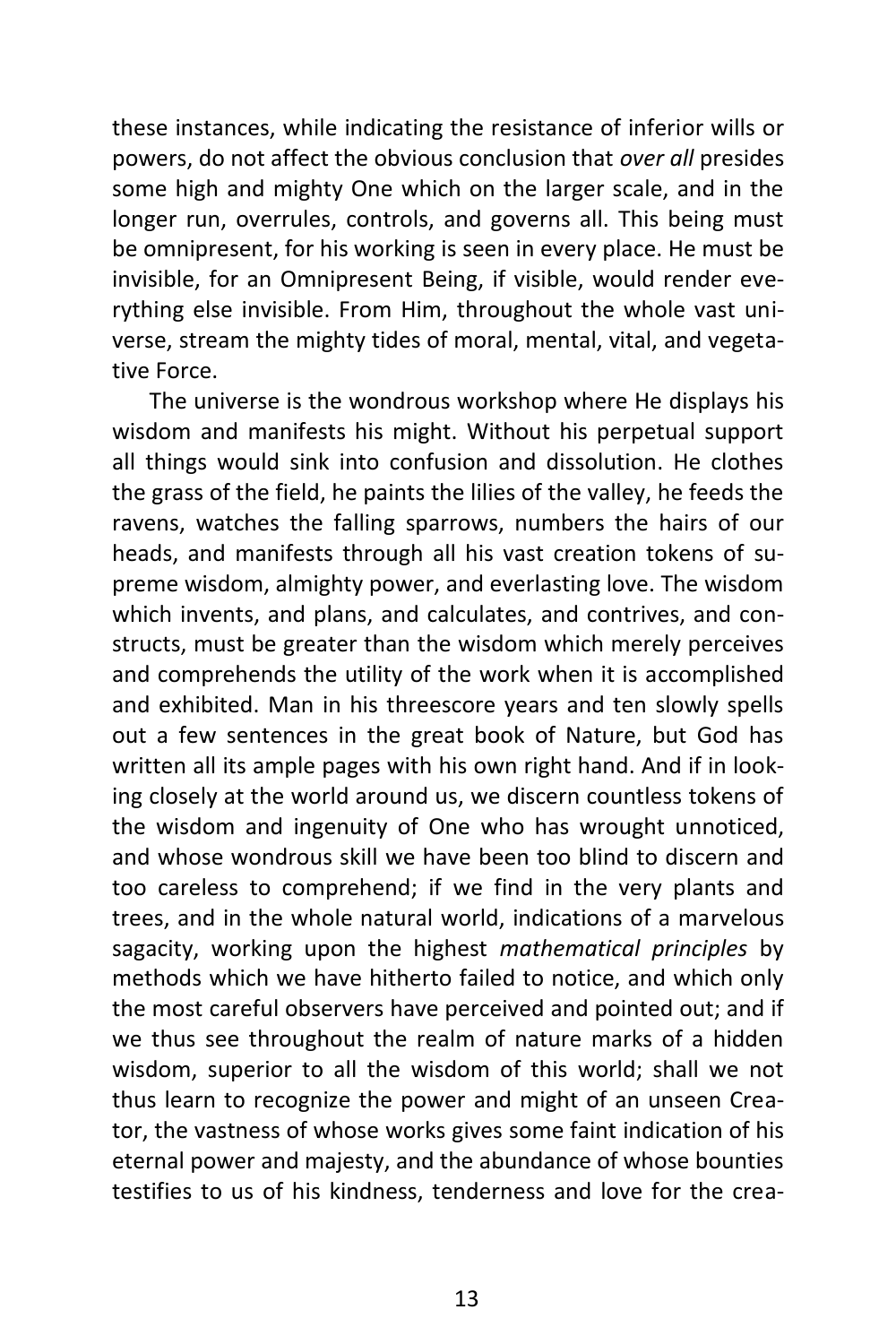tures He has made?

Nature is but the garment of Deity. Reason untwists a fringe, puzzles over a pattern, and investigates the frayed border of this royal robe, and slowly discovers some marks of wisdom and design in its wondrous texture; but faith looks up and adores the God who wove the whole magnificent fabric, spangled with the starry splendors of the skies, embroidered with auroras and rainbows and emeralds, and adorned with gems that gleam in the silent depths, unseen by human eyes.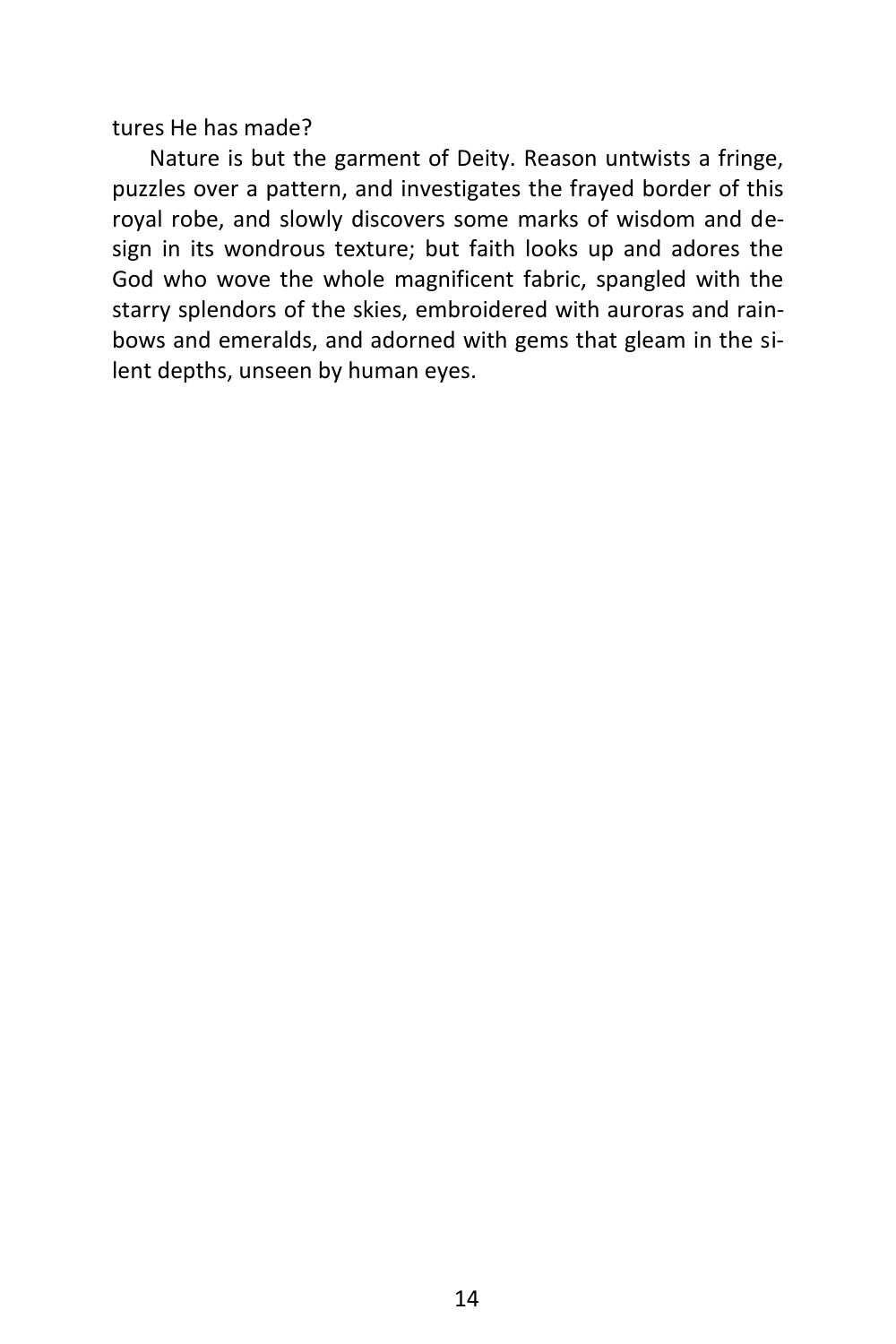### Chapter 2.

#### *The Reign Of Law. Mathematical Principles In Nature. Arithmetic In Plants And In Planets,—In Celestial Time-Keeping And In Chemical Science.*

We recognize in this universe the reign of Law. But law is not an Intelligence, law is not a Being, law is not a Power, law never made itself, law never can secure its own execution. Law is but the expression of the Intellect which framed it, of the Will which promulgated it, and of the Force which energizes and executes it; and in the reign of Natural Law we cannot fail to discern the indications of a supreme Intellect, an omniscient Deity.

Leaving, then, for the present, the countless evidences of power, ingenuity, and adaptation, manifested in the construction of the visible universe, let us glance at some of the underlying principles which govern the world in which we live. The *laws* according to which this world is constructed and ruled are mathematical laws. The stability, order and perpetuity of the universe are secured in accordance with the principles of mathematical science. Men may not know or admit this fact, but this is because they are uninformed and unobservant. For ages men did not know that they walked this earth under an atmospheric pressure of 2,160 pounds on every square foot, or that the viewless air rests with a weight of 49,089,600 lbs., or 47,044.5 tons, on every acre of the soil. Men have moved for ages in the midst of marvels unseen and unrecognized, and there are still more things in heaven and earth than ever have been dreamed of in their philosophy.

For there are mysteries in the realm of natural science which still elude the research of the wisest. They have not yet learned "the balancing of the clouds, the wondrous works of him who is perfect in knowledge." "Great things doeth He, which we cannot comprehend." Job 37:16, 5. Job knew in his day that God had made "the weight for the winds," though it was ages before Torricelli proved it with his barometer. He knew that God "hangeth the earth upon nothing" ages before philosophers and priests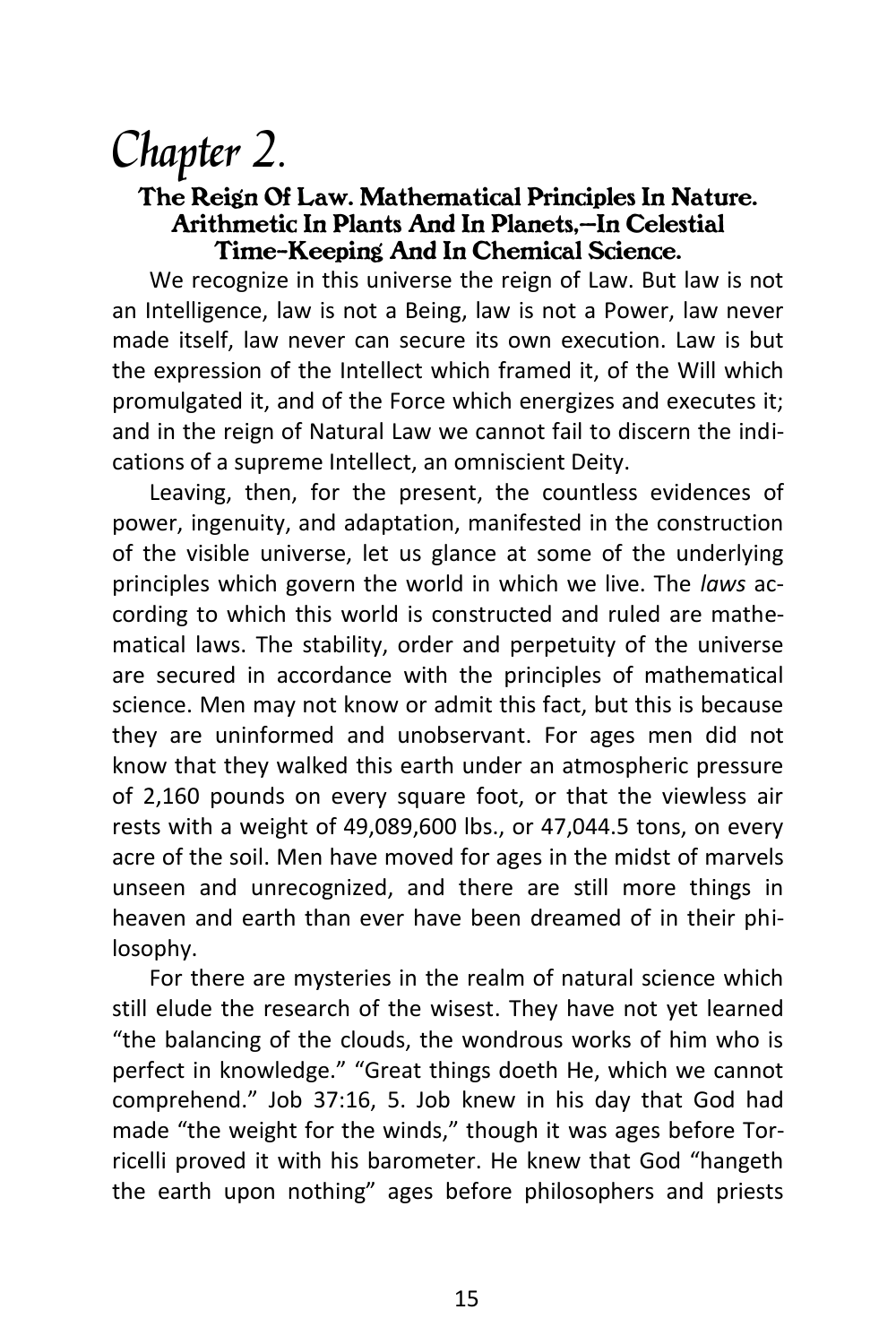ceased to declare that it was borne upon the shoulders of Atlas. Job 26:7; 27:25. The latest discoveries of science verify the earliest utterances of revelation. But the wise men of this age, with all their science and acuteness, have not yet learned the answers to the questions on natural philosophy contained in the book of Job. If one of them be asked, "Canst thou send lightnings, that they may go and say, Here we are?" they may now, after more than three thousand years of research, be able to say, "We can do it." But if the scientist be asked, "Dost thou know the balancing of the clouds, the wondrous works of Him who is perfect in knowledge?" or "By what way is the light parted, that scattereth the east wind upon the earth?" (Job 37:16; 38:24, 35), he can give no answer to such questions. Science has indeed learned to "part" the rays of light, and untwist its rainbow hues, but it has not yet learned what the parting of the light has to do with scattering "the east wind upon the earth." Science has only begun to collect its facts, and work its way among the mighty mysteries that pervade the visible creation. Nothing is more absurd than the supposition that a man who claims to be scientific has mastered the whole circle of knowledge, and that what he does not know is hardly worth considering. The circle of knowledge is too vast for one man, or all men, to fully comprehend it.

Dr. Robinson, Astronomer Royal of Armagh College, Ireland, related in a lecture, that when a student in Trinity College, Dublin, he and a fellow student, a lover of nature, cut a foot square of sward from the College Park and agreed to study and examine it together. To their amazement, it took no less than six weeks to separate its various contents, vegetable, animal and mineral; and from the press of other pursuits they were obliged to abandon the undertaking, leaving unsettled a multitude of questions which arose from the examination of those materials and their history and relation to each other. Those men were investigators. But many who know nothing whatever of such subjects are ready to give credence to the wild guess-work of some scientific prophet, whose assertions broaden in proportion to the narrowness of his field of view. Thus men theorize concerning the formation of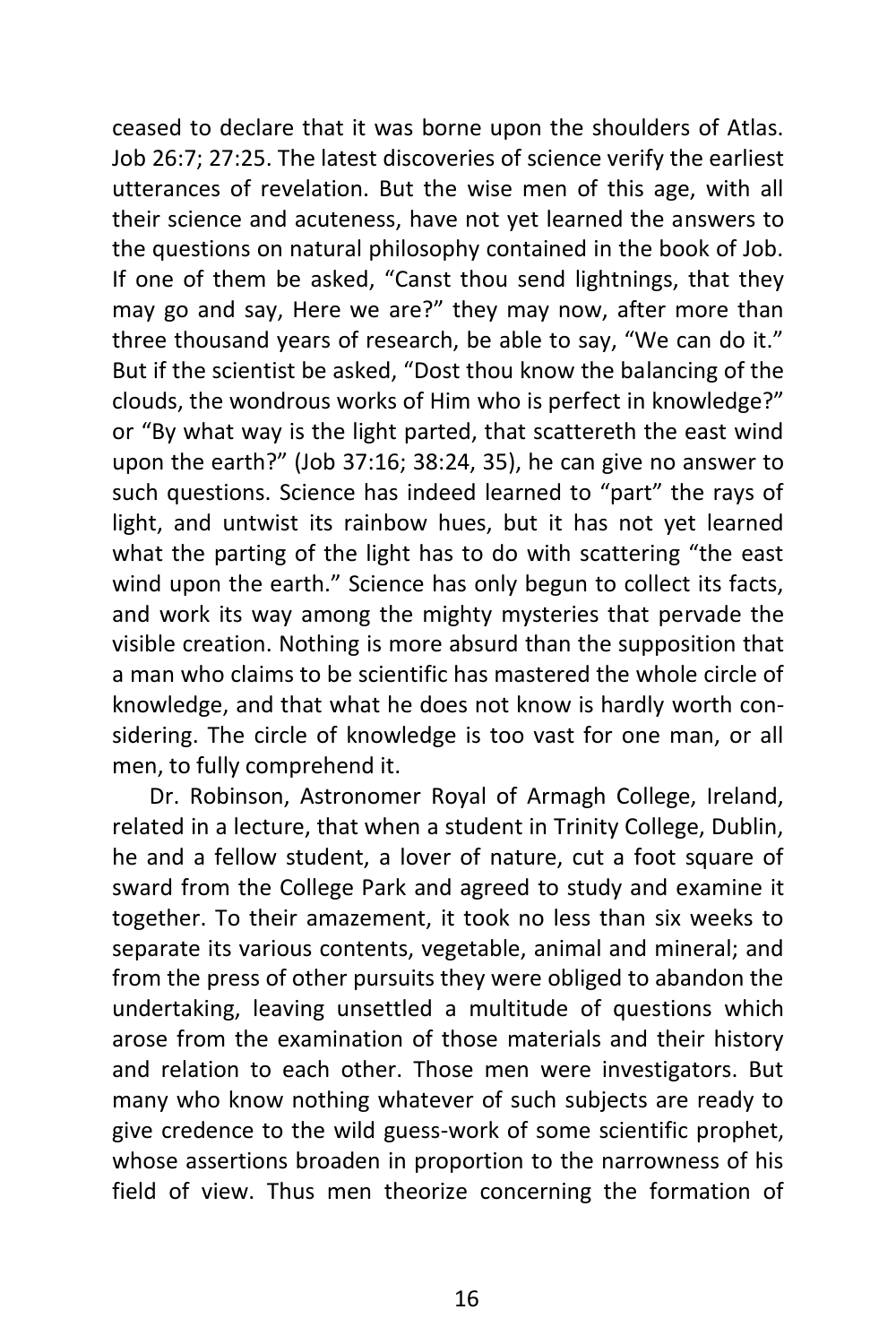worlds, when they do not even know the material of which they are composed; and map out with all exactness the history of a globe of which they have never investigated one millionth part. $9$ In all departments of scientific investigation, men are confronted by ten thousand mysteries which mortal life is too brief to solve, and which need but the researches of the countless ages of eternity to lead us to exclaim, "Oh the depths, both of the wisdom and the knowledge of God! How unsearchable are his judgments, and his ways past finding out."

But though the deeper mysteries of the universe are yet unexplored, there are some primary lessons in the great book of Nature which are so simple as to be within the comprehension of a child: and there are proofs of creative Intelligence, working *according to mathematical law*, throughout all the realms of animate, organic, and inorganic nature. The simplest illustration will make this palpable to any candid mind.

#### *Arithmetic In A Corn-Field.*

If we plant a grain of maize, or Indian corn, and watch it as it grows, we see numerous indications of design and adaptation at every stage of its development. First, we observe a sharp-pointed stem pushing downward into the earth; second, a sharp-pointed spire pushing upward, piercing the soil above, struggling up to the daylight, and then unfolding itself in broad, spreading, funnel-shaped leaves, which catch the falling rain and the dew-drops, and convey them down to the centre of the plant. The corn-stalk, covered with a polished and impervious surface, and filled in the interior with a soft, porous, pithy substance, is an example of stability conjoined with lightness and economy of material. From the centre shoots up a single spire, or stalk, crowned by a tassel; while beneath it, and outside the branching leaves, appear the ears of corn, from the tops of which issues a silken fringe, in just the position to catch the pollen, which falls from the tassel above and renders the grain fruitful. Beneath this silken fringe we find the ear of corn itself, closely wrapped in an impervious envelope of

<sup>9</sup> See *The Errors of Evolution,* by Robert Patterson. Anti-Infidel Library, Nos. 10-13.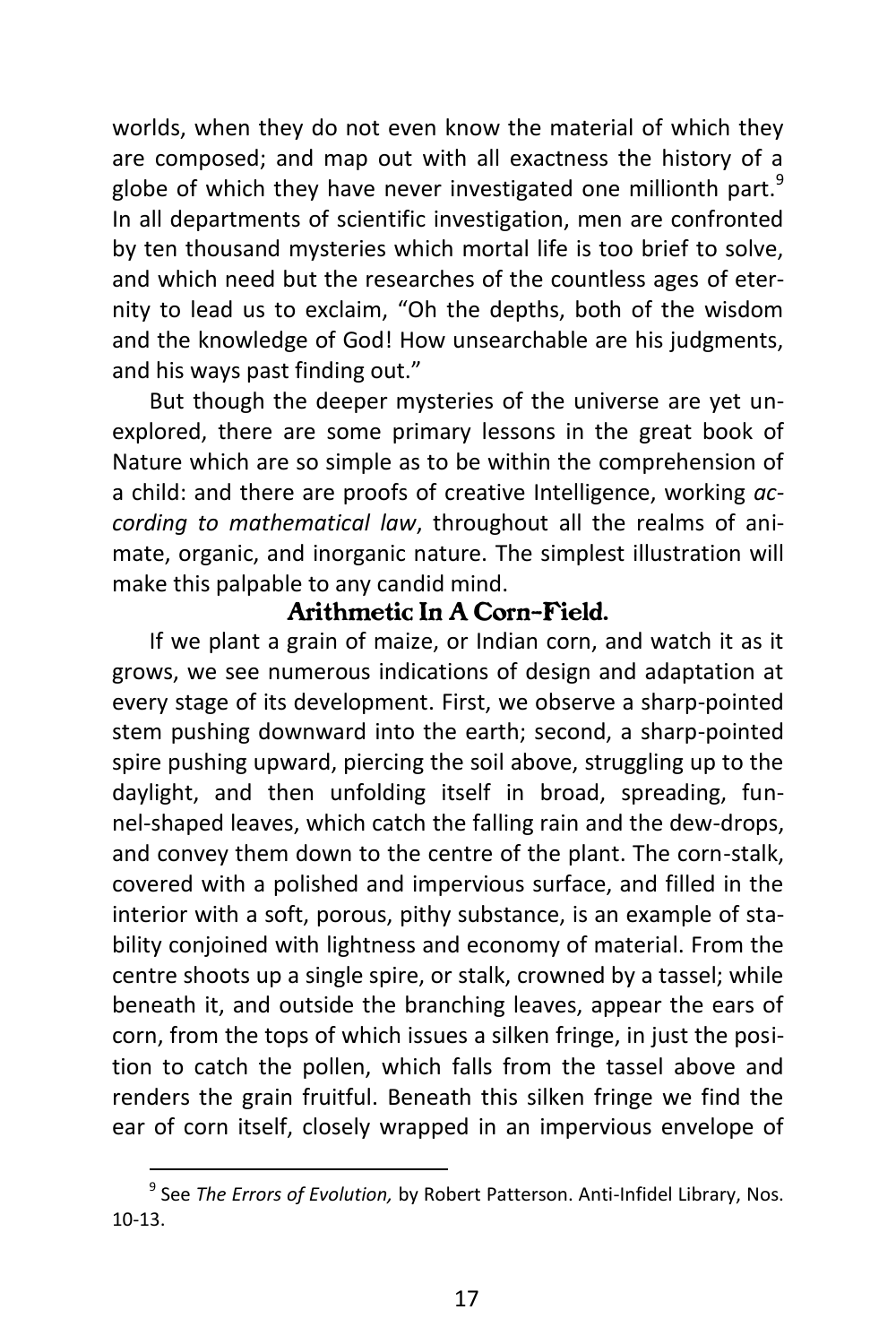carefully-folded husks, which protect it from storm and depredation while the soft and pulpy kernels grow and harden until they are fit to be exposed to the air, after which the covering dries and opens itself, that the sun may have access to the grain and perfect it.

Before we remove these grains of maize from the cob, and crush them between the mill-stones, let us examine them. We shall find that they are set in sockets, which are arranged in *straight rows* from the bottom to the top of the central cob. Sometimes, if the grain is peculiarly unthrifty, there are but four of these rows, sometimes there are *eight*, sometimes there are ten, twelve, fourteen, sixteen, and even *twenty-four* rows of kernels arranged around the central shaft, or cob. But we *never* see *five* rows, or *seven* rows, or *eleven* rows, or *thirteen* rows of kernels on a cob. However the number may vary, it is an *even* and a permanent number. It is said that a miller declared that for twenty-seven years, while grinding corn, he had been looking in vain to find *one ear* containing an uneven number of rows of kernels.<sup>10</sup>

Now this *numerical order* in the arrangement of the rows upon countless millions of ears of corn, continued in different countries, and for successive centuries, cannot be the result of *chance,* for chance does not *count*, or know the difference between an even number and an odd one; and there are just as many odd numbers as there are even, and just as many chances for an odd number of rows as an even number. If the chances do not run

<sup>10</sup> It has been said that there is a variety of maize which has *nine* rows on the ear: this, if true, does not at all invalidate the argument, because if some special variety *uniformly* produces *nine* rows, it must be in obedience to the mandate of some mathematical Lawgiver; for mere chance could not ensure uniformity, whether the numbers were odd or even.

A story is told of a slave who, on being promised his freedom if he would find an ear of corn having an odd number of rows of kernels, went into the corn-field and carefully opening the husks on a number of ears, deftly cut out a row of kernels from each, closing up the husks over the ears again. The corn grew and ripened, closing up in its growth the vacant spaces, and when it was gathered he found an ear with an odd number of rows, and presented it and claimed the promised boon!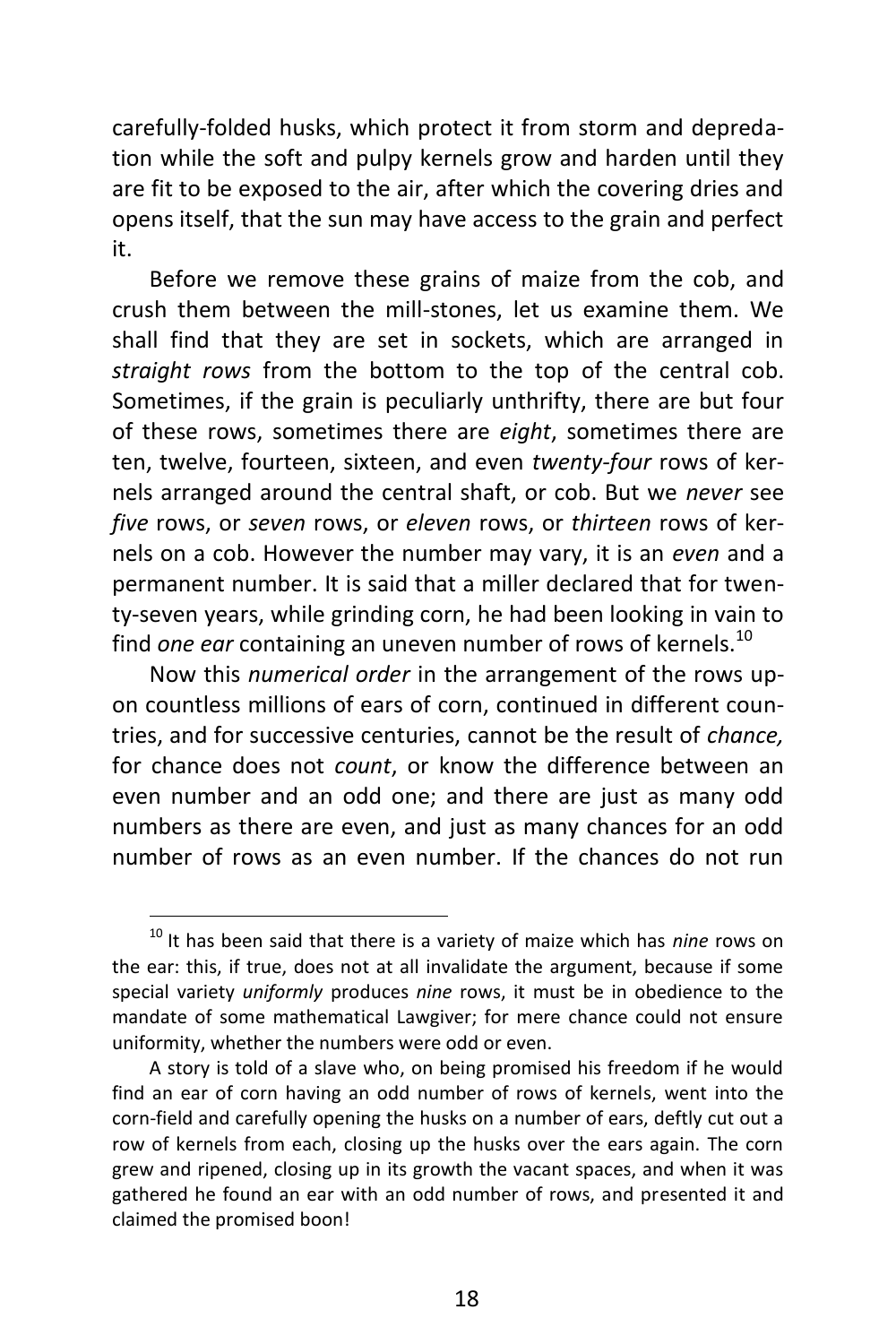evenly it is because some unseen hand manipulates them, some unseen will controls them. And that will must be a will of an intelligent Being who counts and reckons, and who understands what no mortal can comprehend,—how to rule the secret energies of vegetative life in accordance with mathematical law.

We can conceive no reason why those independent grains are any better for being set in rows which grow in pairs. So a woman might not be able to give any definite *reason* of utility for putting two rows of buttons up and down a child's garment instead of one; but no person of common sense would say that two orderly rows of buttons came upon the garment of a child by blind chance; because the fact of their being in *rows* indicates design, and the fact that they are in *two* rows, indicates that they were put there by some one who counted, and measured, and had an eye to symmetry and beauty of appearance.

Chance might mix and shake and shuffle buttons to all eternity, without arranging two orderly rows of them upon a boy's jacket; and so chance might toss and tumble all the vegetation in the universe for ages, without producing one ear of corn with its kernels arranged in regular rows. But the kernels of com are here, and they have been arranged by some one who has an eye for symmetry and order, and who can reckon and count.

Sometimes we find an ear of corn the kernels of which do not seem to be in regular rows, but which appear to be thrown together at haphazard; and it might be that an excessive luxuriance would sometimes crowd the kernels out of their regular order; but if we follow *around* the ear of corn, we shall find that such rows of kernels are arranged in *spirals*, rather than in straight lines; but still there is an even number of rows.

Now this is but a single and very simple illustration of a certain principle which pervades the universe around us, and which can be observed in thousands of growing plants, and thousands of other things, and indicates that the world was not flung together by chance, nor churned out of chaos by blind unreasoning force, but that it was built upon a certain plan, by a wise and foreseeing Creator, whose designs involved purpose, utility, order, symmetry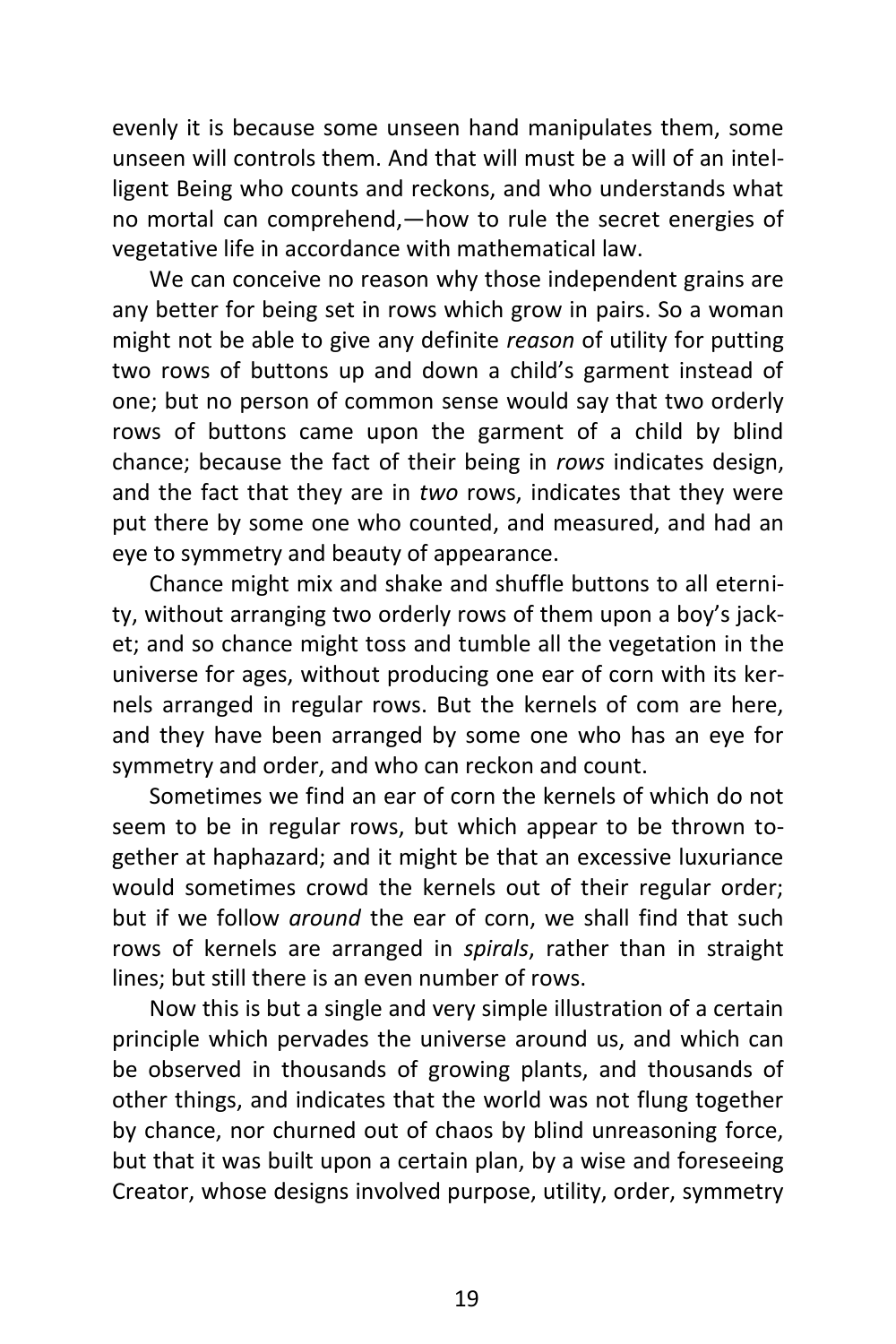and beauty.

But this purpose, order, symmetry and beauty is also *wrought out* in accordance with *mathematical law,* and the simplest of nature's works reveal the presence of a designing, contriving, *numerating* mind; while further study into its more complex designs, discloses other mathematical principles, more subtle, deep, mysterious, and far-reaching, than those which lie upon the surface of things, and are within the comprehension of a child.

#### *Arithmetic In Plants And In Planets.*

Let us consider another law of vegetation, which is termed *phyllotaxis*, that is, the law of leaf-arrangement. If the leaves upon a stem were arranged by chance, they might sometimes be all upon one side of the stem, and sometimes upon the other side; or they might be arranged in one or two rows from top to bottom, each leaf standing exactly above the first leaf in the row.

There would, however, be a difficulty in the way of this arrangement,—leaves cannot grow properly without light and air; and by this arrangement the upper tier of leaves would get all the light, while the lower ones would be in perpetual shade; hence, though this plan might commend itself to some of those geniuses who think they could improve upon the making of this world, yet practically it would not work well.

Of course, the *seeds* of a plant would need a liberal amount of sunshine to ripen them, and in accordance with this requirement we find that they are usually put at the top of the plant, where nothing can shade them. But while it would also seem necessary that the leaves of a plant should shoot out in various directions, so that the tree would not become one-sided and tip over, yet to so arrange them as to give each leaf a *fair chance at the light* which comes from above, would require somewhat careful planning. And as this is something about which *chance* would know nothing, care nothing and do nothing, if anything is done to meet this obviously important condition of things it must be done by *design*. What has been done? The answer to this question might fill a chapter.

The early geometers, thousands of years ago, undertook to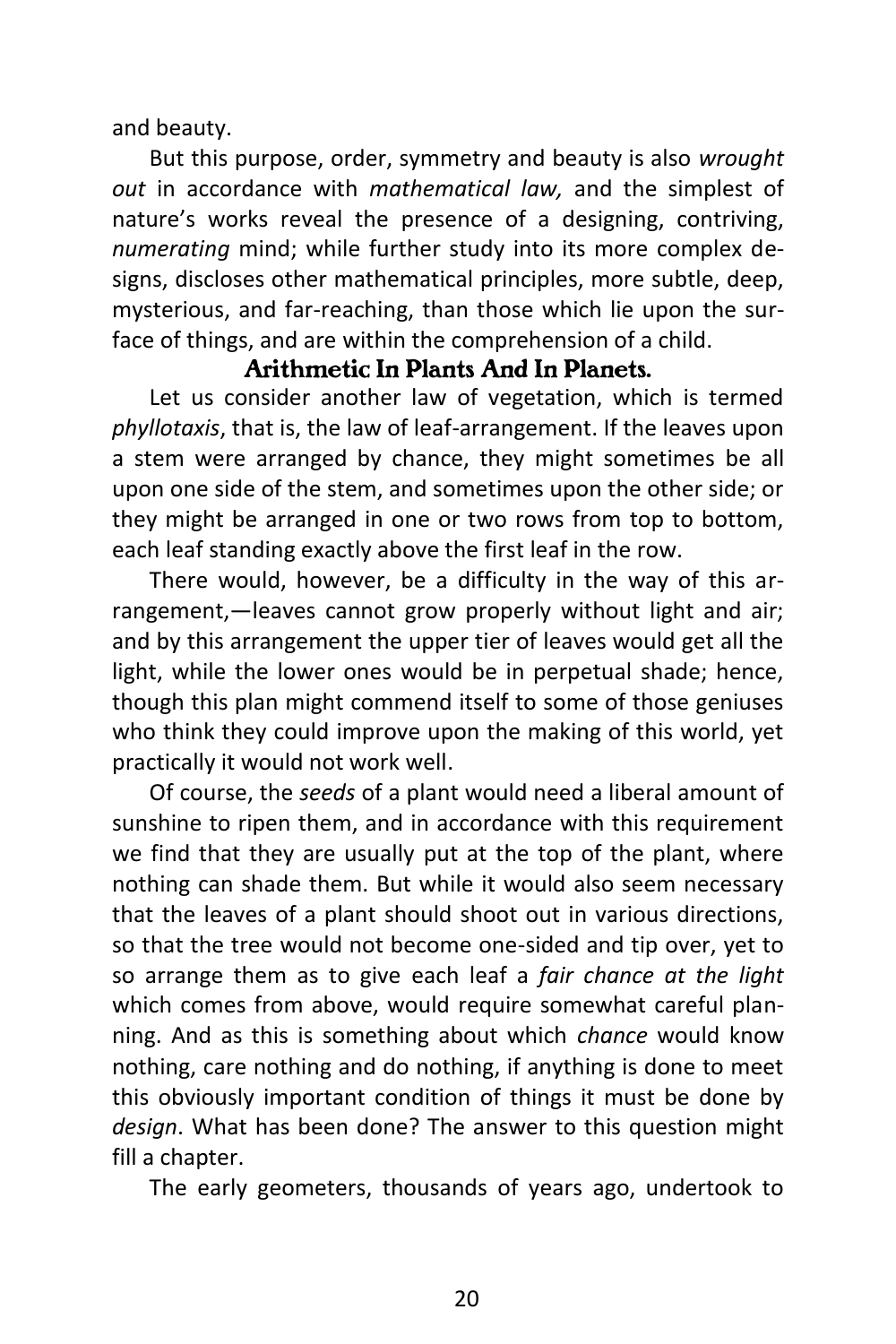mark out a *pentagon*, or five-sided figure within a circle. In endeavoring to do this, they were obliged first to divide the circle into two parts, one of which is a fraction *less* than 382 thousandths of the circle, the other is a fraction *more* than 618 thousandths, the fractional difference between these two parts being of such a nature that it is impossible to represent it by figures. They accomplished their purpose by so dividing the whole that the *smaller* part should bear to the *larger* the same proportion that the larger bears to the *whole;* and reckoning from this basis they were able to effect the desired division. This method of division is described as "Extreme and Mean Ratio," and leads to a result more accurate than can be reached by any arithmetical calculation.

This division in "extreme and mean ratio" has been known and used in geometry from before the Christian era to the present day; but it was not until 1849 that any one suspected that this principle existed in nature. But if we go into the orchard and examine a young apple or cherry tree, or sprout, we shall find that its leaves are arranged around the stem *spirally* in series of *fives*, the fifth leaf, or bud, standing *directly above the first.* But this placing of five leaves at *equal distances* around the central stem of a plant, involves the ancient problem of the *pentagon*, and embodies the principle of "division in extreme and mean ratio," which is inexpressible in figures; and this principle is *continually employed* in nature, in so dividing the circumferences of plants, or stems,

that the leaves and branches may be evenly distributed around the stalk, thus giving each its fair and proper chance to catch the light and air from above, and also maintaining the balance and symmetry of the tree.

Starting from any leaf of any plant, as a zero, and counting around and upward till we find another leaf which stands exactly above the first; which in grasses will be the second, in sedges the third, in the quince and the raspberry the fourth, in the apple and cherry-tree the fifth, in the peach and pear the sixth, in the holly and aconite the eighth, in the rosettes of the houseleek and cones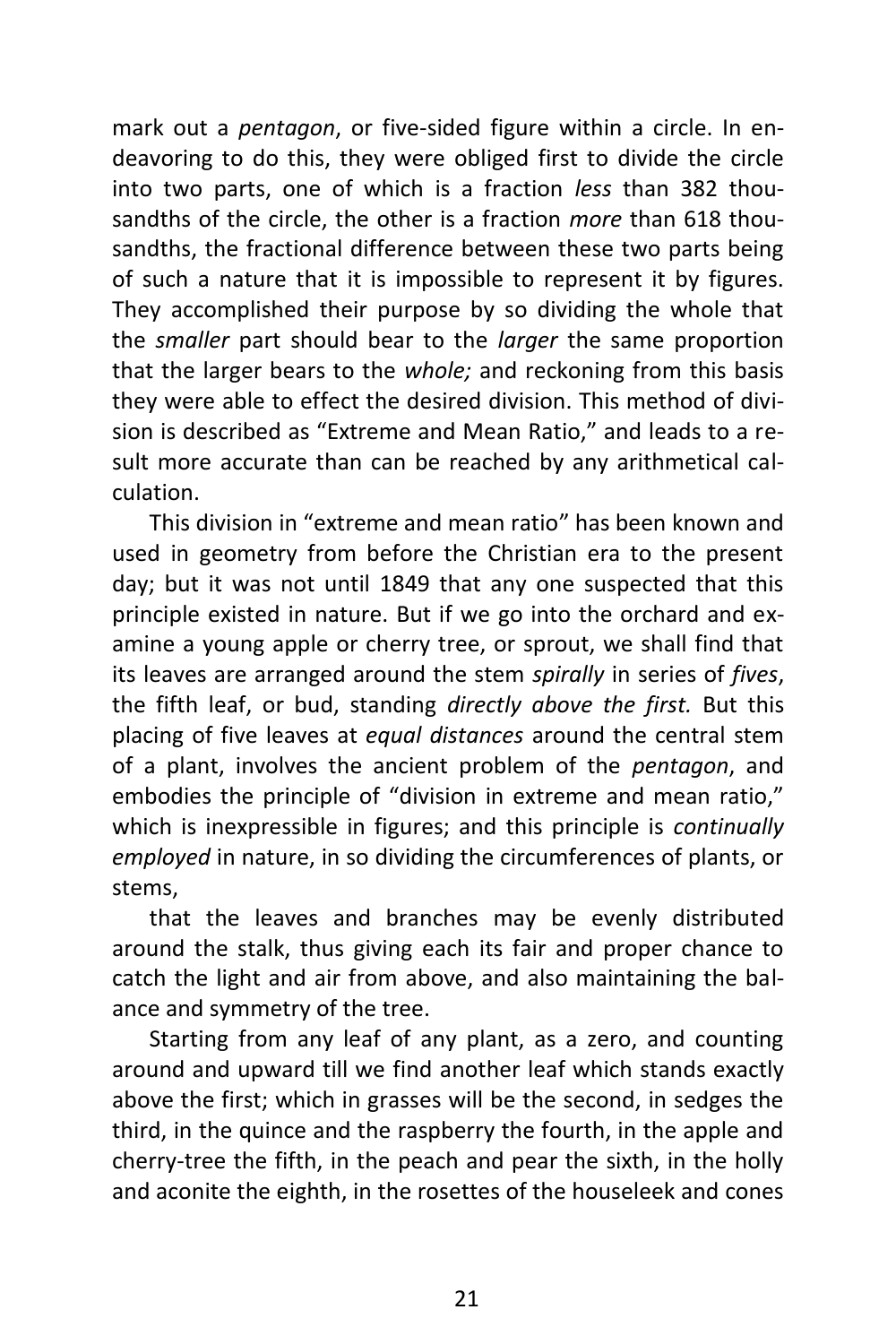of the white pine the thirteenth, and in certain pine cones the fifty-fifth; we shall find the principles of mathematical law constantly exhibited in the distribution of these leaves. And we shall find that the number of *leaves* in a *series,* and the number of *turns* of the *spiral* before a leaf stands directly over the first, as a rule, are in all individual plants or trees of each species *exactly the same.* We can thus trace arithmetical arrangement in every tree and bough and plant around us. And we shall find each plant made upon its own plan, and its leaves in every instance regularly counted off, by this same Mathematical Mind. We are not, of course, to expect mathematical accuracy of division in every instance, any more than we should expect a parlor mirror to be polished like a telescopic reflector, or a jackknife to be finished like a surgical instrument; but we find the same mathematical *principles* governing the whole vegetable creation, and showing that long before geometers had invented division in "extreme and mean ratio," He who caused the earth to bring forth plants and trees, understood and acted not only upon the simplest methods of numeration, but also the most obscure mathematical and geometrical principles.

We copy from Prof. Cooke a table of the law of phyllotax is, as illustrated in a few instances; from which it will be seen that even the fractions of a circle which occur in the arrangement of the leaves around a stem, are of a very peculiar character. After the first and second fractions, 1/2 and 1/3, the *third* fraction is formed by adding together the numerators of the two preceding fractions for a new numerator, and the denominators for a new denominator, thus giving 2/5 and so on.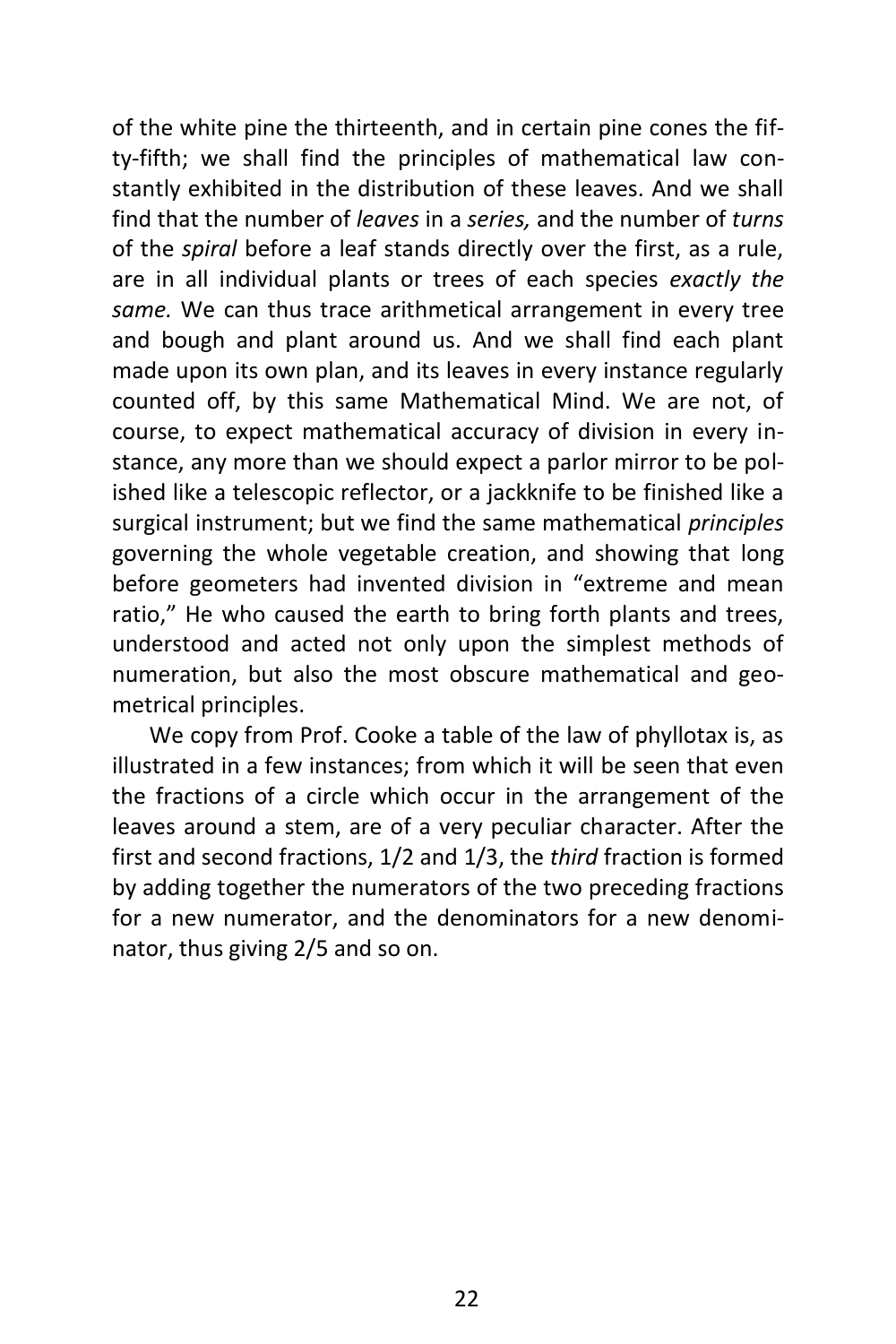#### LAW OF PHYLLOTAXIS OF LEAF-ARRANGEMENT.

| Name of Plant. Number of Number               |                |                       | Fraction. | Angle of Diver- |
|-----------------------------------------------|----------------|-----------------------|-----------|-----------------|
|                                               | Turns of       | οf                    |           | gence between   |
|                                               | Spiral.        | Leaves. <sup>11</sup> |           | two Successive  |
|                                               |                |                       |           | Leaves.         |
| Grasses,                                      | $\mathbf{1}$   | 2                     | 1/2       | 180°            |
| Sedges,                                       | 1              | 3                     | 1/8       | $120^\circ$     |
| Apple,                                        | $\overline{2}$ | 5                     | 2/5       | $144^\circ$     |
| Cherry,                                       |                |                       |           |                 |
| Poplar,                                       | 3              | 8                     | 3/8       | $135^\circ$     |
| Holly,                                        |                |                       |           |                 |
| Calistemon,                                   |                |                       |           |                 |
| Aconite,                                      | 5              | 13                    | 5/13      | 138°28'         |
| Rosettes of                                   |                |                       |           |                 |
| Houseleek                                     |                |                       |           |                 |
| Cones of White                                |                |                       |           |                 |
| Pine,                                         |                |                       |           |                 |
| Cones of Eu-                                  | 8              | 21                    | 8/21      | 137°9'          |
| ropean Larch,                                 |                |                       |           |                 |
| <b>Certain Pine</b>                           | 13             | 34                    | 13/34     | 137° 39'        |
| Cones,                                        |                |                       |           |                 |
| <b>Certain Pine</b>                           | 21             | 55                    | 21/55     | 137° 27'        |
| Cones,                                        |                |                       |           |                 |
| Typical arrangement which would expose to the | 137° 30' 28"   |                       |           |                 |
| Sun's rays the greatest leaf-surface,         |                |                       |           |                 |

But this *same peculiar series of fractions is* found to be embodied in the orbits of the planetary world. Thus in the language of Professor Cooke, "In the solar system, for example, with the exception of Neptune, the intervals between the orbit of Mercury and the orbits of other planets go on doubling, or nearly so, as we recede from the sun. Thus the interval between the Earth and Mercury is nearly twice as great as the interval between Venus and Mercury; and the interval between Mars and Mercury is nearly twice as great as that between the Earth and Mercury, and

 $\overline{a}$  $11$  Before a leaf stands directly above the first.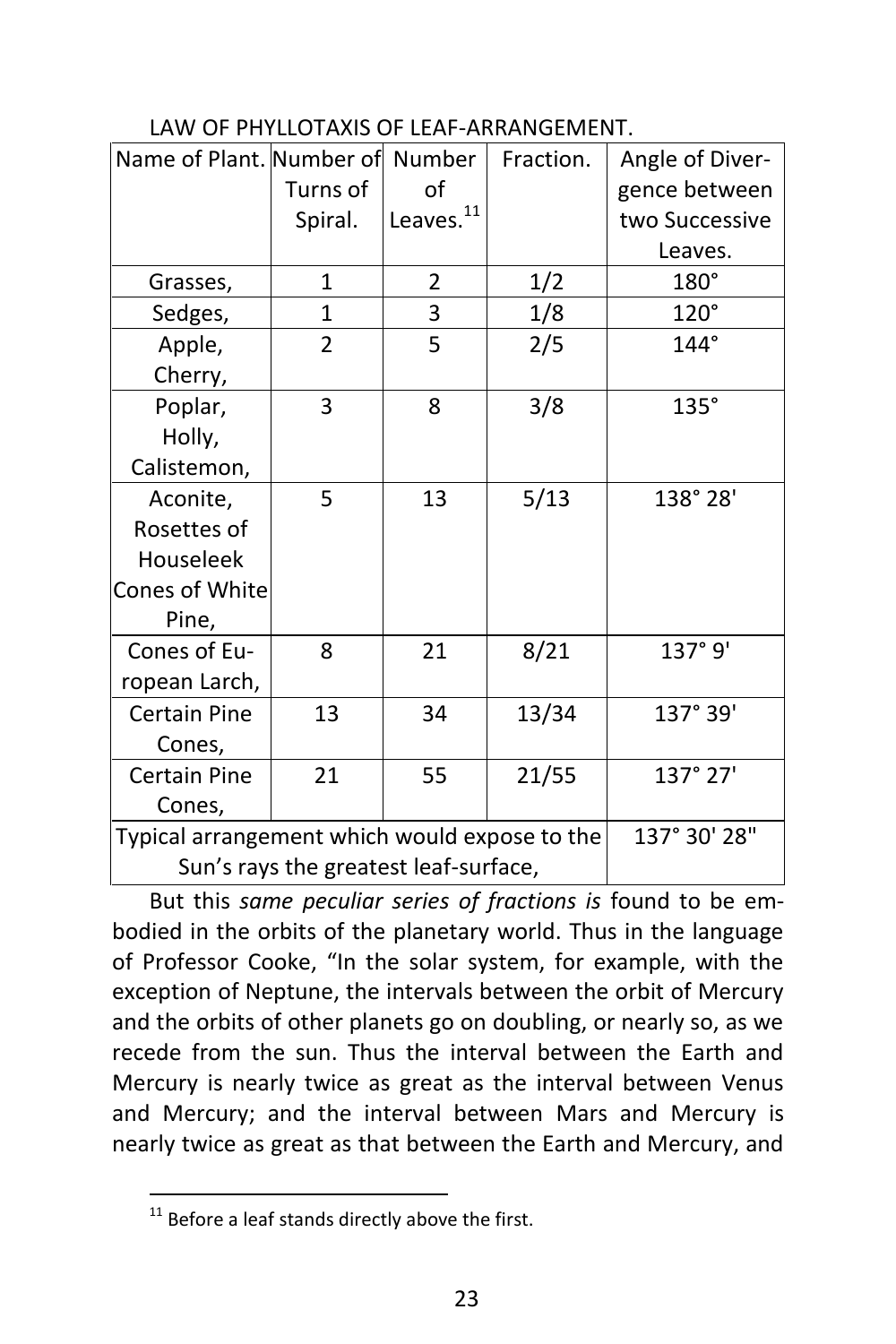so on. Again, if we compare the periods of the revolutions around the sun, expressed in days, we shall find another simple numerical relation, as shown by the following table:" $^{12}$ 

| Observed.     | Theoretical.   | Fractions. |
|---------------|----------------|------------|
| Neptune       | 60,129-62,000  |            |
| <b>Uranus</b> | 30,687-31,000  | 1/2        |
| Saturn        | 10,759-10,333  | 1/3        |
| Jupiter       | 4,333-4,133    | 2/5        |
| Asteroids     | 1,200 to 2,000 | 3/8        |
| Mars          | 687 to 596     | 5/13       |
| Earth         | 635 to 366     | 8/21       |
| Venus         | 225 to 227     | 13/34      |
| Mercury       | 88 to 87       | 21/55      |

LAW OF PERIODIC TIMES IN PLANETARY REVOLUTIONS.

Here, then, we find in the plants beneath our feet and in the stars above our heads, evidence not only of unity of design and contrivance as indicating a common designer, but also of a knowledge of abstruse mathematical principles which it took geometers thousands of years to discover, and thousands of years more, after they were discovered, to find out that they were already embodied in all the plants and trees about them, as well as the stars that shine above us, and proclaim the majesty and wisdom of that God who made the earth and built the skies.<sup>13</sup> We have thus been led by the recognition of a uniform mathematical law, from the plants to the planets, from the vegetation which

<sup>12</sup> For extended and interesting details, consult *Religion and Chemistry* by Prof. J P. COOKE, pp. 271-274, and *Geometry and Faith* by THOMAS HILL, pp. 77-88.

 $13$  The perfect phyllotactic law is not of practical importance in the growth of plants; they live and flourish on the rudest approach to it. But the tracing of these approximations up, in such very numerous instances, to the highest degree of accuracy, such as 55:44 and 34:89, one above, the other below the perfect, shows that *the law of extreme and mean ratio is actually incorporated into the vegetable kingdom. The builder of the plant knew that law untold ages before the geometer invented it, to inscribe a pentagon.*—Pres. THOMAS HILL, *Geometry and Faith,* p. 88.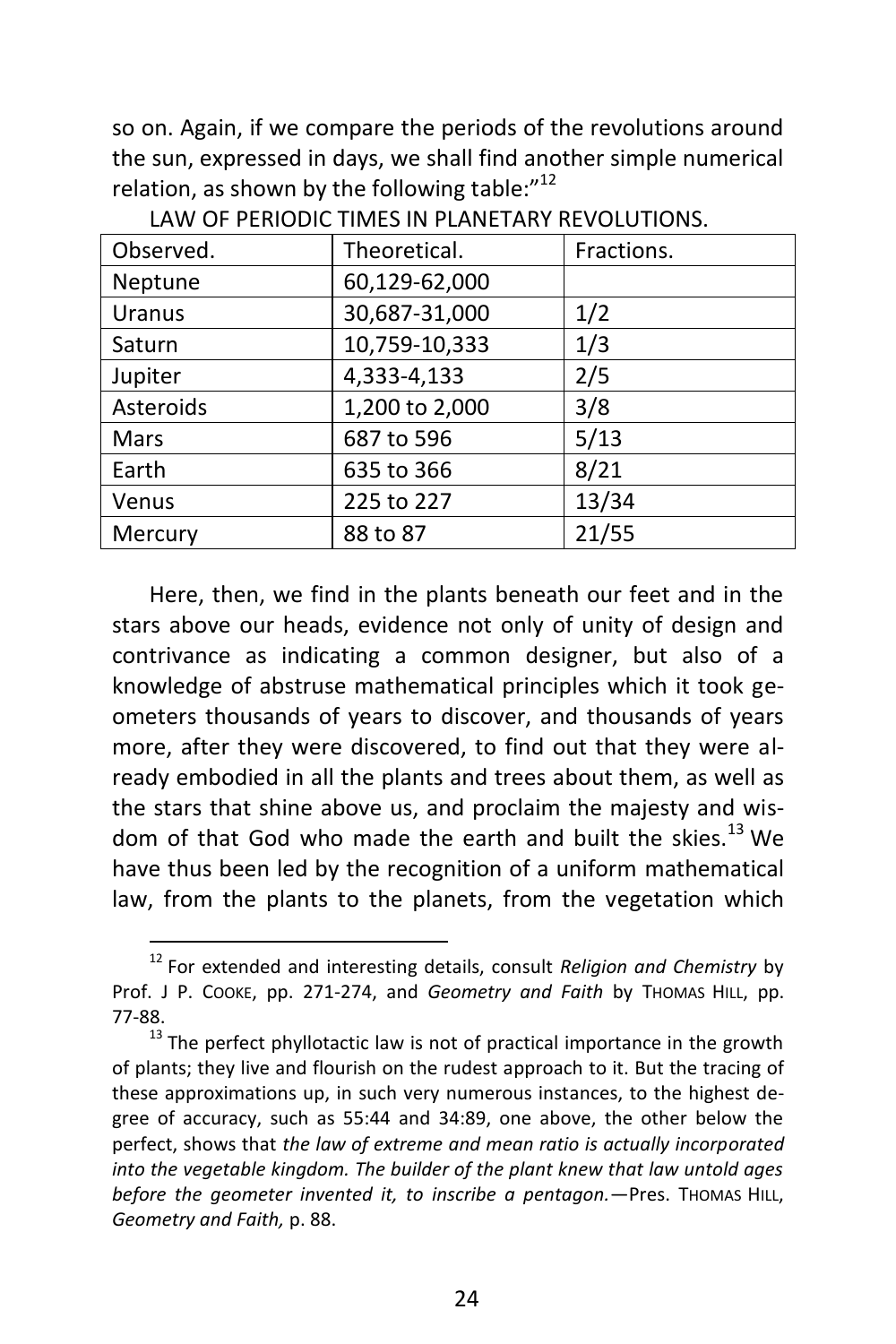clothes the earth, to the stars that shine in heaven. And the connection is obvious; for all vegetation and fruitfulness depend upon "summer and winter, seed-time and harvest;" and these are regulated by planetary motions, accomplished in strict accordance with mathematical law. This leads us to notice the presence of

#### *Arithmetic In Celestial Time-Keeping.*

A time-piece, perfectly constructed and adjusted according to the laws of horology, keeps accurate time without intelligence or understanding. But is there no intelligence involved in the construction and adjustment of such a time-piece? A certain man had a watch which would not keep time. He carried it to a watch-maker, who examined it and pronounced it all right; still it would not keep time. He carried it from watchmaker to watchmaker, but none of them could point out any defect in its machinery, and none of them could make it keep time, or correctly mark the passing hours, keeping step with the motions of the earth and sun and stars; until at length one careful man *counted the cogs in every wheel in the watch,* and found that there was *one wheel* which *lacked one cog* of the proper number. Then the mystery was solved: all the watchmakers in the universe could not make a watch keep step with the stars, when a cog was missing from one of its wheels, or when a wheel had but fifty-nine cogs when it should have sixty, or only eleven cogs when it should have twelve.

A watch must run according to the law of its being; but the law of its being is only the embodiment of the will and *plan* and *intellect* of its *inventor* and producer, who reckoned the proper number of cogs needed in every wheel, and so arranged and combined them that the shafts which move the second, the minute, and the hour hands, can only revolve according to mathematical law, at certain relative rates of speed, corresponding with the revolutions of the earth, the moon, and the stars, marking the passage of time in accordance with those revolutions.

The miscounting of a single cog is sufficient to thwart the purpose of the inventor of a watch, derange the whole program, and render the watch useless. But the stars that shine above us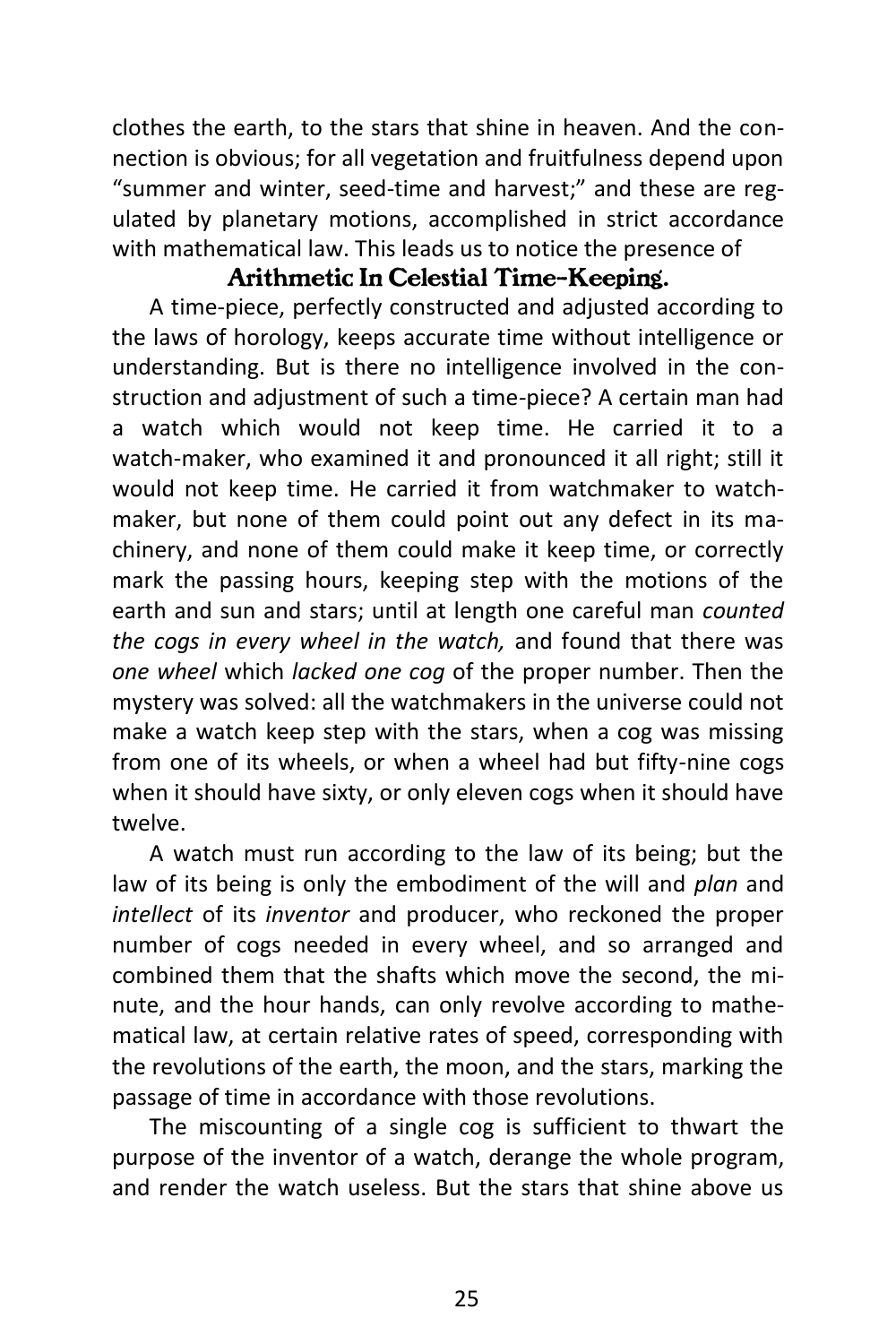are also parts of a great timepiece, which keeps the same time that is kept by our clocks and watches, only more accurately than any human mechanism can keep it. If the miscount of a single cog ruins the watch, what, then, of the miscounting of a single star? Can we, then, believe that this vast celestial time-piece, whose jeweled wheels count the passing seconds, and whose majestic pointers mark upon the dial of the skies, not only hours, days, months and years, but centuries and ages unnumbered and untold, is the work of blind, unreasoning chance, or lifeless, inactive matter; or that it was tumbled out of unorganized chaos by the throbs and struggles of unintelligent and unconscious force? Shall we not rather recognize in the mathematical precision which marks the movements of the universe, the presence of one omnipotent, presiding, Mathematical Mind, who *"telleth the number of the stars,"* and "calleth them all by their names"? Psalm 147:4.

When the French infidel said to the Vendean peasant, "We will pull down your churches, destroy your pictures, and demolish everything that reminds you of God," the peasant replied, "But you *will leave us the stars!"* And so long as the stars revolve and shine, so long the heavens shall declare the glory of God, and the firmament shall show his handiwork.

Chiseled upon a marble tablet in the wall of the Observatory at Williamstown College, are the words of Isaiah: "Lift up your eyes on high, and behold **who hath created these things,** that bringeth out their host **by number**: He calleth them all by names, by the greatness of his might, for that He is strong in power; not one faileth." Isa. 40:26. This was the prophet's call to the skeptics of his time, and it is as timely today as it was then.

The French officers could dispute and deny the existence of a Creator, as they sailed down the Mediterranean beneath the splendors of the evening skies; but when Napoleon, wearied of their babble, pointed upward to the myriad stars above them and said, "All very well, gentlemen, but *who made all these?*" they were silent, as all atheists must be.

At not infrequent intervals, some pretentious scientist frightens the silly and simple-hearted by asserting that some wandering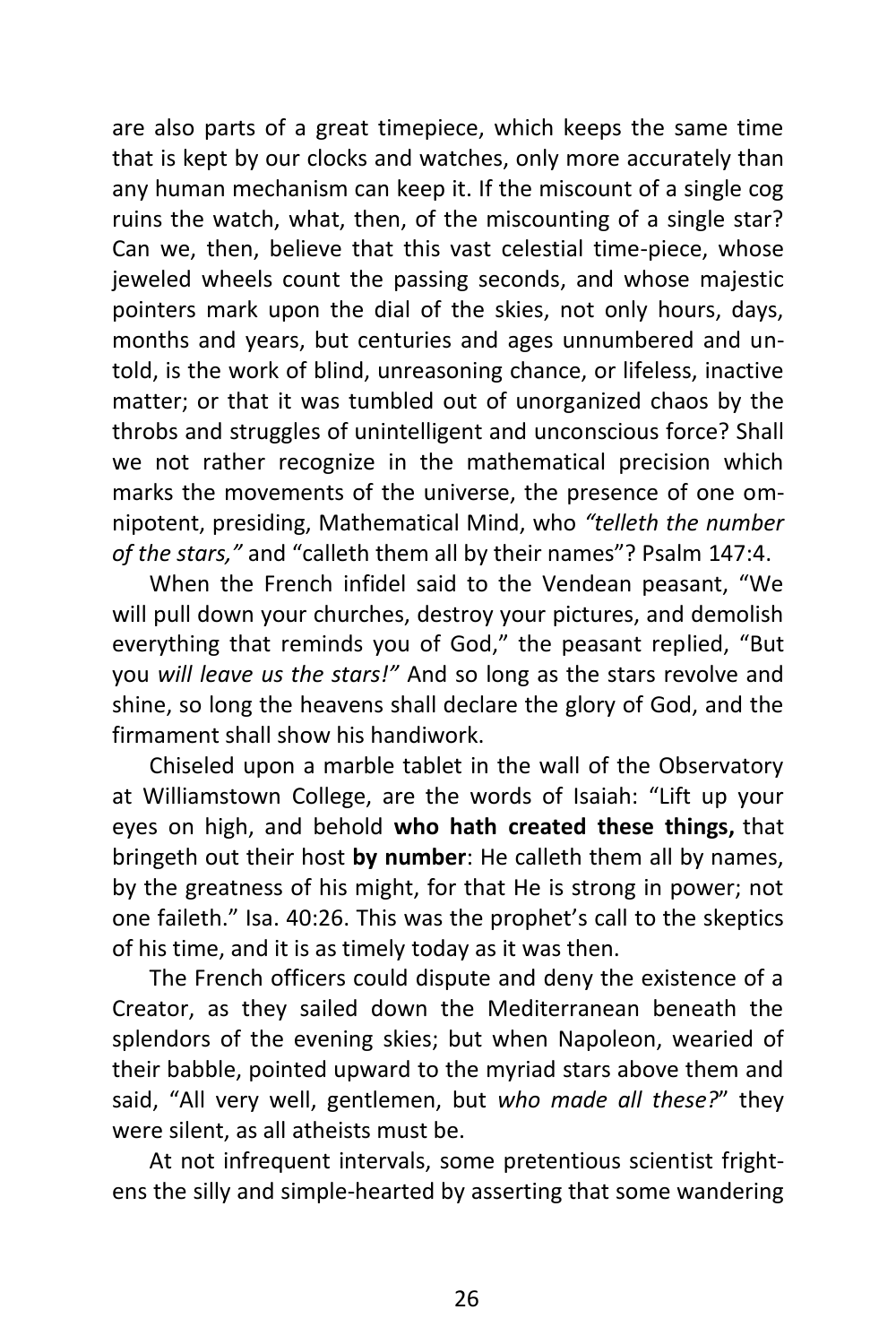orb in its erratic flight is about to dash into this globe, and overwhelm the world in ruin. But the earth sweeps on in its orbit, and there have been no collisions yet. The myriad orbs that go careering through the skies, have never lost their balance or rushed staggering from their proper spheres. And can this order, regularity, balance, and stability, based upon mathematical law, be the effect of blind, unreasoning force?

The steam engine exhibits *force*, but it needs fuel to fire it, and a will to control and guide it. There must be a keen eye on the rails, and a firm hand on the lever; and back of all this there must be a central, calculating, planning, controlling, mathematical mind, a superintendent who counts the miles and counts the minutes, who knows the weight of trains, the power of steam, the speed of locomotives, and the value of curves and grades, and who gives the law by which trains are to be run. Talk of a universe run by chance, without regard to a guiding intelligence acting through mathematical law! You could not run a branch railway from Podunk Junction to Pug Hollow on such principles! A railway where trains were left to run by force and chance, without mathematical control, would be strewed from end to end with derailed locomotives, wrecked trains, bruised heads, and broken bones. The boldest skeptic would fear to take passage on a railway train run without a controlling superintendent or manager, and without an intelligent engine driver, who would subject the train to mathematical law, as revealed in the time-tables established for its guidance.

And as the locomotive requires not only an inventor and constructer at the beginning, and a superintendent and driver to constantly direct and control it, so such a world as this indicates, in its constitution and order, not only the working of an omnipotent and omniscient Creator at the beginning, but the constant action of an omnipresent God, who rules and guides the destinies of creation, "upholding all things by the word of his power."

#### *Arithmetic In Spectroscopic Revelations.*

The recent revelations of the spectroscope, which by an arrangement of prisms and telescopes enables us to measure and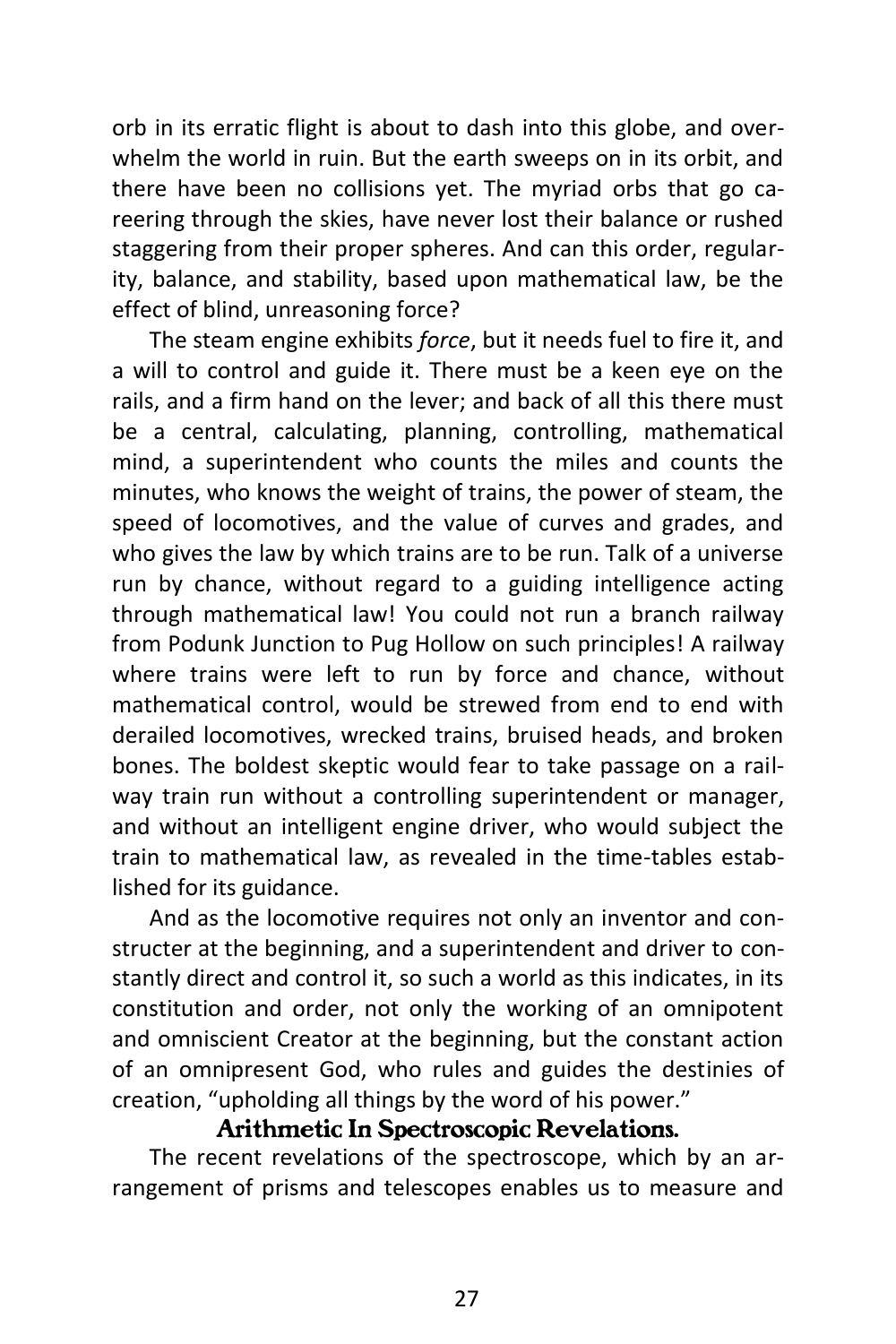analyze the spectrum, or magnified image of a ray of light resolved into its constituent colors, and thrown upon a screen; have enabled the observer to detect the presence of different mineral and chemical substances not only in the earth and air but also in the planetary bodies.

The presence of these substances is revealed by certain lines or bars of varied dimensions and colors, which cross the band of colored light in the spectrum; and these groups of lines are always arranged with *arithmetical uniformity* as to number, breadth and position; so that when, as in the investigation of celestial bodies, the different *colors* cannot be discerned to determine their chemical composition, in its stead the *grouping* and *number* of the bands and lines exhibited, shows clearly the presence of some of the same materials in the sun and in the planets, which are known to exist upon this globe. These recent discoveries derive much of their value from the fact that *mathematical law* reigns supreme in the mineral and chemical world,—a fixed *number of similar lines* in a certain position always indicating the presence of the same substance in the source whence the light comes or in the medium through which it passes. $^{14}$ 

In accordance with this fact may be recognized the universal prevalence and reign of…

#### *Arithmetic In Chemical Science.*

The time would fail us to enter the realm of chemistry and show how all chemical combinations are subject to the exactest numerical laws—the law of Definite Proportion,  $15$  ensuring the

<sup>14</sup> For further details consult *The Errors of Evolution*, by Robert Patterson; Part I., *Scientific Star-Building,* pp. 62-71. ANTI-INFIDEL LIBRARY, NO. 10.

 $15$  I have already defined a chemical element as a substance which has never as yet been decomposed, and all the matter with which man is now acquainted is composed of one or more of at most seventy elementary substances. When two of these elements unite together to form a compound body, the proportions in which they combine are not decided by chance. You cannot unite these elementary substances in any proportion you please. The proportion in each case is determined by an unvarying law, and the amounts required of either substance are weighed out by Nature in her delicate scales with a nicety which no art can attain. Thus, for example, 23 ounces of sodium will unite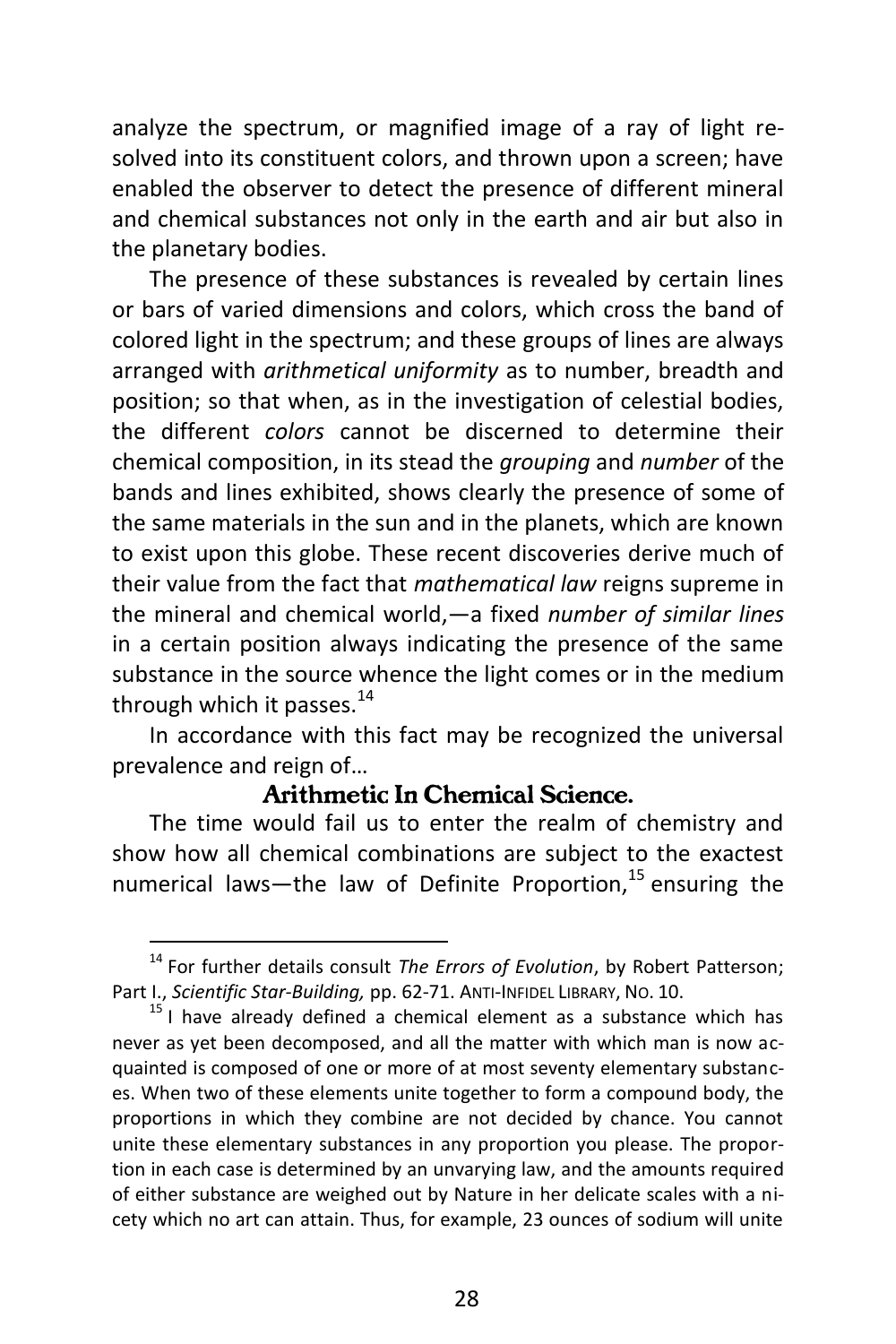exact uniformity of all composite chemical substances; the law of Combining Proportion, according to which, when the same elements combine with each other in different fixed mathematical proportions to produce different substances, in these varying proportions all the highest combinations are always *exact multiples of the first;* and the law of Reciprocal Proportion, by which, if two bodies will combine in certain proportions with a third body, they will combine in the same exact proportions with each other.

To attempt an enumeration of the arithmetical relations of inorganic substances, would be to rewrite the latest works on chemistry, and rehearse facts to which schoolboys have easy access. Suffice it to say that in the universe of matter in all its combinations, mathematical law is supreme and all-pervading. Every known composite substance is compounded of its various constituents combined in *definite proportions* fixed by unvarying *mathematical laws*, more accurate than any human formulas which regulate the formation of artificial chemical compounds; and all these elements combine in strict accordance with their atomic weights.<sup>16</sup>

 $\overline{a}$ 

Carbonic acid contains exactly twice as much oxygen in proportion to the carbon as carbonic oxide; the red oxide of mercury contains twice as much oxygen as the gray oxide, etc. Of the three oxalates of potash, the second contains twice as much acid as the first, and the third four times as much—the quantity of the base being equal. It is not always, however, that the relation is so simple as that of one to two, or one to four: two to three is very common; two to seven is sometimes met with, but rarely. Thus of the oxides of iron we have protoxide, 28 parts of iron and 8 parts of oxygen: sesquioxide, 56 parts iron and 24 parts oxygen; and ferric acid, 28 parts iron and 24 parts oxygen.—*Chemistry as Exemplifying the Wisdom and Beneficence of God;* a Prize Essay by GEORGE FOWNES, Ph.D., Appendix ix.

 $16$  Tables will be found in works on chemistry which give, opposite to the

with exactly 35.5 ounces of chlorine; and if you use precisely these proportions of the two elements, the whole of each will disappear and become merged in the compound which is our common table salt. But if, in attempting to make salt, we bring together clumsily 23.5 ounces of sodium and 35.5 ounces of chlorine, Nature will simply put the extra half-ounce of sodium on one side, and the rest will unite. This law, which governs all chemical combinations, is known as the "law of definite proportions."—Prof. J. P. COOKE, *Religion and Chemistry*, p. 265.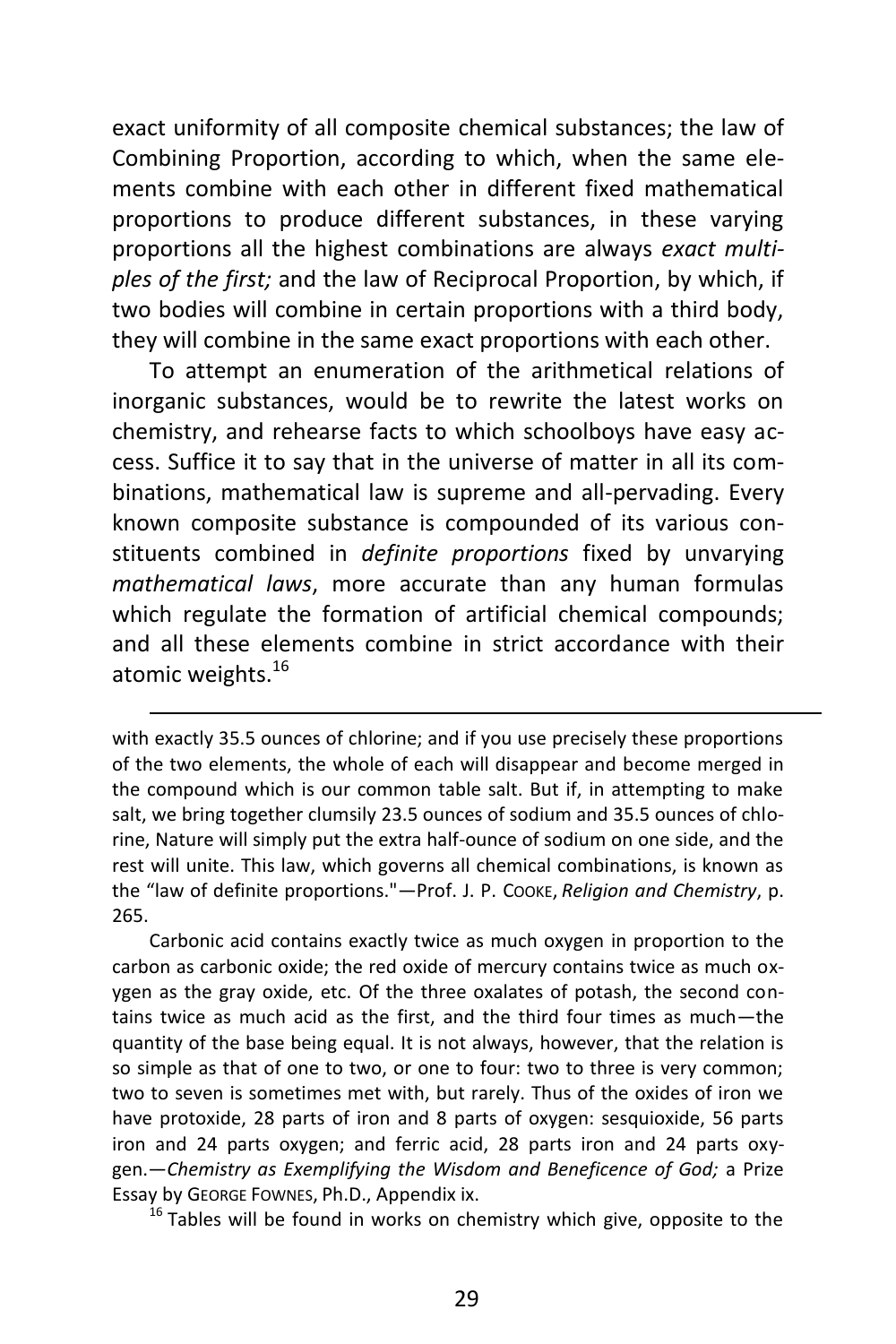name of each elementary substance, a numerical value, usually called its atomic weight, and in all cases, where the elements are capable of combining with each other, they either unite in the exact proportions indicated by these numbers, or else in some simple multiple of these proportions. The following are the atomic weights which are believed to have been determined with the greatest accuracy:

 $\overline{a}$ 

| Aluminum       | 27.02  |
|----------------|--------|
| Antimony       | 120.00 |
| <b>Barium</b>  | 137.14 |
| <b>Bromine</b> | 79.95  |
| Calcium        | 40.00  |
| Carbon         | 12.00  |
| Chlorine       | 35.46  |
| Hydrogen       | 1.00   |
| Iodine         | 126.85 |
| Lead           | 206.99 |
| Lithium        | 7.01   |
| Magnesium      | 24.00  |
| Nitrogen       | 14.04  |
| Oxygen         | 16.00  |
| Potassium      | 39.14  |
| Phosphorus     | 31.05  |
| Silver         | 107.93 |
| Sodium         | 23.05  |
| Sulphur        | 32.07  |
| Thallium       | 204.11 |

These values are called atomic weights, because, according to our modern chemical theory, they represent the relative weights of the ultimate atoms of the elements. If this be the case, it is evident that when the atoms group themselves together to form the molecules of various substances, the elements must combine by whole atoms, that is, in the proportion of the atomic weights, or of a simple multiple of these proportions; and thus this atomic theory explains the law of definite proportions.

In connection with this table a most remarkable fact should be noticed, which indicates the deep significance of this series of values. They are all mutually dependent, so that the same numbers which represent the proportions in which two elementary substances combine with the same quantity of a third substance, represent also the proportion, or a multiple of the proportion, in which they combine with each other. Thus not only do 16 parts of oxygen combine either with 12 parts of carbon or with 14 parts of nitrogen to form in the first case carbonic oxide, and in the second case nitric oxide, but also 12 parts of carbon combine with 14 parts of nitrogen to form cyanogen; and the same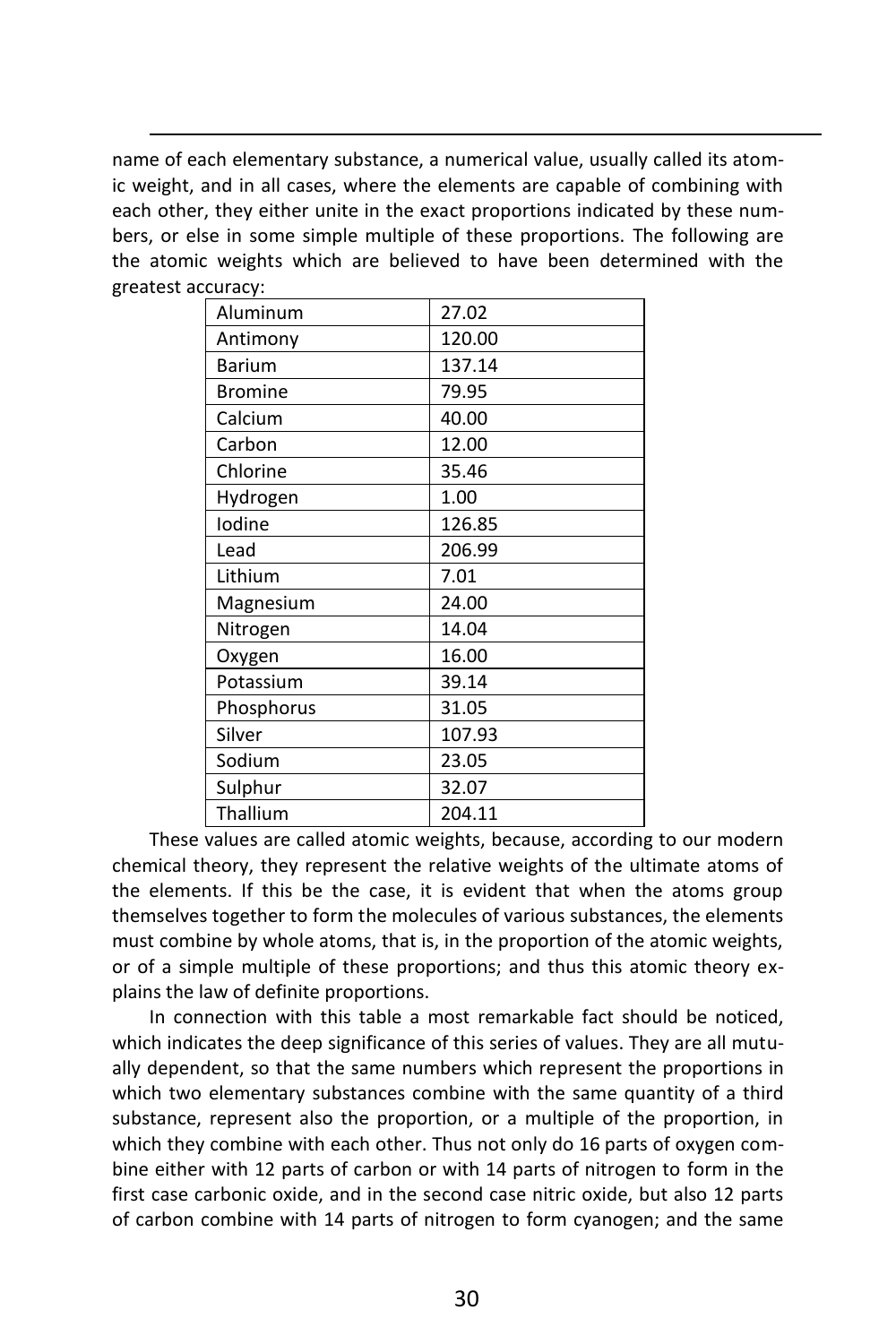And this is not only true of substances which are combined chemically, but also in cases where the combination is simply mechanical.

Thus, for example, atmospheric air, which is not a chemical compound, but simply a mechanical mixture of various gases, is known to be *uniform* in its *composition* in all parts of the world. Though analyzed hundreds of times, in all climates and latitudes, its composition has been found to be uniformly the same.

Consider how much this implies. A cubic yard of space in this latitude, at the sea level, ordinarily contains about two pounds of atmospheric air. As we ascend from the level of the sea, of course the air diminishes in density, but its constituents remain the same. In ten thousand pounds of atmospheric air there will be 2061 pounds of oxygen; 7795 pounds of nitrogen, 4 pounds of carbonic dioxide, and on an average, about 140 pounds of watery vapor. Beside this, there will be infinitesimal traces of nitric acid, ammonia, and carbureted hydrogen. Now these different substances, having different qualities, are so intermingled and so balanced that they constitute atmospheric air. And though for ages mankind were unconscious of the existence of such a substance, yet modern science discloses the fact that in the atmosphere surrounding our earth, there is 1,233,000 billions of tons of oxygen, 3,994,593 billions of tons of nitrogen, 5287 billions of tons of carbonic dioxide, and 54,460 billions of tons of watery vapor; the whole vast number of *tons*, utterly beyond the scope of human thought or imagination, being expressed by the figures 5,287,350,000,000,000.

In all this entire mass of atmospheric air, the weight of which can be experimentally demonstrated, may be traced an accurate *uniformity of composition;* and though the whole arrangement is

principle holds for the other weights given in the table, whenever the elements are capable of combining, although, in most cases, only the multiple values appear in the formation of known compounds. —Prof. J. P. COOKE, *Religion and Chemistry*, pp. 266-268.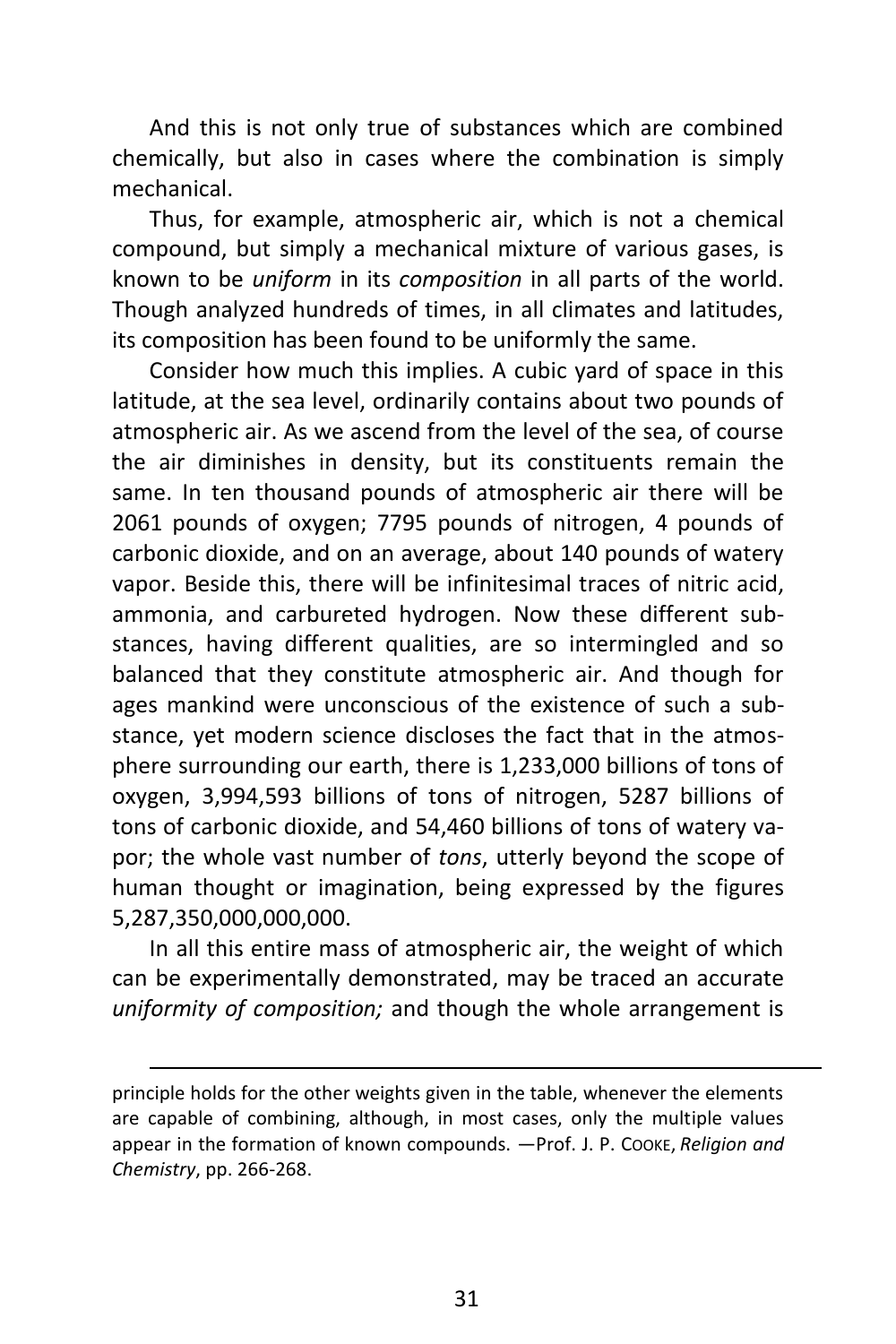conducted on a scale of such vastness and immensity, yet with the exception of the *watery vapor*, which increases and diminishes from time to time, the other ingredients of the atmosphere maintain their *absolute uniformity* and exactness of proportion.

What proof could be more convincing than this, that the world in which we live is superintended, ruled, and controlled by some Being who possesses not only almighty power, but also a contriving, combining, *mathematical mind*, and who works according to strict mathematical law, whether in the minutest details, or in operations of such immensity that only an Omniscient Mind can comprehend their amazing magnitude?

In view of the countless numerical marvels at which we have only been able to hint, but which pervade the entire universe, and which are discernible by all who have eyes to see; we cannot resist the conclusion that behind all these mathematical mysteries, many of which lie too deep for human comprehension, there exists not only an Almighty Arm which upholds and controls the universe, but an Omniscient and Mathematical Mind, which comprehends every marvel, and grasps every mystery;—the mind of Him who "searcheth the reins and heart." "Neither is there any creature that is not manifest in His sight; but all things are naked and opened unto the eyes of Him with whom we have to do." Heb. 4:13.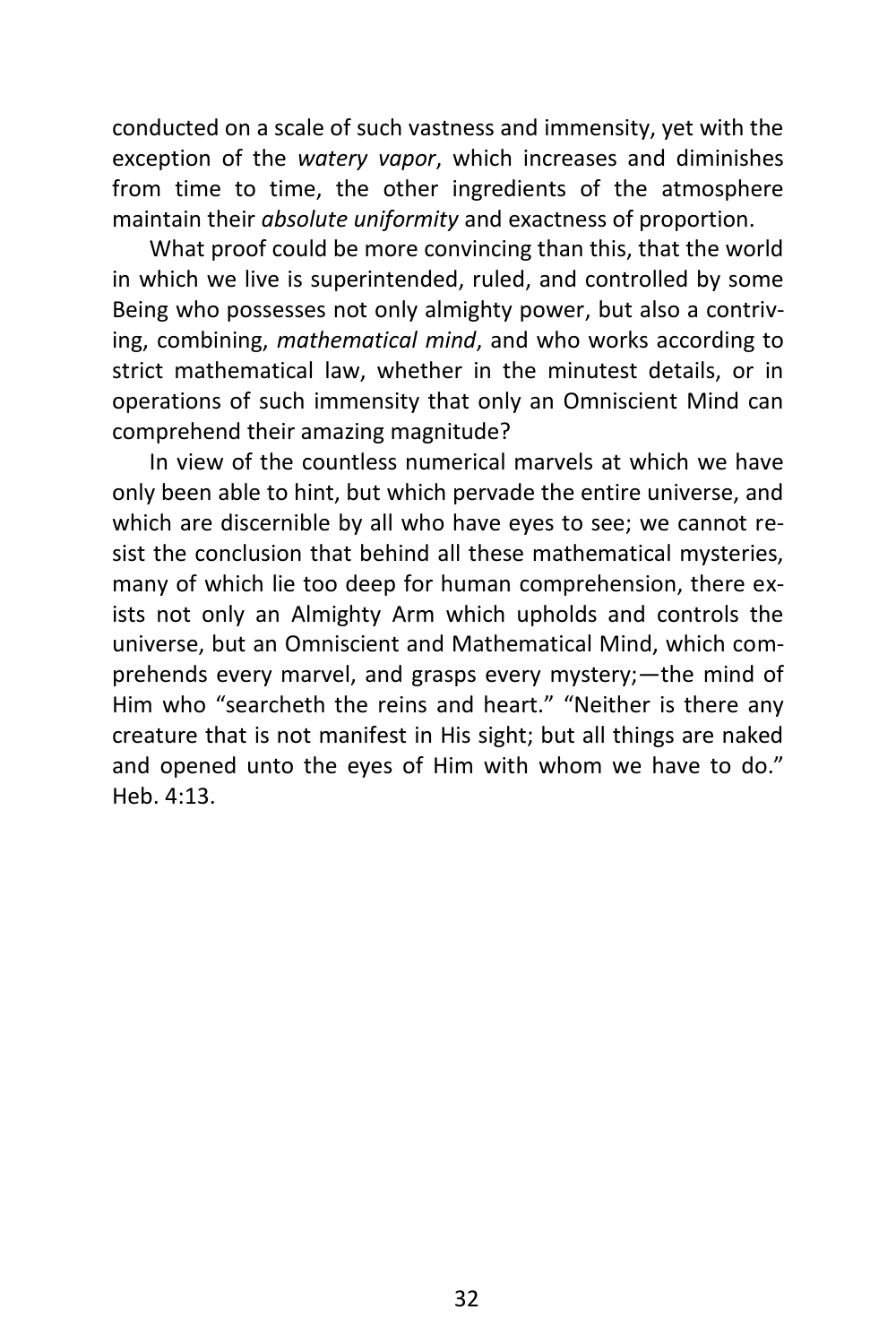# Chapter 3.

#### *Mathematics And Music.*

It is a curious fact that music, which apparently bursts forth free as the wild carols of the birds in the air, and which would seem to have no connection whatever with dry, mathematical details, is found on investigation to be based upon and ruled and governed by the most precise and accurate mathematical laws.

What we call sounds or tones are but vibrations of air, or sound-waves, beating upon the tympanum or drum of the ear. Hence the existence and perception of musical sounds depends first upon the production at regular intervals, by appropriate mechanical devices, of soundwaves, or certain agitations or vibrations of air; second, upon the existence of some medium which is capable of transmitting such vibrations from one place to another; third, upon the mechanical adaptations of the ear to perceive such sounds, and distinguish between those produced by vibrations occurring more or less frequently. And all these requisites to the production and transmission of sound result from mechanical contrivances and arrangements, which conform to the strictest mathematical law, and can only be expressed by mathematical signs and emblems.

For example, if we strike the middle C key upon the key-board of a piano tuned to the *Classical Pitch* which

prevails substantially in Europe and America as a vocal standard, we shall find, by using the sirene, or other proper instruments for measuring musical vibrations, that these vibrations fall upon our ear at the rate of 264 per second. The "vibration number" of middle C is therefore 264. Now if we strike a longer and heavier string, which sends only half as many sound-waves to the ear in a second, we shall find that this sound is also C, an octave below the first. If we subdivide the "vibration number," and find a string which gives but 66 vibrations per second, that sound will be C, an octave lower. On the other hand if we double the number of vibrations produced by middle C, then the 528 soundwaves per second give us C again, an octave above middle C; and so on to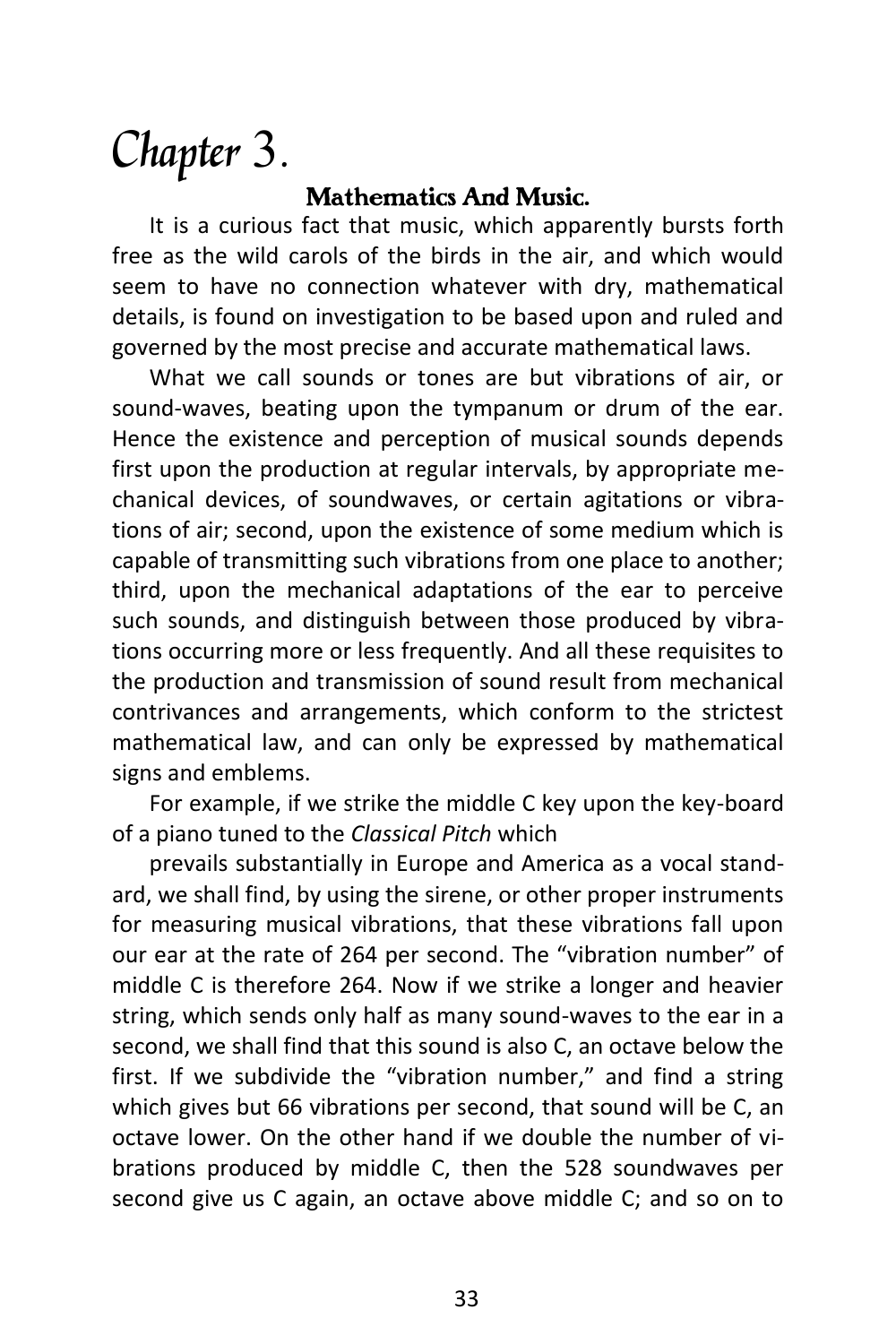the highest audible musical sound.<sup>17</sup> The largest modern organs have 16 1/2 for their lowest vibration number; but there is very little music in sounds below the lowest note of the double bass, which gives 41 1/4 vibrations per second. On the other hand, the shrillest sound in the orchestra, the highest note of the piccolo flute, D5 has 4752 vibrations per second. The human voice is able to compass tones ranging from 100 to 1500 vibrations per second, though no single voice could produce all these. Ordinary chorus voices are said to produce tones ranging from 100 to 900 or 1000 vibrations each second, and the human ear is said to be able to distinguish eleven octaves, reaching from 16 1/2 to 38,000 vibrations per second.<sup>18</sup>

 $17$  Every one who has dropped a stone into the water of a still lake has noticed the system of waves which, with its ever-increasing circles, spreads in every direction from the stone; but all may not know that when two stones are struck together in the air a similar system of aerial waves spreads, in ever-widening spheres, through the atmosphere, and that it is these waves breaking on the tympanum of our ears, like the waves of water on a sand-beach, which produce the sensation we call sound. Two stones thus struck together give rise to waves of unequal size, following one another at irregular intervals; and such waves produce an unpleasant sensation on our auditory nerves, which we call noise. But if, instead of striking together two stones, we set in vibration the string of a piano-forte or the reed of an organ-pipe, we excite a system of waves, all of equal size, and succeeding one another with perfect regularity, and these breaking on the ear produce by their regular beats what we call a musical note.—Prof. J. P. COOKE, *Religion and Chemistry*, pp. 38, 39.

 $18$  Sounds of the highest pitch, like the cry of some insects, become disagreeable, and by some persons cannot even be distinguished. It is quite possible to produce a sound, which, though painfully shrill to one person, shall be entirely unheard by another. Professor Tyndall, in his very interesting work on the glaciers of the Alps, relates an instructive anecdote of this sort, which I give in his own language:

<sup>&</sup>quot;I once crossed a Swiss mountain in company with a friend; a donkey was in advance of us, and the dull tramp of the animal was plainly heard by my companion; but to me this sound was almost masked by the shrill chirruping of innumerable insects, which thronged the adjacent grass; my friend heard nothing of this; it lay quite beyond his range of hearing."

There may, therefore, be innumerable sounds in nature to which our ears are perfectly deaf, although they are the sweetest melody to more refined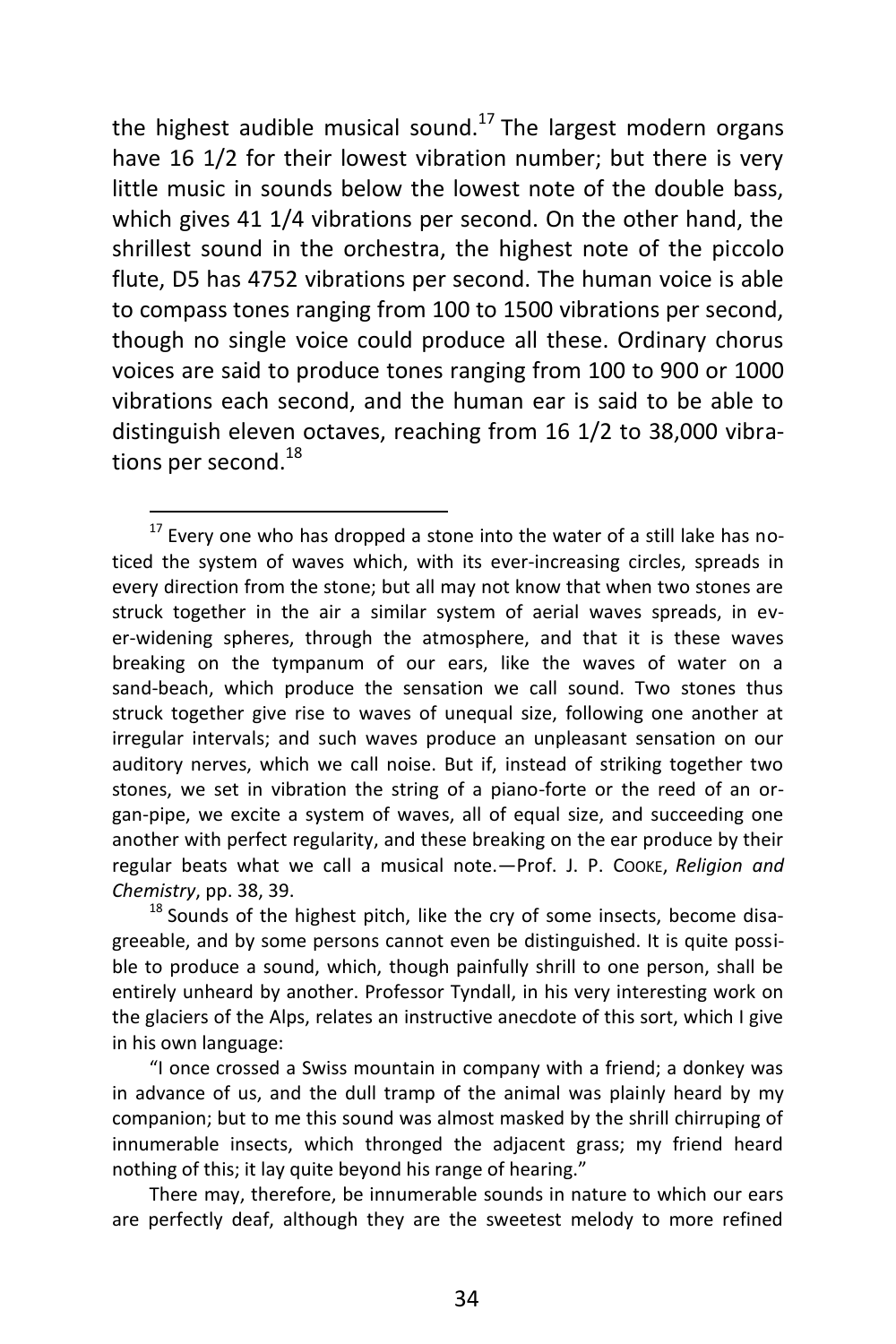It will be seen from these facts that the difference of *one* vibration *per second* must produce a difference in the pitch of a tone, but such differences would of course be too small to be perceptible. It is estimated that an ordinary musical ear hears from one to two hundred sounds in an octave, or a thousand different shades of sounds in the whole scale; while trained violinists are said to be able to distinguish about 700 sounds in a single octave, or nearly 5000 in all.

Now if we take any one of these four or five thousand sounds that can be produced, and fix upon it as a *tonic*, or key-note, we can find its octave through the whole scale, by simply multiplying or dividing the number of its vibrations by two; and wherever we find a sound caused by any definite number of vibrations, any string which will produce twice, four times, eight times, or sixteen times as many vibrations in a second, will give the *octave of that note;* and all those strings, touched at the same time, will produce concordant sounds, which will be smooth, pleasant, and agreeable to the ear, because the sound-waves adjust themselves to each other, and at brief intervals coincide, and so strike the ear together.

But if we strike a string whose vibrations are one eighth more frequent than those of the note which we have selected as a key note, we have what is called a *second*, which is a discord, sounding roughly and unpleasantly. So if we strike a string which causes sixteen vibrations while the key-note gives but nine, we have what is called a minor seventh, which is also a discord. And if we strike a string which vibrates fifteen times to every eight of the key-note, we have still another discord, called the major seventh.

We here present on a musical staff the major and minor intervals of the musical octave, under each of which is given its *vibration number;* the scale commencing with middle C; while beneath each note is placed its *vibration fraction;* the upper figure

senses. Nay, more, the very air around us may be resounding with the hallelujahs of the heavenly host, when our dull ears hear nothing but the feeble accents of our broken prayers. —Prof. J. P. COOKE, *Religion and Chemistry*, pp. 40, 41.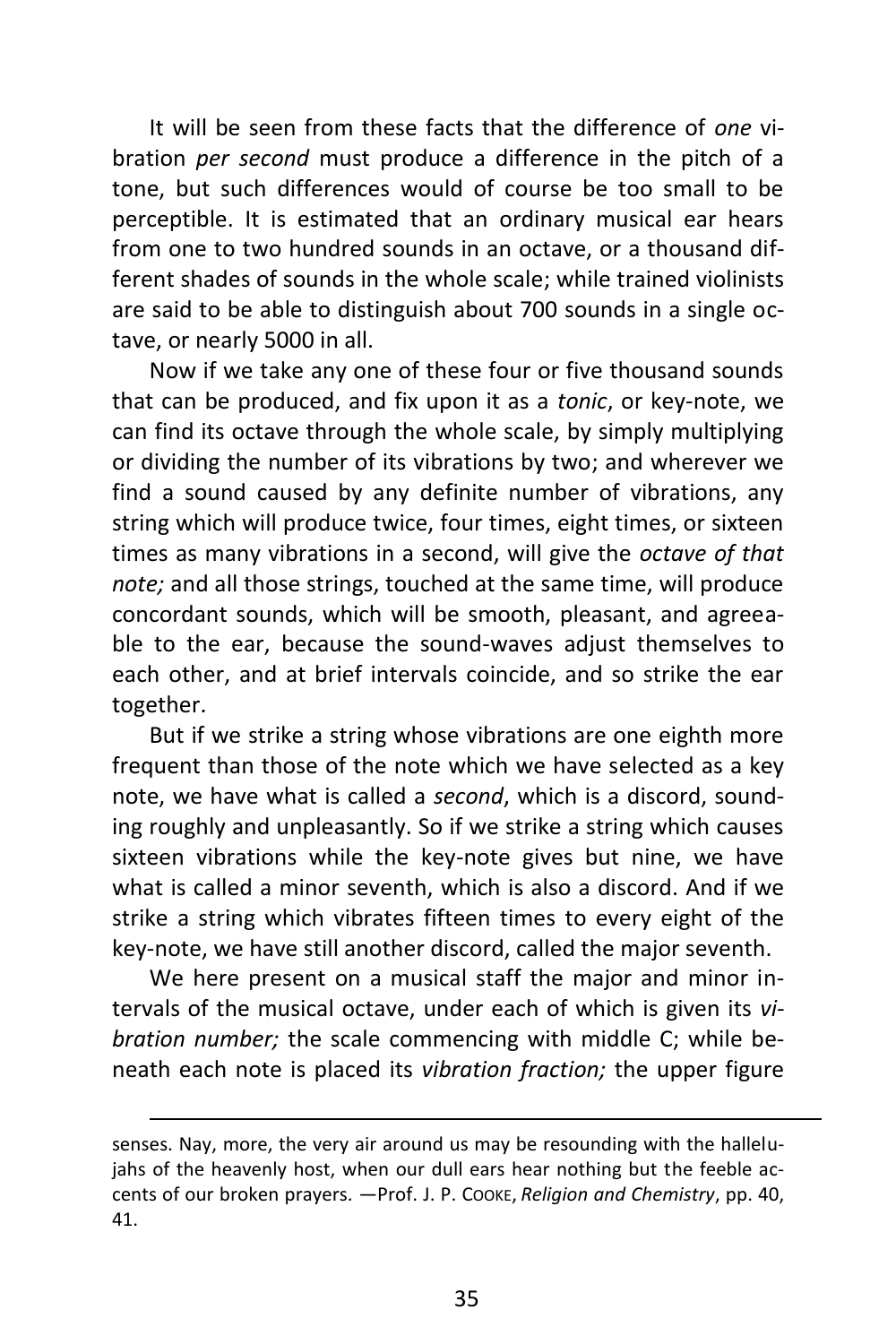showing the ratio of vibrations in the note above it to the vibrations of the key note, middle C, as expressed in the lower figure of the fraction.



Now if two instruments, both in perfect tune, be played together, one sounding only middle C, and the other running up through the whole scale, we shall find that there will be *nine* vibrations of D to every *eight* of C, *five* vibrations of E to every *four* of C, *four* vibrations of F to *three* of C, and *three* vibrations of G to *two* of C. It will be seen at once, that in the case of these tones which are concordant, the sound-waves correspond and coincide with each other at intervals of two, three, four, or five vibrations of the sound-waves of the keynote, middle C. But in the case of the *discordant* notes, *eight* or *nine vibrations* of the key-note must occur before a single sound-wave of these discordant notes will coincide in time, or strike the ear simultaneously with one of the sound-waves of the key-note; hence these notes necessarily produce inharmonious and unpleasant sounds, possibly something as flickering lights disturb the eye.

As the untrained human ear fails to recognize all the delicate shades of the pitch of musical sounds, so the human voice fails to imitate or embody them, but rises and falls from any given tonic or key-note, in steps of unequal length. Among uncultured nations, these steps are few; while under the influence of culture the ear becomes more acute, the voice more thoroughly trained, and the intervals more numerous. Had these steps been precisely equal, music would have lost one of its chiefest charms, for to the inequality of these musical intervals we owe the existence of the different *keys* of music, with their endless variety of shadings and effects; all of which are based upon the strictest mathematical principles.

We here present as an illustration of this, the following musical staff, containing the eight notes; and give under each note the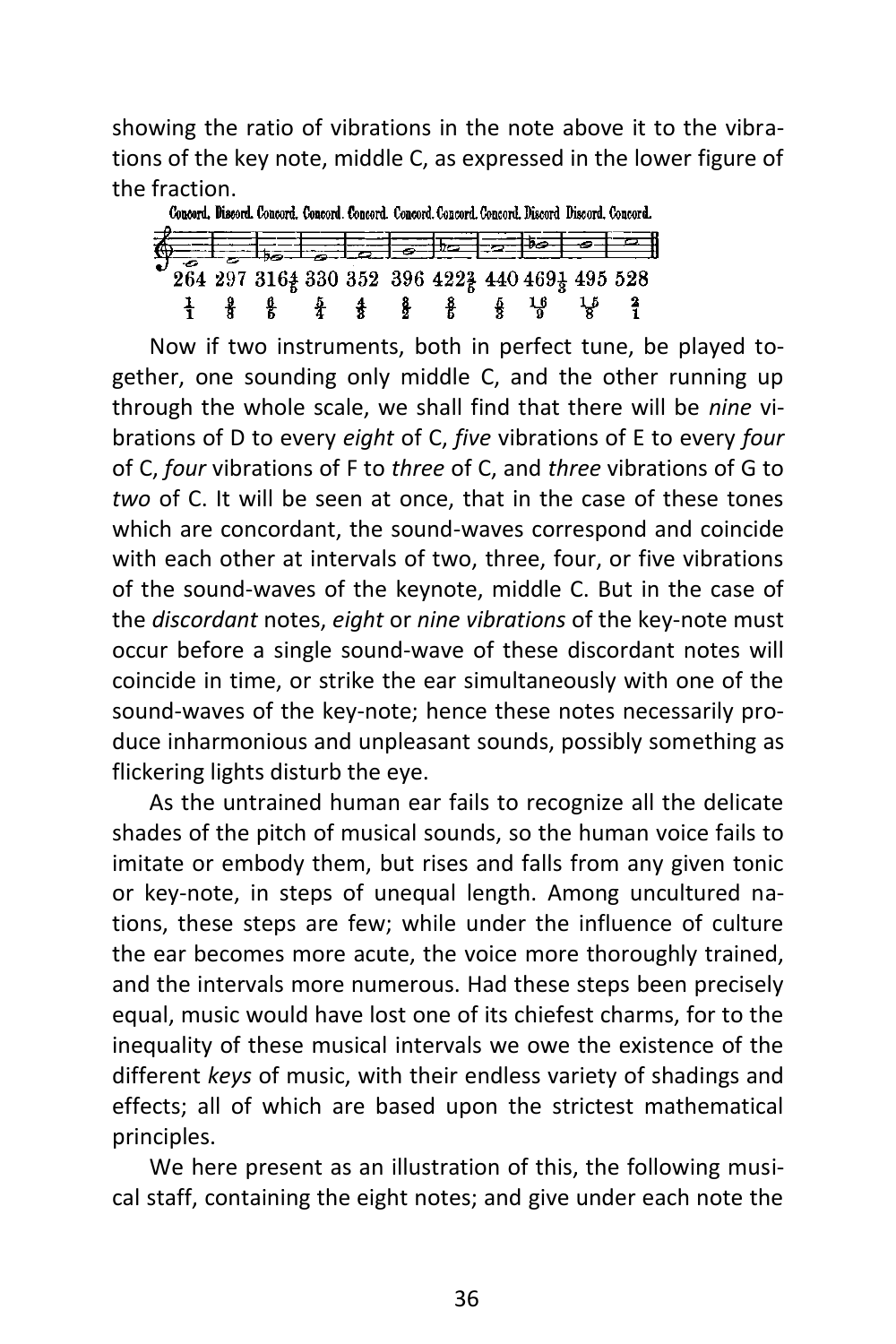vibration number of that note, commencing with 264, the vibration number of middle C.

After each *vibration number* another number is given which may be termed the *vibration interval* between the two notes. This interval marks the difference in the number of vibrations per second between each note and the note next above it, and thus indicates how the 264 vibrations between middle C and its octave are divided in the ordinary scale. The vibration *interval* between C and D is 33, which is 1/8 of the vibration number of C; between D and E it is 33, which is 1/9 of the vibration number of D; between E and F it is 22, which is  $1/15$  of the vibration number of E; between F and G it is 44, which is 1/8 of the vibration number of F; between G and A it is 44, which is 1/9 of the vibration number of G; between A and B it is 55, which is 1/8 of the vibration number of A; and between B and C it is 33, which is 1/15 of the vibration number of B.



 $\overline{a}$ 

It will be seen then that in this musical scale or gamut, arranged in accordance with the natural workings of the human voice, and without any thought of the underlying mathematical principles, these unequal vibrations occur in strict mathematical order.<sup>19</sup> Three of these intervals are marked by a difference of 33

 $19$  The standard of musical pitch is purely arbitrary, but the capacities of the human voice limit the range of vocal tones within narrow bounds. Instruments are not thus limited, and are often tuned to a higher pitch; hence the standards of pitch for vocal and instrumental music have often varied. To harmonize these, early in the seventeenth century a *Mean Pitch* was established, which was maintained with much uniformity, varying only about half a semi-tone for two centuries, during which the great musical masters, Bach, Handel, Purcell, Hayden, Mozart, and Weber, lived and wrote, and Spohr, Mendelssohn, and Rossini, commenced their career. This standard is called the *Classical Pitch,* and is substantially represented by Handel's tuning fork, which is still in existence.

The prominence of wind instruments in orchestral music, and the ambition of manufacturers to produce brilliant effects, led them to raise the standard of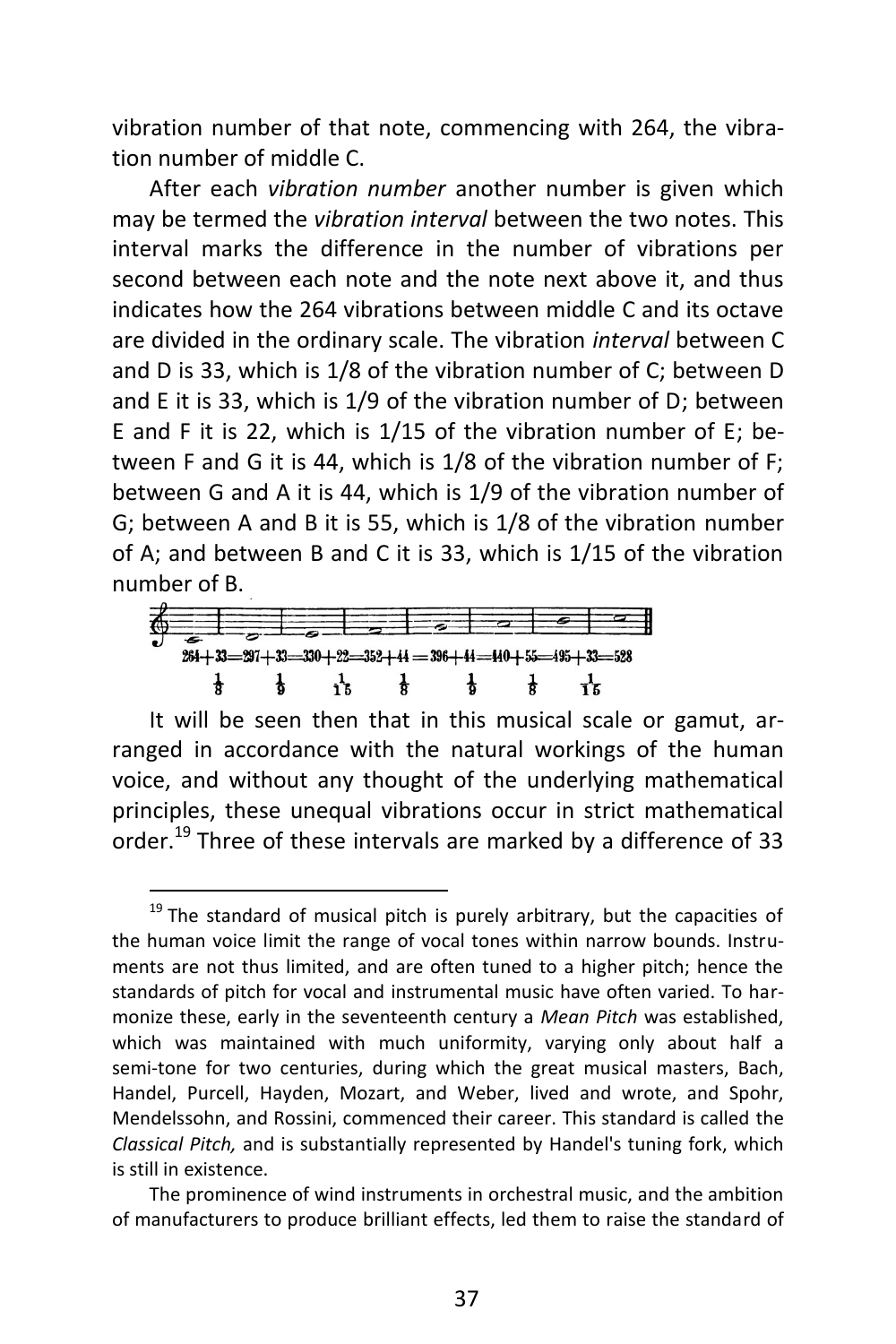vibrations per second in the sound-waves, one by a difference of 22 vibrations, two by a difference of 44 vibrations, and one by a difference of 55 vibrations. The basal number of all these is *eleven*, which number is contained twice in 22, three times in 33, four times in 44, and five times in 55. The more frequent interval is 33: 22 and 44, which stand side by side, make 66, which is twice 33; 44 and 55, which stand together, make three times 33, or 99; while twice 44, and also·55 and 33, each make 88, which contains eight times eleven, or twice 33 and twice eleven.

We may proceed still further, and we shall notice that this same *eleven* is the basal number of all these *vibration numbers*. Thus 264 contains 24 elevens; 297 contains 27 elevens; 330 contains 30 elevens; 352 contains 32 elevens; 396 contains 36 elevens; 440 contains 40 elevens; 495 contains 45 elevens; and 528 contains 48 elevens; and this number is the basal number of the vibrations of the octaves of *all these tones*, however high or low they may be, from 16 1/2, which is eleven and half of eleven, up to the highest octave discernible by the most sensitive and accurate ear.

Furthermore, the minor intervals in the scale, as shown in the first staff presented, are also multiples of eleven; but as the numbers of vibrations are fractional, the division by eleven shows

 $\overline{a}$ 

In 1834, a Congress of Physicists, held at Stuttgart, adopted the proposition of Scheibler, and recognized a standard of pitch which fixes 264 as the vibration number of C below the staff, or middle C on the piano key-board. In 1869, a committee appointed by the Society of Arts in England, recommended the same standard, which is represented by the Normal Tuning Fork at Stuttgart, and is only a little more than a hundredth part of an octave higher than the vibration number 261, legalized by the French government in 1859. The calculations here given are based upon this natural or *Classical Pitch*, which is substantially that used by all the great masters, 264 being taken as the vibration number of middle C on the piano keyboard; the C on the ledger line below the treble staff.

pitch in their instruments; hence, *Concert Pitch*, which is sometimes a tone higher than *Classical Pitch,* is largely used by orchestras; but it is repudiated by vocal performers as strained and unnatural to the voice, changing the character of the great body of classical music.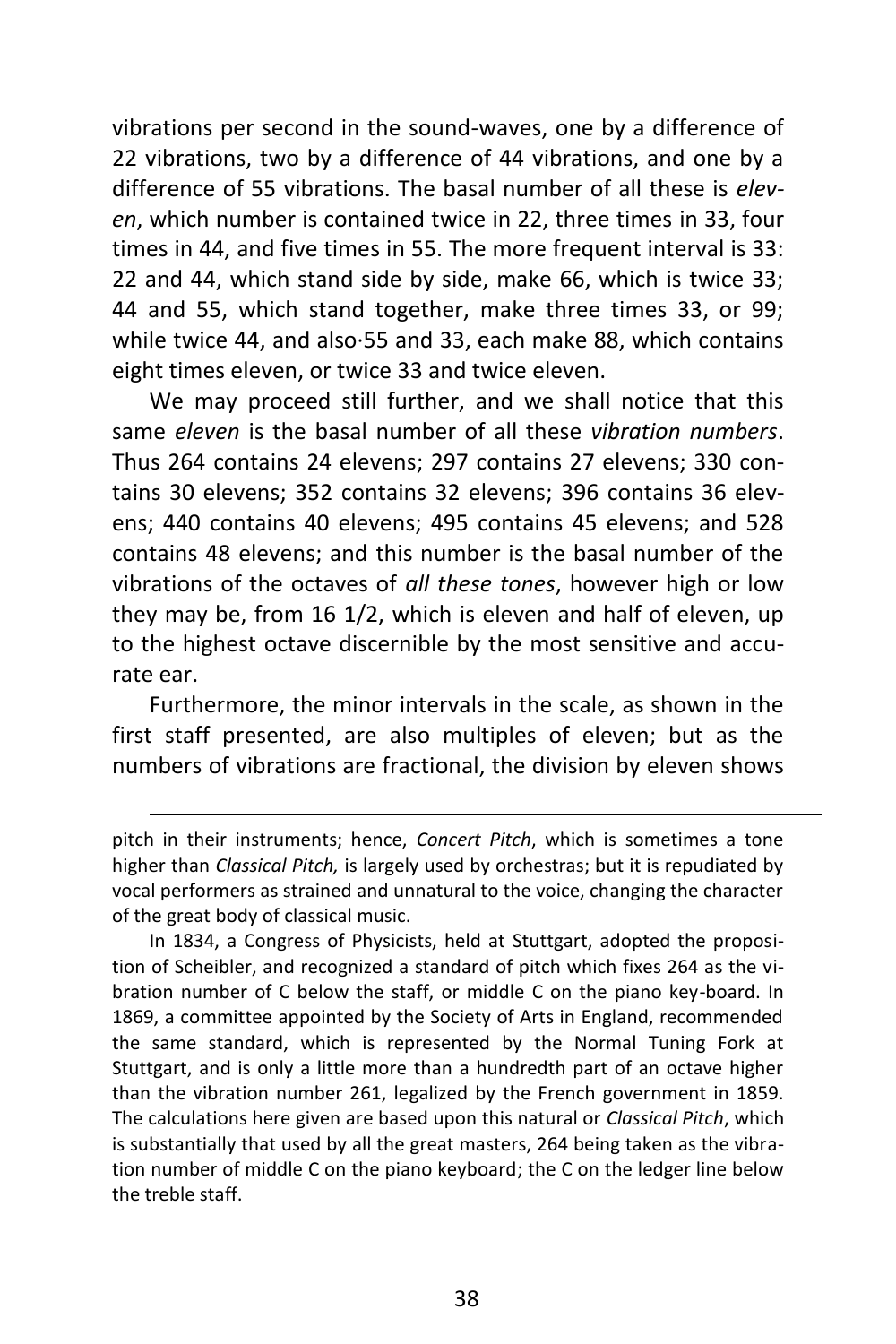a small fraction, which is exactly or very nearly the same as the fraction of the vibration number. Thus the vibration number of the *minor thirds* which is 316 4/5, contains 28 4/5 elevens; the vibration number of the *minor sixth*, which is 422 2/5, contains 38 2/5 elevens; while the vibration number of the *minor seventh*, 469 1/3, contains 42 2/3 elevens. These illustrations show that this prime basal number lies at the foundation of all music; though the writer is not aware that attention has ever before been called to this fact by any writer or teacher of musical science.

Now all melody and harmony, and the entire science of music, with its countless combinations of varying sounds and chords, rests upon these simple mathematical principles, which govern the carols of the birds, the hum of insects, the lowing of beasts, the sighs of zephyrs, the wailings of the winds, the thunderings of Niagara, the hymns of saints on earth, and the anthems of the seraphim around the throne of God. And vocal and musical organs in all created things are constructed with reference to the production of these sounds in accordance with mathematical law. And all these arrangements are made with direct reference to the density of the air, which itself is accurately compounded of elements which differ in density, and which must be united in certain exact mathematical proportions in order to properly convey musical tones.<sup>20</sup>

 $^{20}$  Two gases, intermingled, remain to a certain extent independent of each other; and, inasmuch as sound travels in each gas with a velocity proportioned to the density and elasticity of that gas, there will be, from a single source of sound, two sounds propagated in the mixture, with different velocities, interfering with each other, and destroying the pure tone of a musical sound. Now the atmosphere is a mixture of heavy oxygen with lighter nitrogen. The elasticities are, however, so nearly adjusted to the densities, that sound travels in either gas with nearly the same velocity, so that the air sounds in an organ pipe as if one gas. Had sound traveled in these two gases at rates differing as much as the rate in them differs from that in most gases known to us, the use of wind instruments would have been impossible; probably all music, even the tones of the human voice, would in that case have been discordant to an ear at any considerable distance from the source of sound. With the intense and elevating character of the pleasure derived, first from the tones of human speech, from the melody of birds, and other natural music, and secondly, from the art of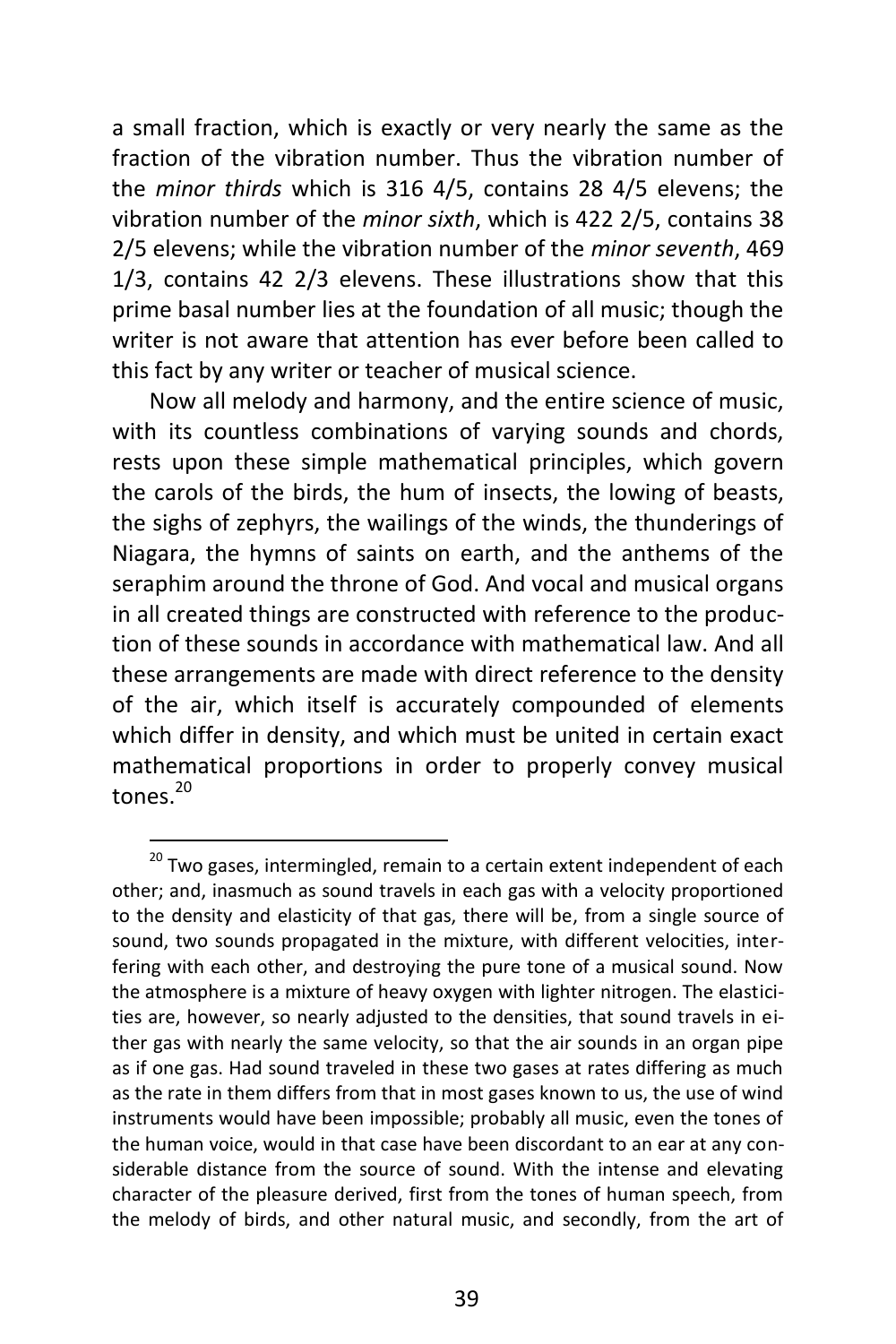It must be remembered that these mathematical principles which govern all musical sounds, also have respect to the ear, which is so planned and constructed as to receive and discern these different sounds. And the ear itself contains a musical instrument of the most exquisite construction.

A writer in the *Physico-Medical Recorder* furnishes a description of a harp, "or rather a pair of harps in the human body, which are estimated to contain 8,700 strings each. They are situated in that portion of the internal ear called the ' cochlea,' which has the form of a snail's shell, having a canal an inch and a half long, making two and a half turns about a centre-post called the modiolus. The harp strings are, of course, microscopic, their length ranging from to of an inch. Their discovery is due to recent anatomical and physiological research, and they have been called the 'Organs of Corti,' in honor of their discoverer.

"Passing the parts of the external ear, which are so admirably adapted to the purpose of conveying sound to the internal ear, we have the 'membrana tympani,' or 'drum,' which is tightened or relaxed, similarly to the head of an ordinary drum, by the bones and muscles of the internal ear. By means of these the sounds received, and the capacity to appreciate sound, are greatly modified. Every stringed instrument must have a frame and soundbox of firm, close-grained material. These qualities are fur-

 $\overline{a}$ 

As the air is now constituted there is constancy of pitch, however far sound travels. Any tone once generated remains the same tone till it dies away. Its degree of *loudness* alters in proportion to the distance of the listener, but the *pitch* is constant. Were the atmosphere not perfectly homogeneous, and the gases of which it consists even partially separated, there would have been a very different result. The constancy of pitch could have been no longer depended upon. The sound as it traveled would vary its pitch with the ever-varying medium through which it passed, and would arrive at the ear with a tone entirely different from that with which it started. Nor would it require any great difference in the medium, to confuse all those delicate differences of pitch upon which the whole art of music depends.—Prof. J. P. Cooke, *Religion and Chemistry*, p. 76,

music, in our minds we cannot but be grateful for this adaptation of the mingled atmosphere to the needs of man in his higher nature. - Pres. Thomas HILL, *Geometry and Faith*, pp. 12,13.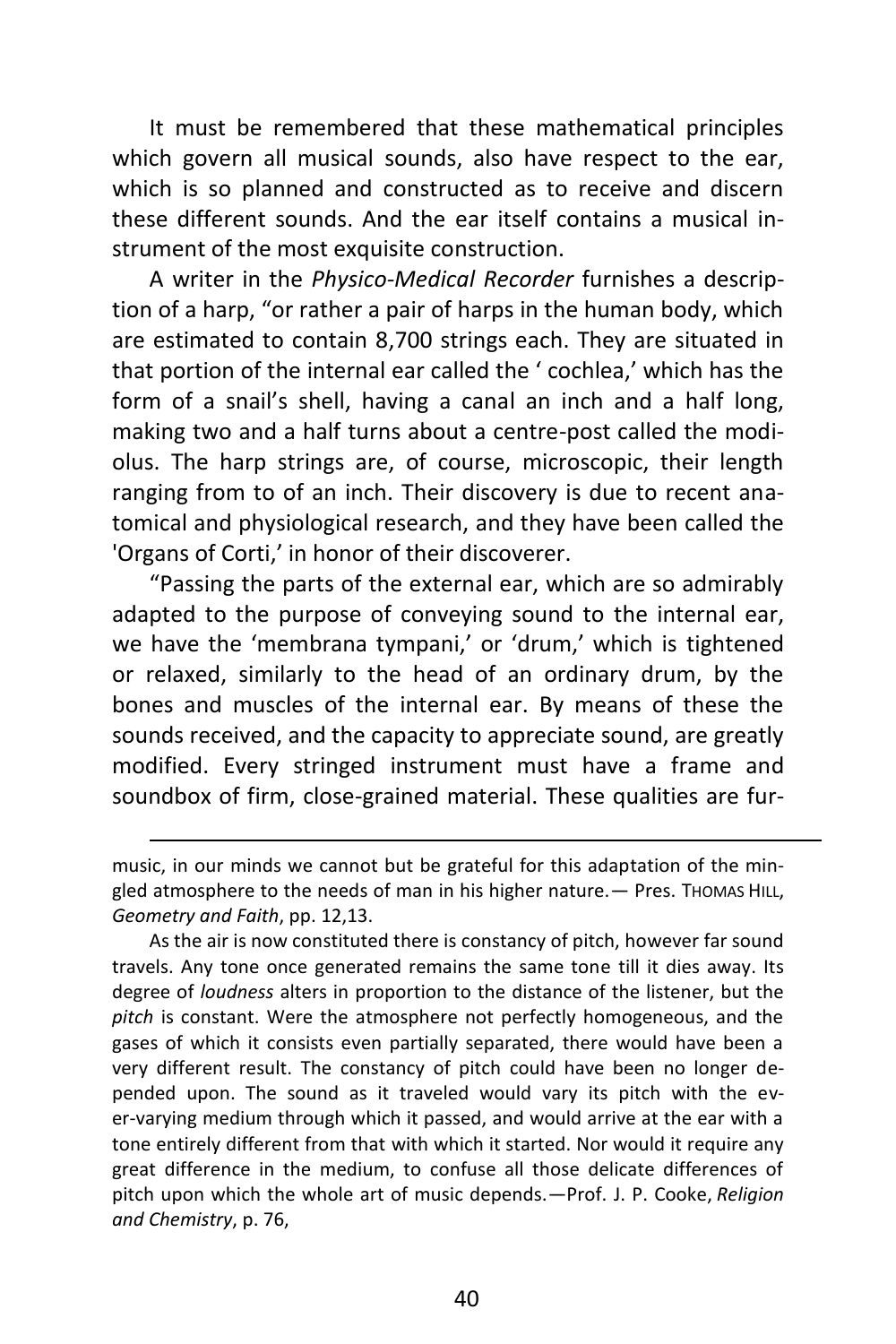nished in the Organs of Corti. The cochlea, in which the strings are hung, is hollowed out of the petrous portion of the temporal bone, which is the hardest piece of bone in the body. The strings themselves are of a structure which has the consistency of cartilage, and each has connected with it a terminal filament of the auditory nerve.

> "Thus all the requisites of a harp are present in the cochlea. An example will indicate how this wonderful harp is played. Hold a properly tuned violin near a piano while the latter is being played upon. When E is struck upon the piano, the E string of the violin will vibrate and sound, as will the other strings when their corresponding tones are struck upon the piano. The 8,700 strings of this human harp have such a wide compass that any appreciable sound has its string of a corresponding tone, and the sound is conveyed through the connecting filament *to the auditory nerve,* and thus a knowledge of the sound is received by the mind."

Thus by careful investigation we trace the vibrations of sound-waves from their source, through the conducting medium of the air, until they reach the inner ear, and communicate their vibrations to those wonderful harp- strings. Up to this point all is mechanical and intelligible; but when these vibrating harp-strings touch the filaments of the auditory nerve, we have passed beyond the reach of science or mathematics, we stand face to face with the problem of life and sensation, a problem which no mortal has ever been able to solve or explain.

Leaving this mysterious link between life and matter, and coming back to the comprehensible realms of mechanics and mathematics, we can plainly see that all these intricate and far-reaching combinations could only be effected by the highest intelligence, working in the realm of the purest mathematical science, and the results could never be produced by blind chance, or haphazard experiment. The principles involved lie too deep, and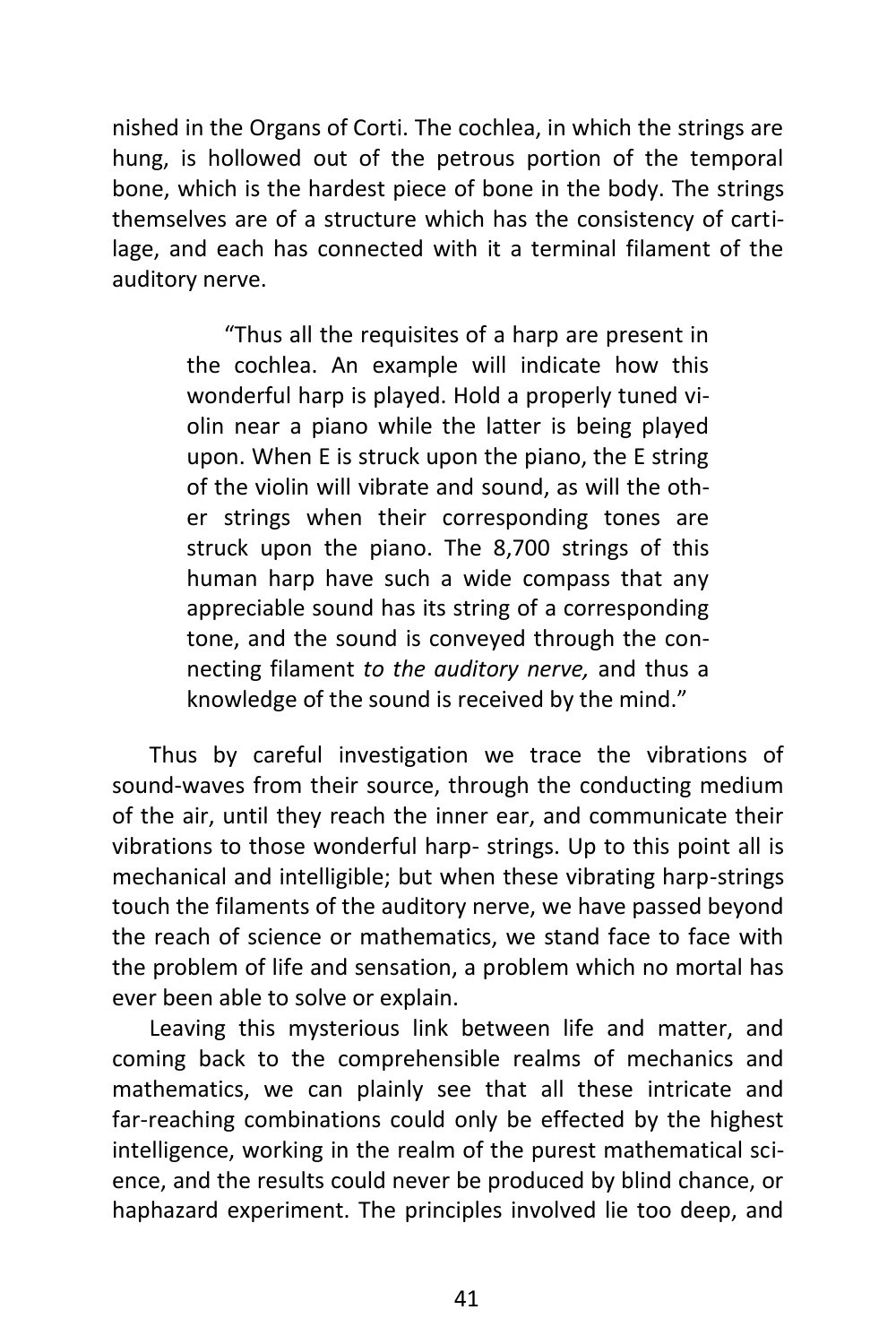man, with all his wisdom, has only begun to comprehend them; therefore the man who should assert that all these complicated arrangements are the product of mere blind blundering force, would simply give evidence that his mind was so obtuse that facts and arguments were alike beyond his comprehension. An ordinary mind, capable of comprehending statements and appreciating evidence, could not fail to see in these arrangements the marks of design and mathematical intelligence; and the more extensive his knowledge of the subjects in question, the more forcibly the argument would impress his mind.

Nothing in this whole subject is more wonderful than this adaptation of the human ear to the recognition of musical sounds. This adaptation is by no means universal; there are many persons who have excellent hearing, who cannot tell one tune from another, and who cannot sing in harmony. There are others who perceive no discords; to them music is only noise. There are others who delight in musical sounds, who detect the slightest discords, and who, having once heard a strain of music, can immediately imitate it, and perhaps never forget it.

Now the difference between the musical and the non-musical ear, consists in the presence or absence of the power to instantly recognize the musical effect of the difference between the vibration numbers of the various notes in the scale. Melody and harmony result from the production of a certain number of sound-waves which strike the ear in a second; discord and jargon result from the same sound-waves striking the ear in different numbers, or from vibrations at a different rate of speed. In what way can a child of three years, who knows nothing of sound-waves or vibration numbers, discern accurately these concords and discords? Who has constructed this sound-measuring instrument, so delicate, and so capable of unconsciously detecting and proving intricate mathematical combinations, without instruction or training? There are the mathematical elements; there are the sounds which fall on the ear of a child in accordance with the strictest and most intricate mathematical laws; the ear of a child instantly recognizes the result of the whole, and can detect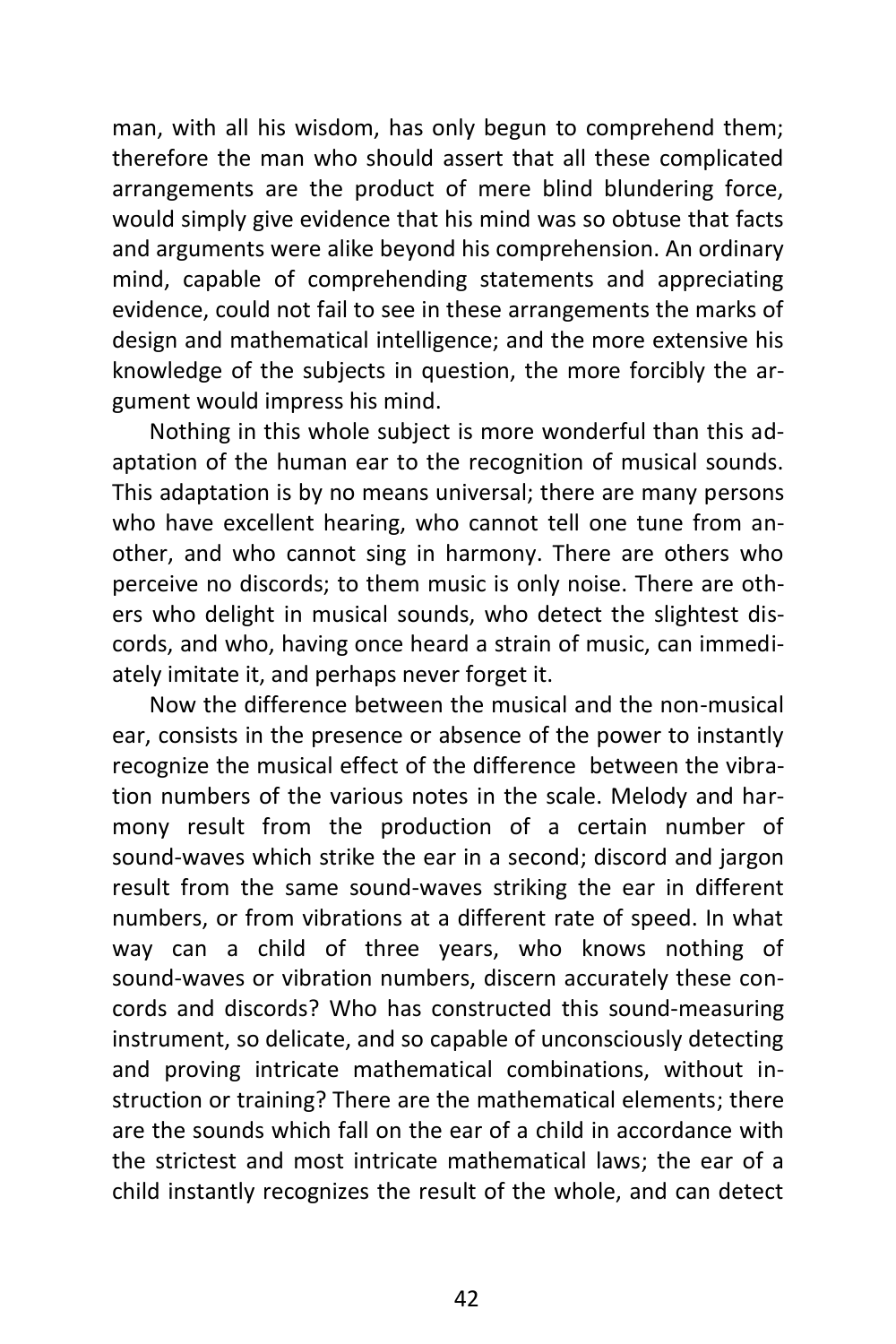any appreciable error; but what is the difference between such an ear and another ear which has no such powers?

Here, for example, are a hundred singers, strangers to each other, arranged together. The leader touches the key of middle C on a piano which has been accurately tuned to produce 264 sound-waves to the second. Instantly that whole company of singers imitate that sound: that is, in some mysterious way, they adjust their vocal chords to produce 264 sound-waves per second. He strikes another note, G, and at once the vocal organs of each of those singers are so readjusted as to produce 396 vibrations or sound-waves per second. He strikes another tone, the octave of the first, and at once the singers respond by adjusting their vocal chords to produce 528 sound-waves per second; and if any voice fails to produce the requisite number of sound-waves, the musical ear at once detects the error. But at the same time a hundred other voices may adjust themselves to produce other sounds which shall chord with the sounds produced by the first hundred singers, and their ears will detect any lack of *concord* in those sounds. And so four or five companies of singers will be singing at once, each company producing different and yet concordant sounds; each person in these companies passing at pleasure through the range of one, two, or three octaves, and producing with the rapidity of the quickest speech, these changeful numbers of sound-waves, and instantly detecting every discord and every concord in tones, all of which depend upon the nicest mathematical combinations; and yet all this is done by persons, both young and old, who know nothing of mathematics, who understand nothing of the laws of acoustics, who never heard of a soundwave or a vibration number, and yet who, by some mysterious power, work out these subtle mathematical problems to perfection, enjoying and communicating to others the in- tensest pleasure: while other persons right beside them, having equally acute hearing, cannot distinguish one musical sound from another, and find no pleasure in them.

Can such organs, so constructed and adapted, be the result of blind unreasoning force, or blundering, unconscious chance? To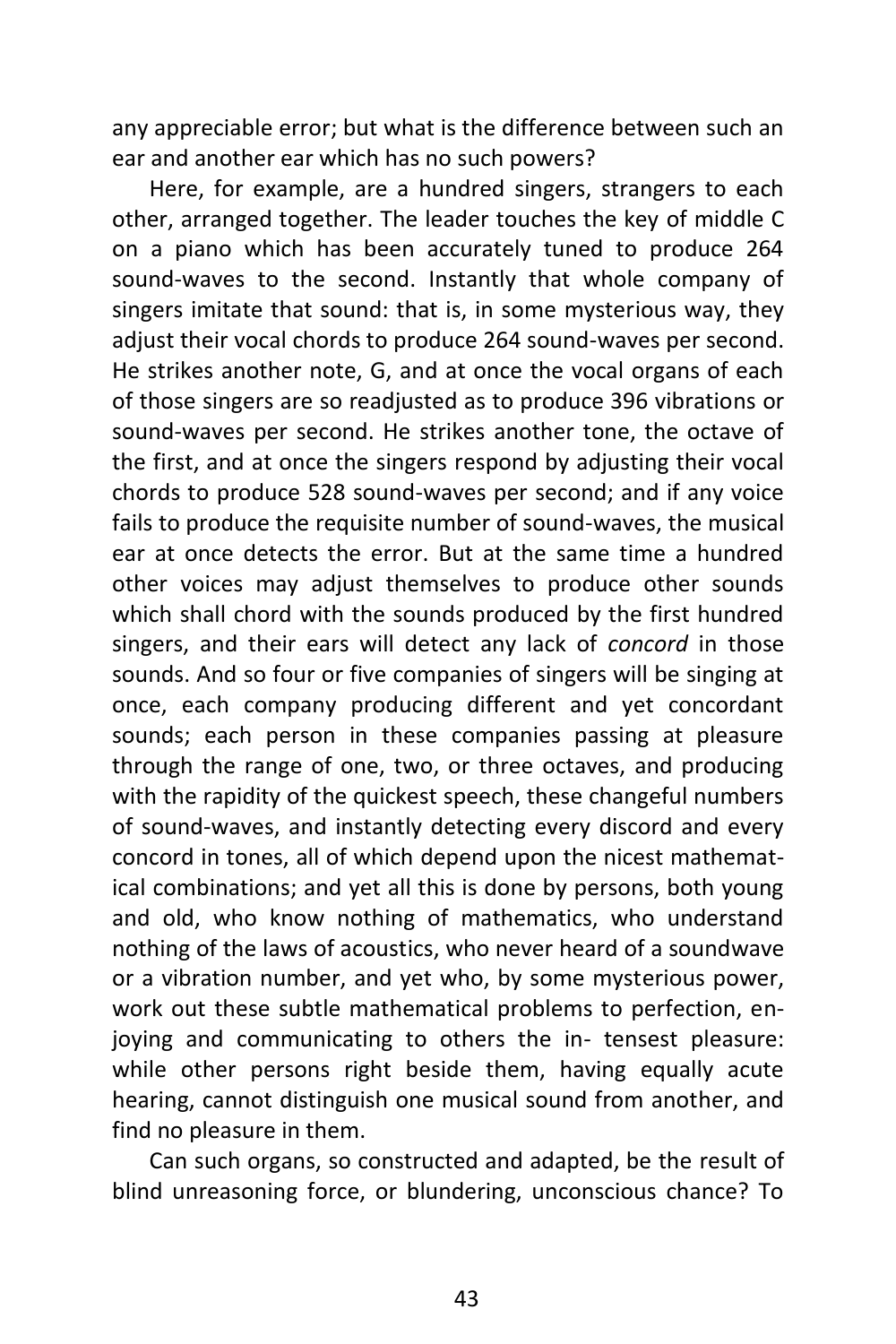minds who could imagine such impossibilities, how appropriate are the words of the Psalmist, "Understand, ye brutish among the people: and ye fools, when will ye be wise? He that *planted the ear*, *shall he not hear?* He that formed the eye, shall he not see? He that chastiseth the heathen, shall he not correct? He that teacheth man knowledge, shall not He know?" Psa. 94.

The facts in musical experience have been recognized for ages among all nations to a greater or less extent. Men have made music, heard music, enjoyed music, written music, harmonized music, and invented and constructed musical instruments for ages, in general accordance with these facts and principles, before they had the slightest suspicion of the mathematical laws which underlie the whole science of music, and which rule the anthems of the angelic hosts, the celestial harmonies of the seraphim, and all the strains of melody which brighten this world of darkness, weariness, and tears.

#### *Instrumental Music.*

It is to our ignorance and neglect of these fundamental mathematical laws of sound, that we are indebted for much of the mysterious jargon which passes for "music" at the present time. Well-trained human voices are capable of producing every musical sound within their compass; and of gliding up and down the entire range of musical tones, which shade and blend imperceptibly, as the sound-waves multiply or diminish. Hence melodious human voices, softened by the rich emotions which fill the renewed heart, can produce the sweetest, purest, most melodious and harmonious strains; and the music of human voices, carefully trained *without instrumental accompaniment*, is unapproached and unapproachable by instruments of music, only two or three of which admit even of delicate shadings of pitch, to say nothing of purity of tone, in which the voice is entirely unequaled. The whole rabble of keyed instruments are ingenious devices for debasing the human voice and vitiating the accuracy of the human ear, and producing sounds which *cannot* be perfectly harmonious even when in tune; and when "out of tune" the evil is proportionally aggravated.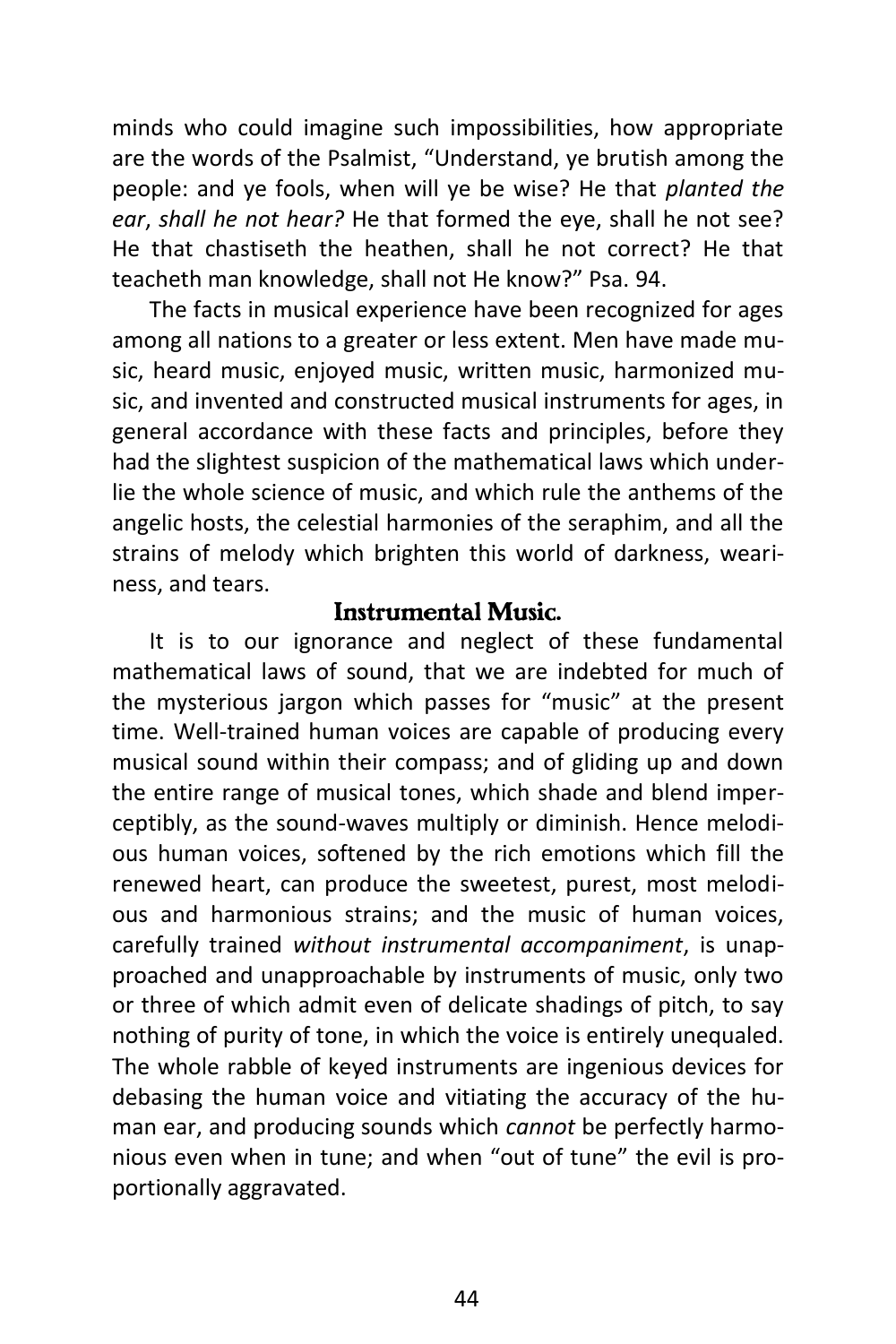For example, if ordinary chorus voices can produce sounds ranging from one hundred to one thousand vibrations per second, then such voices can produce nine hundred distinct shades of sounds. Thus in ranging from middle C, with its 264 vibrations to the second, to the octave above with its 528 vibrations, there are 264 different shades of pitch; and in the next octave above the number is doubled; while the piano, organ, or harmonium, has a key-board containing only *twelve notes* in each octave. But to play *perfectly* music in the seven keys, C, D, E, F, G, A, B, in both major and minor modes, twenty-six notes would be needed in every octave. Modern music is also written in sharp and flat keys, and the sharp and flat keys are different from each other. The vibration number of G# is 412 1/2, but the vibration number of A-flat is 422 2/5, yet these in the organ, harmonium, and piano, must be played on the same pipe, string, or reed. Mr. A. J. Ellis, after careful investigation, asserts in the *Proceedings of the Royal Society* (vol. 13, 98), $^{21}$  that to get complete command over all the keys used in modern music, would require an instrument having *seventy-two notes in each octave.* But no such instruments exist, and who could play them if they did? In the vain effort thus to represent on an average *six different sounds* by each individual *note on the key-board,* and by thus vitiating the human ear, and debasing and corrupting the vocal tones to bring them into unison with such defective instruments, men produce a kind of music which is fearfully and wonderfully made, by singers who always practice and perform with instrumental accompaniment; a music which fails to express the deep emotions in the heart of the singer, or to awaken corresponding emotions in the mind of the hearer, if indeed the singer has emotions to express, or the hearer emotions to be awakened. But as the organ thunders on, and drowns both melody and harmony in its ceaseless droning, it makes comparatively little difference how the singers use their voices, since their words are unintelligible, and their tones are often a babel of untrained, unmusical, discordant janglings. If nine tenths of the mu-

 $21$  See The Science of Music, or The Physical Basis of Musical Harmony, by Sidley Taylor, M.A.,p. 157.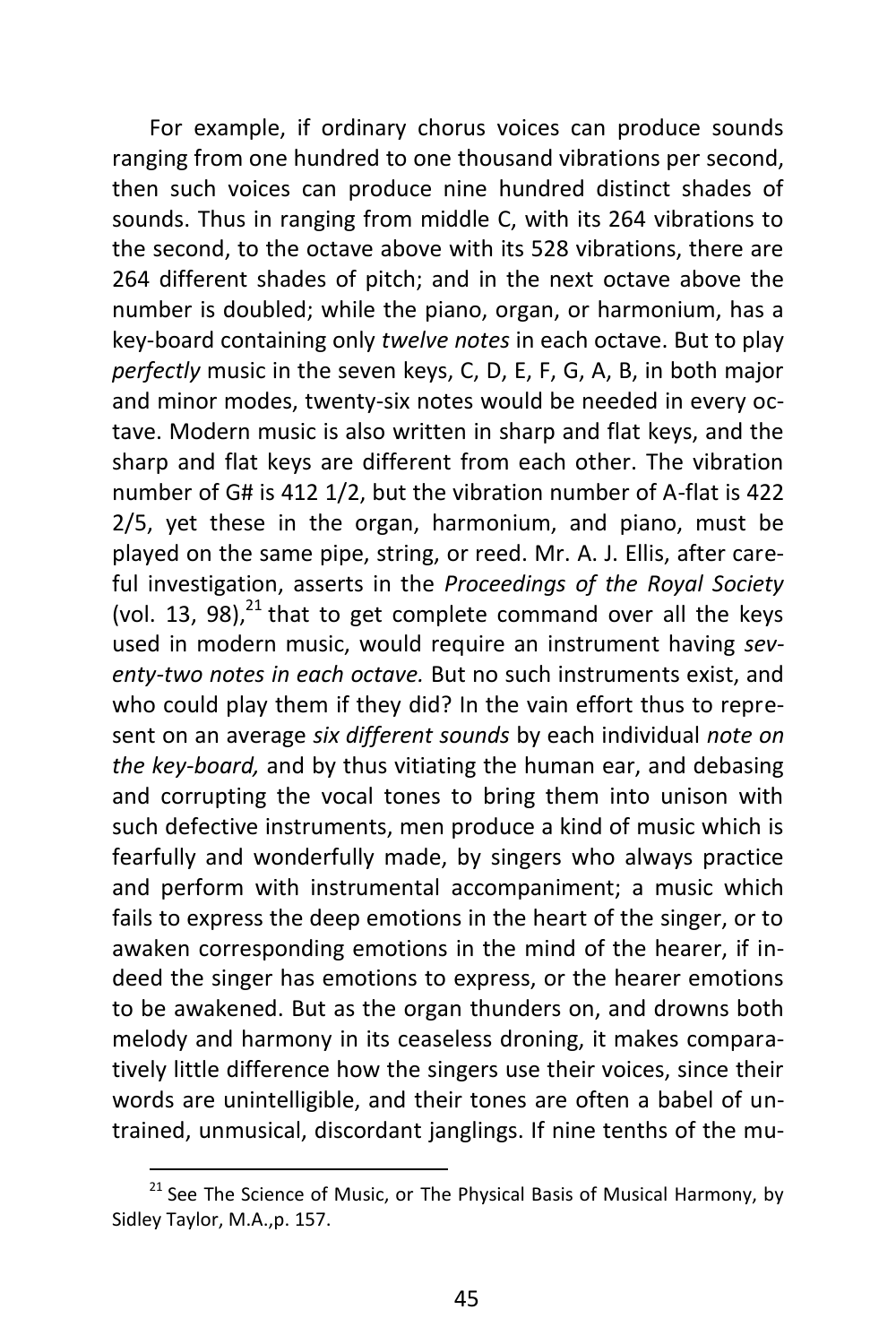sical instruments now in use could be sent into oblivion, and if singers could be converted to God, and then *trained* in voice and ear, *without* the debasing brawl of instrumental accompaniment, or with instruments tuned and used to play music only in a single key, we might have examples of melody and harmony which we are never likely to have in connection with ordinary musical performances.

While man's musical instruments cannot reproduce the myriad grades and shades of musical sound, man's vocal organs are so carefully planned and constructed in accordance with mathematical and mechanical laws, that they can produce *every possible grade and shade of sound* within their compass. For the vocal organs can be mechanically and automatically adjusted to produce from *one hundred* to *one thousand* sound-waves per second, the adjustment varying to increase or decrease the number even by a single vibration per second. No instrument has ever been produced capable of such delicate adjustment; and the stringed instruments which so closely *follow* the tones of the voice, owe the nicety of their adaptation *not* to their construction or automatic action, but to the intelligent supervision of the skilled *player* who, by lengthening or shortening the vibrant strings, produces minute variations in tone.

We would not undervalue any of the great instruments of music which modern ingenuity has produced, and by means of which a single musician can approximately execute the different parts of some great musical masterpiece, which, without these instruments, could only be interpreted by an orchestra. Such instruments are indispensable for such a purpose. And untrained human voices, following such instruments, may approach greater correctness of tone than they might otherwise attain; yet after all, these instruments only approximate the purity of the divine standard, as embodied in the mechanism which the Creator has constructed for the production of musical sounds.

Heard by untrained ears and compared with uncultured voices, the sounds produced by instruments are often pleasing; and when heard singly, their imperfections are not readily detected.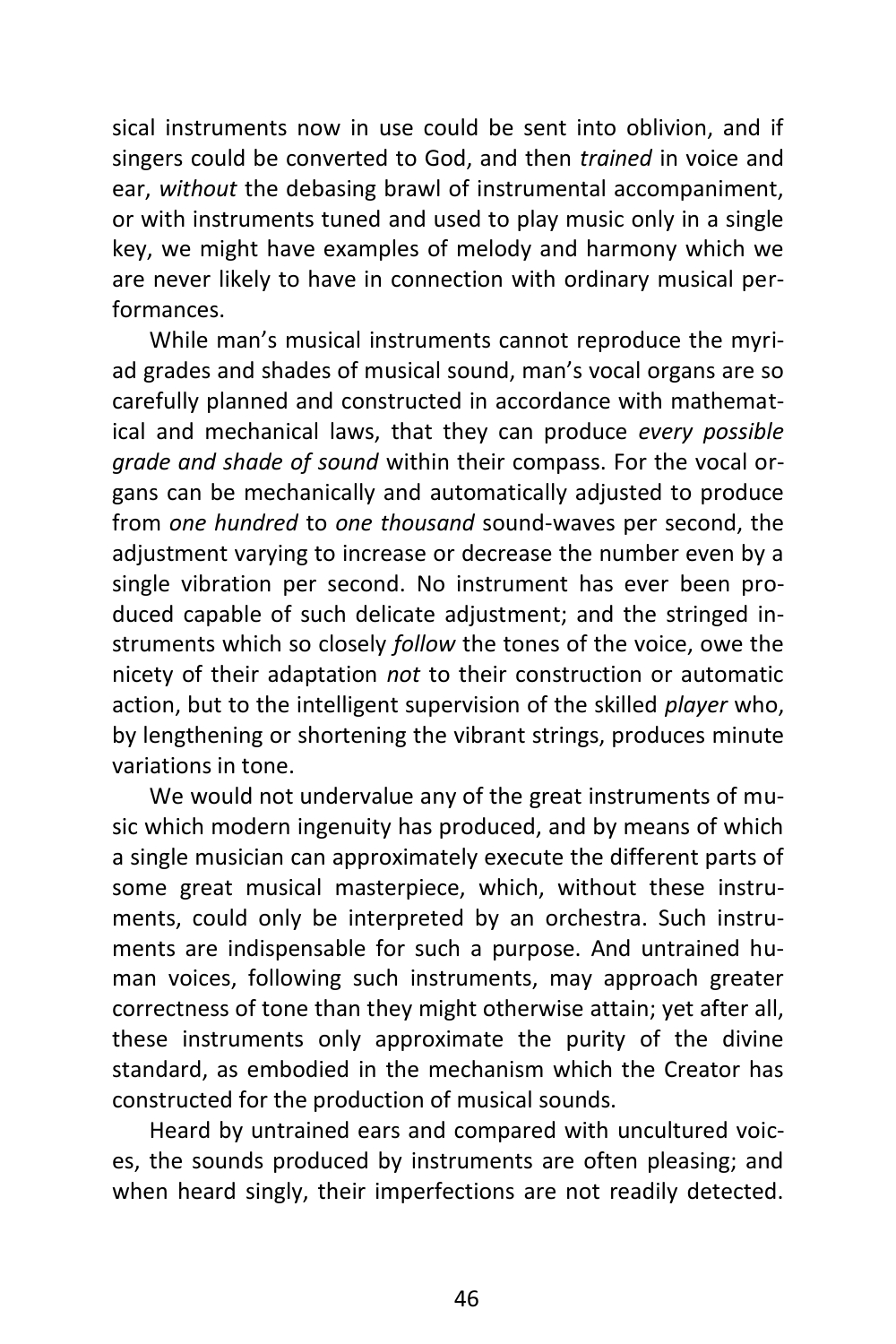But when different notes are sounded at the same time, the defects in harmony are more readily perceived. And whenever musical instruments are allowed to drown and overshadow human voices, and whenever human voices are trained to *follow* and rely upon keyed instruments, the purity of the vocal tones must necessarily be debased, and the accuracy of the human ear vitiated, and music must lose its highest and purest charms. And though in fullness and volume keyed instruments often excel stringed instruments, yet in accuracy of shading, and in conformity to the natural tones of the human voice, these instruments are unapproachable. And this may be the reason why the violin exercises such a witchery over its votaries; for it is well known that a person thoroughly enamored of the violin, is likely to be of little use except to play upon it. Hence the Scriptures speak in warning tones to those who "chant to the sound of the viol" (Amos 6:5), and utter solemn reproofs to those persons in whose feasts "the harp, and the viol, and the tabret, and the pipe, and wine" have place. Isa. 4:12. And thus God says to his apostate people, "Take away from me the noise of thy songs, for I will not hear the melody of thy *viols;* but let judgment run down as waters, and righteousness as mighty streams." Amos 5:23, 24.

It is well known that the early Christian church for many centuries employed no instruments in the worship of God; and the early fathers, almost with one accord, protest against the use of such instruments. And many Christians have claimed that they were only needed and sought after when pure spiritual worship had fallen into decay. But whatever view may be adopted concerning these matters, the careful listener cannot fail to notice the incomparable superiority of the pure and unperverted human voice, over the imperfect instruments which men have hitherto invented. This difference between the natural tones of the human voice and the defective imitations produced by instruments, may explain why some tunes we hear *sung*, move our very hearts, while the same tunes "performed" upon, or accompanied by, an instrument, fall upon the ear, dull, flat, tasteless, and discordant.

A friend who formerly sang in vocal concerts informed the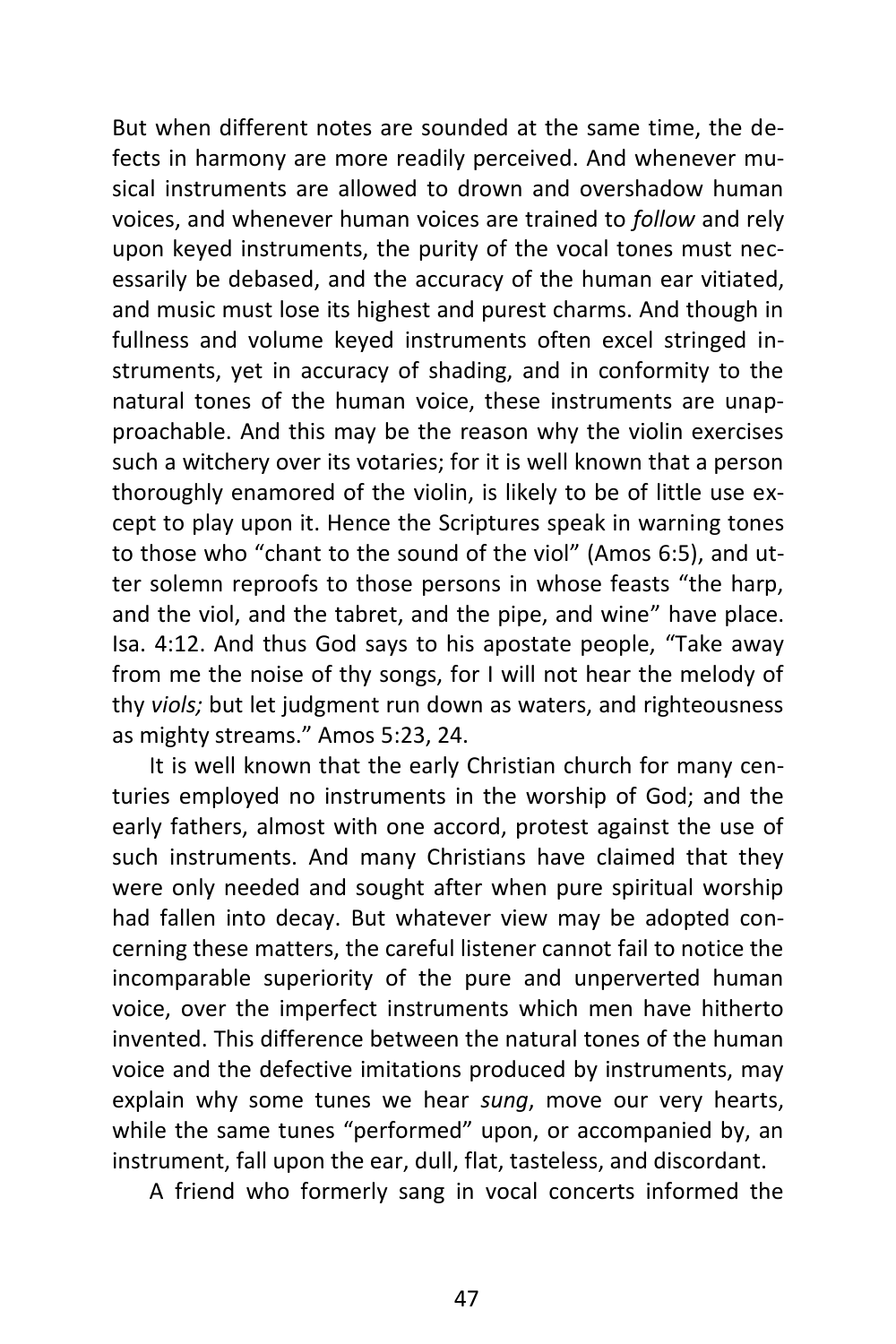writer that their leader would never allow them, when rehearsing or singing, to use *either instruments or books.* They were required to use their *voices* and their *ears,* and were not allowed to have their attention diverted by other things. Any person who will listen to the singing of a choir, and to the music which accompanies it, will, unless one is entirely drowned by the other, clearly perceive the lack of harmony between the vocal and instrumental sounds. If the time spent in twisting human voices into unison with the sounds made by strings, and pipes, and reeds, which are never in perfect tune, and in so vitiating the human ear that it cannot discern the difference between discord and harmony, were spent in training both voice and ear to produce and appreciate a style of music, pure, natural, devout, and sympathetic, the result would be a new revelation in the realm of musical sounds, which would astonish musicians, and thrill the listeners' hearts.<sup>22</sup>

Of course we cannot expect, nor could ordinary ears appreciate, absolute perfection in musical sounds; but when we learn what hidden principles underlie the whole system of musical tones, we shall then understand *why* much that passes for music gives neither peace nor pleasure; and why many old-fashioned people take little interest in the sounds of "the harp, sackbut, psaltery, dulcimer, and all sorts of musical instruments," which so often destroy harmony, interrupt devotion, and allow godless worldlings to exhibit themselves as leaders in the worship of the Almighty, producing sounds which doubtless distress the angels as much as they grieve the saints.

We shall never know what true music is until we conform to the perfect mathematical laws of melody and harmony. This may never be done in this world. Earth's instruments are out of tune, and no one can tune them perfectly; every variation of tempera-

<sup>22</sup> In the preface to the Stoughton Musical Society's *Centennial Collection*, is recorded a tradition of an exhibition of musical talent which occurred at Dorchester, Mass., about the year 1790. The Dorchester choir of male and female singers, with instrumental assistance, having invited the trial, after singing their choicest strains, yielded the palm to a selected choir of twenty Stoughton male singers, who sang *without book or instrument*, Handel's Grand Hallelujah Chorus, then recently published in America.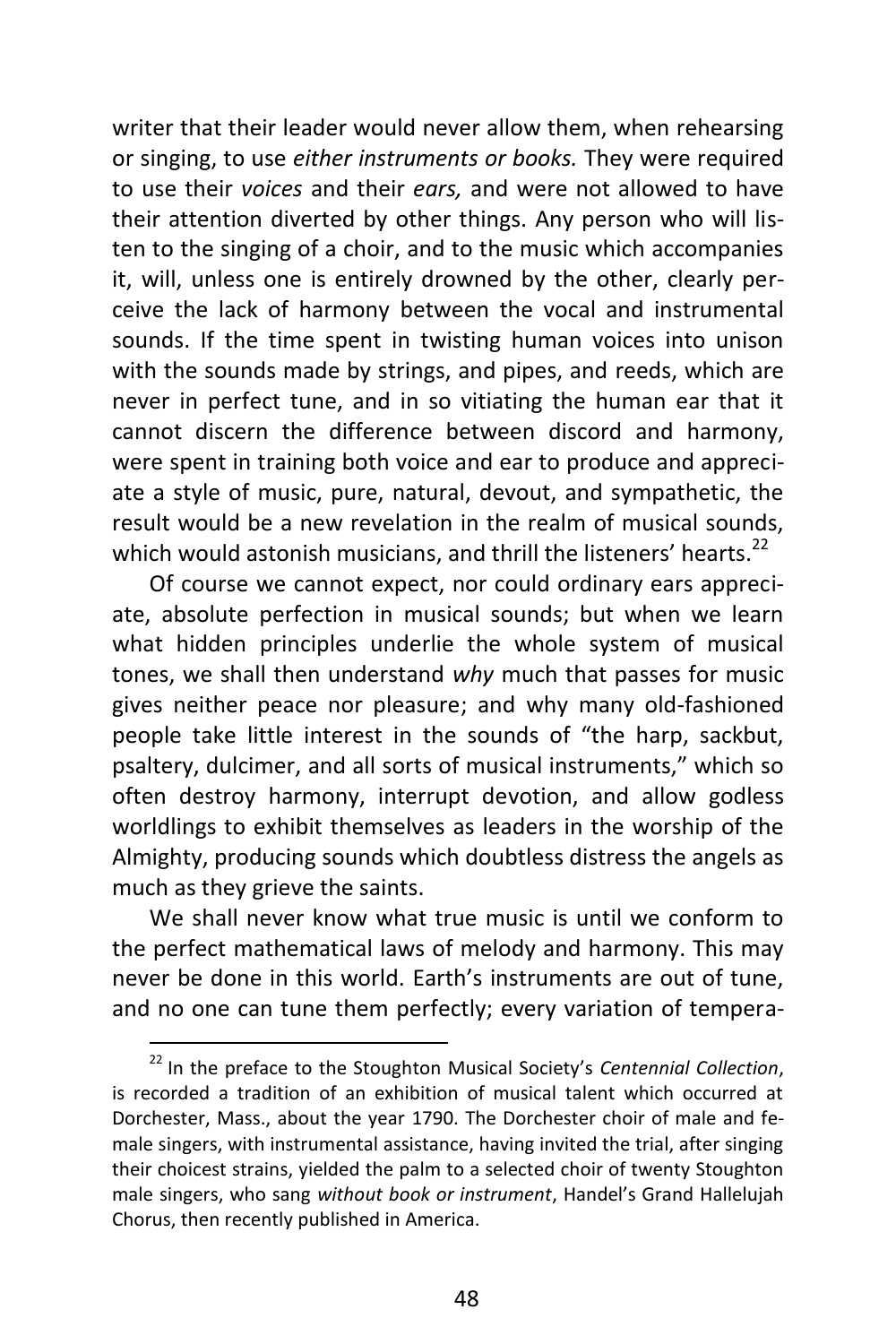ture changes their pitch and exhibits their imperfection; but that which is perfect will come by and by; and when the angels of God shall gather around the throne of glory; when the redeemed shall come with palms, and crowns, and harps; when the song of the ransomed shall rise like the voice of many waters and mighty thunderings, and yet shall fall sweet as the music of "harpers harping with their harps;" we shall then see the difference between the true music, made in accordance with the mathematical laws which govern the universe of sound, and the blundering, hap-hazard musical jargon which vexes so many righteous souls in this world of discord and confusion.

We have glanced at the working of a single mathematical law, which lies at the foundation of musical science. But we have only touched the subject. There may be yet deeper principles, which we have only begun to comprehend. It is related that one great pianist, not content with ordinary musical sounds, found delight in all cries of pain and distress, as if by some wider grasp he was able to distinguish other tones and concords outside of the range of the ordinary mind, but which were embraced in his marvelous musical comprehension.

It is said that persons ascending above the surface of the earth, as they go higher and higher, catch the faint sounds of what men call discord; but which in the upper air are mellowed and softened till they blend in perfect harmony. So it may be that the Eternal Mind comprehends music where we see only discord, and that all earth's seeming turmoil and confusion, rises at last amid the music of the spheres, and falls harmonious on the ears of Him who maketh even the wrath of man to praise him; who worketh all things according to the counsel of his own will, and whose glory not only fills the heavens, but shall yet flood the earth, as the waters cover the sea.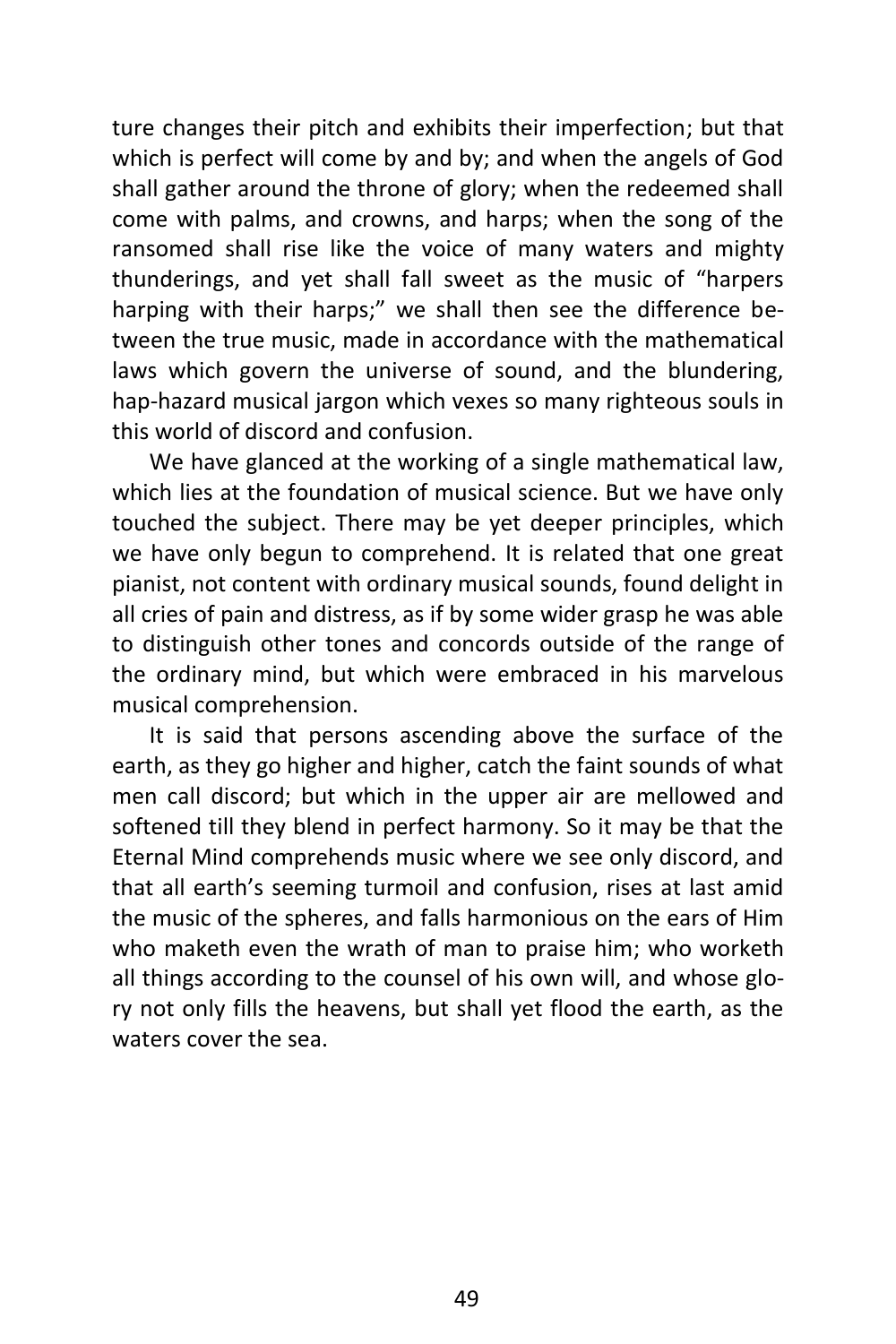### Chapter 4.

#### *Arithmetic In Vital Action. The Law Of Sevens Ruling All Life. Sabbaths, Septenaries, Jubilees. Marks Of Style. Tokens Of An Omnipresent God.*

The reign of number in the universe is specially exhibited in the law of *weeks*, which governs animal life. Throughout the whole history of man, from the forty weeks which cover his embryotic existence, onward to the close of his life, the number *seven* rules his entire being. The periodic changes which occur in the human constitution in persons of *both* sexes, clearly indicate that man, in his birth, growth, development, maturity, vital functions, reproductive system, health, disease, life and death, is controlled by the *law of completion in weeks.* His very *pulse* keeps time with the seven-day period, so that, as Dr. Stratton's varied observations show, "the human pulse is more frequent in the morning than at evening, for *six* days out of the seven, and that *on the seventh day it is slower;"<sup>23</sup>* thus indicating that the number *seven* by a divine ordination rules the human constitution. The same thing is true of the myriad creatures that fill the earth. Dr. Laycock tabulated the periods of utero-gestation in the lower orders, and periods of incubation in birds, and after getting the most trustworthy observations practicable regarding *one hundred and twenty-nine specimens* of birds and mammals, he found in *sixty-seven cases* the periods were a *definite* number of *weeks* or months, twenty four others being *within a day* of the definite number; and the remaining thirty-nine were so loosely stated as to be of little weight, though most of them were favorable to his conclusion. He thus concludes, "The facts I have briefly glanced at are general facts, and cannot happen day after day, in so many *millions of animals of every kind*, from the larva or ovum of a minute insect up to man, at definite periods, from a mere *chance* or coincidence; and although temperature, food, domestication, and other modifying instances may and do interrupt the regularity with which the various processes I have alluded to are conducted,

 $^{23}$  Edinburgh Medical and Surgical Journal, January, 1843.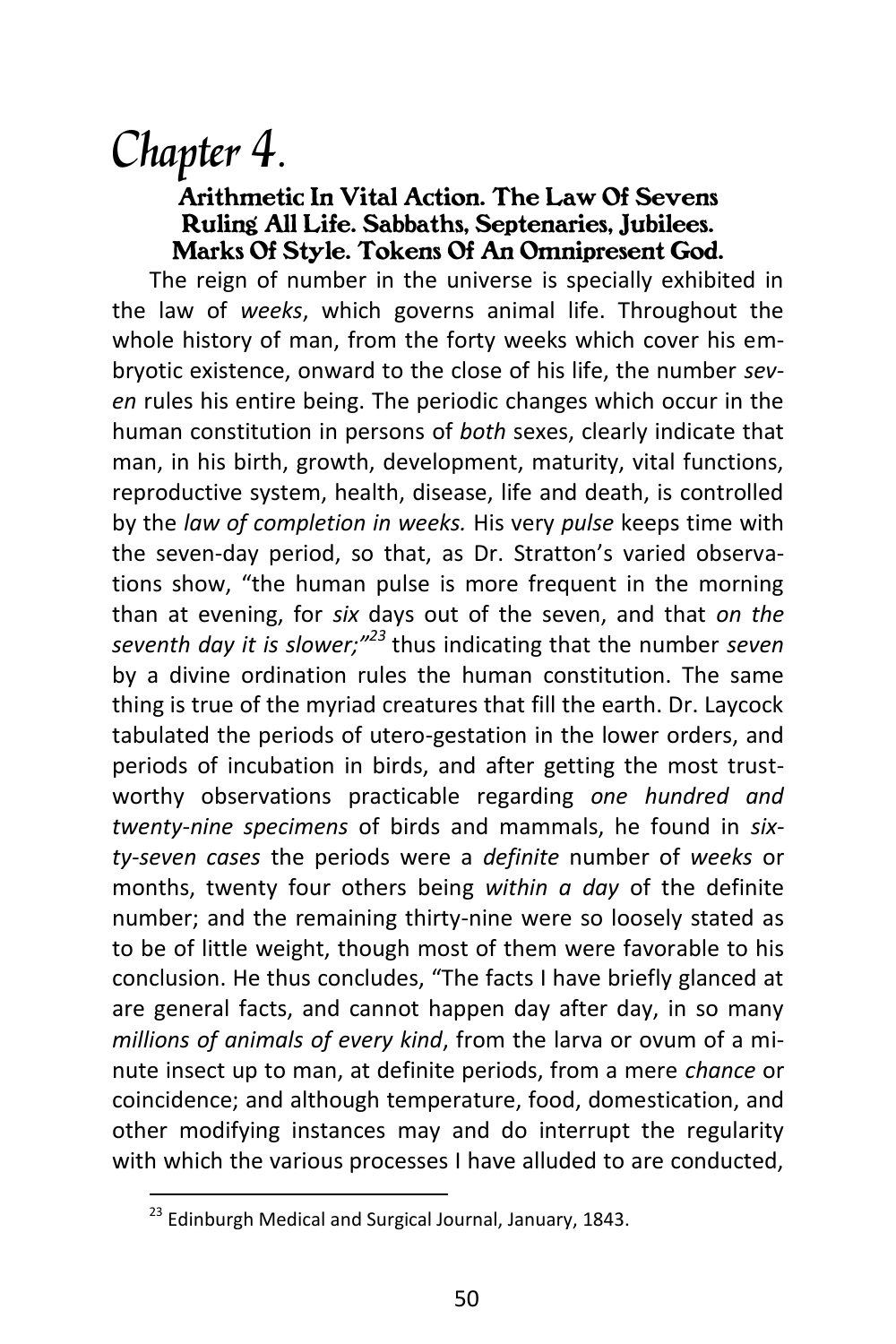yet upon the whole it is impossible, I think, to come to any less conclusion than this, that in animals changes occur every three and one-half, seven, fourteen, twenty-one, twenty-eight days, or at some *definite number of weeks." 24*

The skeptic may think lightly of the command that assigns to man one day in seven as a periodic *rest*. He may prefer the Decade of the French Revolution, or the occasional summer vacation; but when he has toiled on, regardless of physical and divine law, until at last he comes down upon the sick bed, with the typhoid fever; as his physician stands by his side and counts his pulse and reckons the passing days, he will learn that *his only hope of recovery and life* depends upon a favorable change which can only occur on the *seventh*, the *fourteenth,* the *twenty-firsts* the *twenty-eighth,* or at the utmost limit the *thirty-fifth day* of his sickness. He may disregard the law of *sevens* in health, but it rules him when he is sick. France could abolish the Sabbath and introduce the Decade, but all the physicians in France could not make a typhoid fever conform to their decades, nor cure a patient except in accordance with this *law of sevens.*

These facts have existed for ages, but men are slow to learn, and the skeptics who point out "the mistakes of Moses" in giving man one day in *seven* to rest, might perhaps profitably employ their leisure time in studying those mysterious peculiarities of the human constitution which conform to this wholesome law. They might also be able to explain why it is that the Jews who follow Moses' law live upon an average about a *third longer than their Gentile neighbors;* or why it is that the donkeys of London which *rest* one day in seven, can travel thirty miles a day with their loads, while the donkeys which work seven days in a week, can only travel fifteen miles a day.<sup>25</sup>

The skeptic who despises and belittles Sabbatic rest as of no importance to *himself* may perhaps see the utility of a system

<sup>24</sup> Dr. LAYCOCK, in the *London Lancet*, 1842-3. See H. G. GUINNESS, *Approaching End of the Age*, p. 261, for numerous interesting facts and details.

<sup>25</sup> See Lord SHAFTESBURY'<sup>S</sup> statement, quoted in *Remarks on* "*The Mistakes of Moses,"* by H. L. HASTINGS, ANTI-INFIDEL LIBRARY NO. 6, p. 17.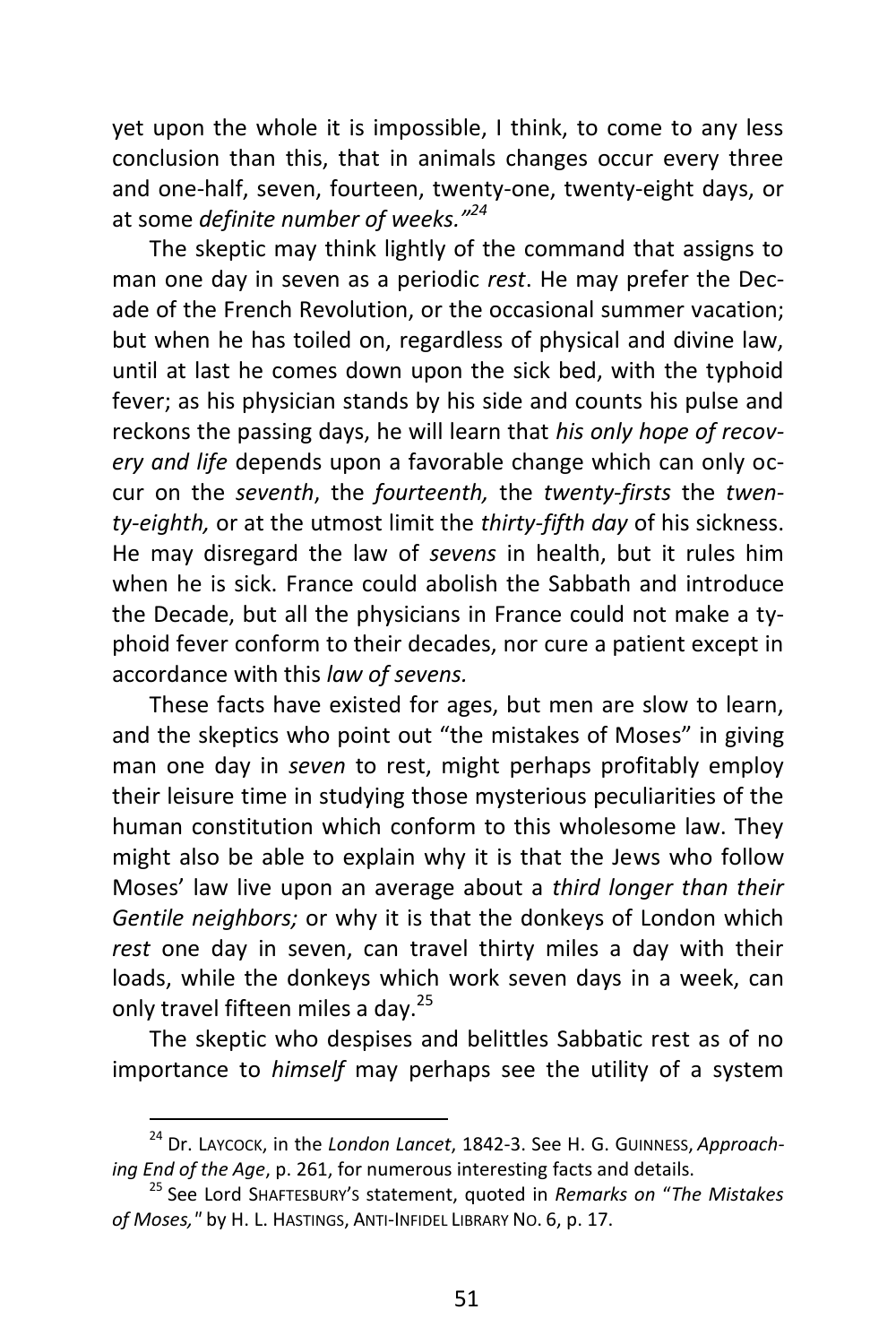which gets thirty-six hundred miles' extra travel out of a donkey in the course of a year, and leaves him fresh and vigorous at the end. He who made man and made the donkey, knew what was good for them both; and the commandment which gave to man his rest, extended it not only to the son and daughter, the man-servant and the maid-servant, but also to the ox, the *ass*, and the stranger within the gates. Deut. 5:14. And the donkey who accepts his rest-day and lives, is wiser than the man who refuses and abuses it, and dies as the fool dieth. "Your Joss is better than our Joss," said the Chinaman to the British officer; "He gives you one day in *seven* to rest, while we get only *one day in a year!*" Imagine what life would be to toilers who cannot enjoy expensive vacations and pleasure trips, if they were robbed of their weekly rest-day, and set to the ceaseless toil and grind of unremitting care and labor for 364 days in a year. Would *such* a life be "worth living"?

The same number seven, when applied to years, also has its influence and bearing on human life. From the beginning of man's existence his life will be found marked off into septenary periods. The ages of seven, fourteen, twenty-one, are clearly marked. Forty-nine is a critical period in human history; sixty-three is another; while seventy, the *tenth seven*, marks man's three-score years and ten. And it is noteworthy that the Jewish law which made the seventh year of rest, was framed, as far as might be, in general accordance with this physiological law; and the forty-ninth and fiftieth years seem to correspond with that *double Sabbatic* and *Jubilee Year*, which marked the release of servants, the restoration of lands, and commenced a new cycle in the Jewish commonwealth  $^{26}$ 

Thus these numbers, which lie before us on the very face of nature, though overlooked by all human lawgivers, are recognized in Scripture, and they indicate that He who filled this world with organic life, not only reckoned, and counted, and placed that life under the dominion of number, as expressed in days, and weeks,

<sup>26</sup> For statistics regarding Jewish health and longevity, see *Remarks on* "*The Mistakes of Moses"* by H. L. HASTINGS, pp. 4-10, 21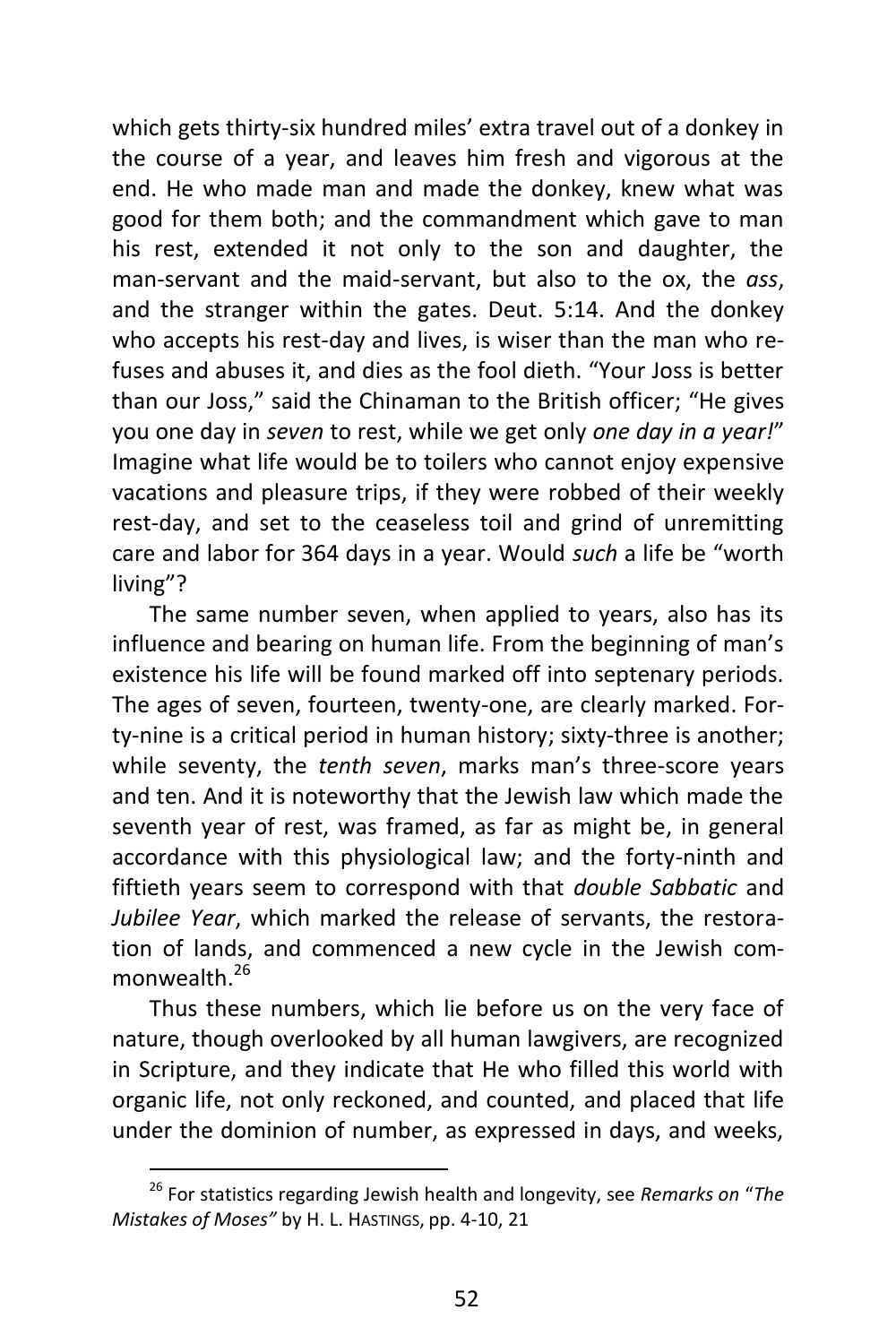and years, but that that law which was given by Moses, and at which the scoffing world has never ceased to rail, embodied in it these mysterious principles of number, which men so long have failed to discern, but which indicate the presence of a Mathematical Intelligence, not only manifesting itself in guiding the creative energies which rule the world, but also in the giving of that matchless Law which came by Moses, as well as that grace and truth which is revealed in Jesus Christ.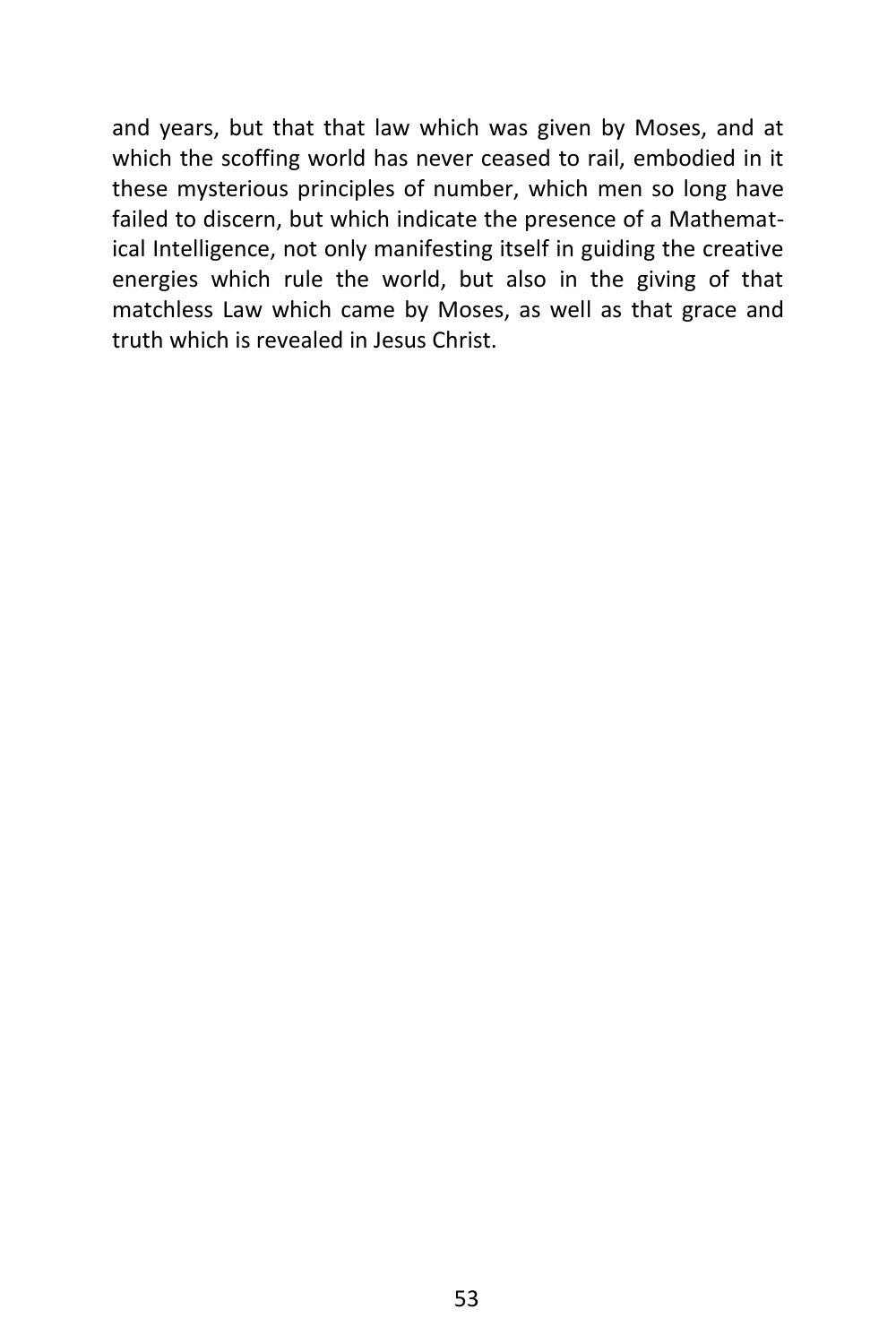### Conclusion.

 $\overline{a}$ 

The various manifestations of mathematical law to which we have alluded are by no means singular or unusual. Similar principles are interwoven throughout the entire universe; and mathematical principles are so intertwined with the laws of acoustics, optics, mechanics, chemics, and physics, that it is impossible to separate them. And it is equally impossible to resist the conclusion that all these laws, in their multitudinous combinations and applications, spring from one supreme, mathematical Mind, and that some omniscient Mathematician planned these wondrous combinations which give to man such pleasure, comfort and profit. And the recurrence of special numbers in the varied departments of nature indicates the presence of a Mind which works according to well-established principles and familiar laws, dealing mainly with the simpler forms of number, which are presented as lessons adapted to the intelligence of His children; and going through higher ranges of mathematical thought, until the wisest are baffled and astonished at the majestic relations of mathematical law, as seen in the universal realm of nature.<sup>27</sup>

 $27$  The sacredness of the number three has been especially prominent in Christendom. The four elements of the ancients, and Erigena's fourfold division of nature, show the power of the points of the compass to impress their number on the human mind. The five digits of the hand, and the prevalence of fivefold divisions in the floral kingdom, give us the five-pointed star with its symbolism; point up for manhood and virtue; point down for beastliness and sin. The lily tribe gives us the six-pointed star; and six, a perfect number, in which the sum of the factors equals the product, is fitting as a symbol of the descent of the divine into the human trinity, the indwelling of God in man; the Perfect perfecting His child. The seven notes of the diatonic scale, the seven distinct colors, and other natural examples, fall in with the seven days of the week, the quartering of the moon's period. Jew and Gentile alike have hallowed the number seven; and no other number occurs so frequently with sacred associations in Jewish and Christian literature. Higher primes than seven do not enter much into our human thought, nor appear to be embodied in any part of creation known to us.

Music, painting, the coloring of nature and art, architecture, sculpture, drawing, the beauty of proportion and form,—how large a portion of our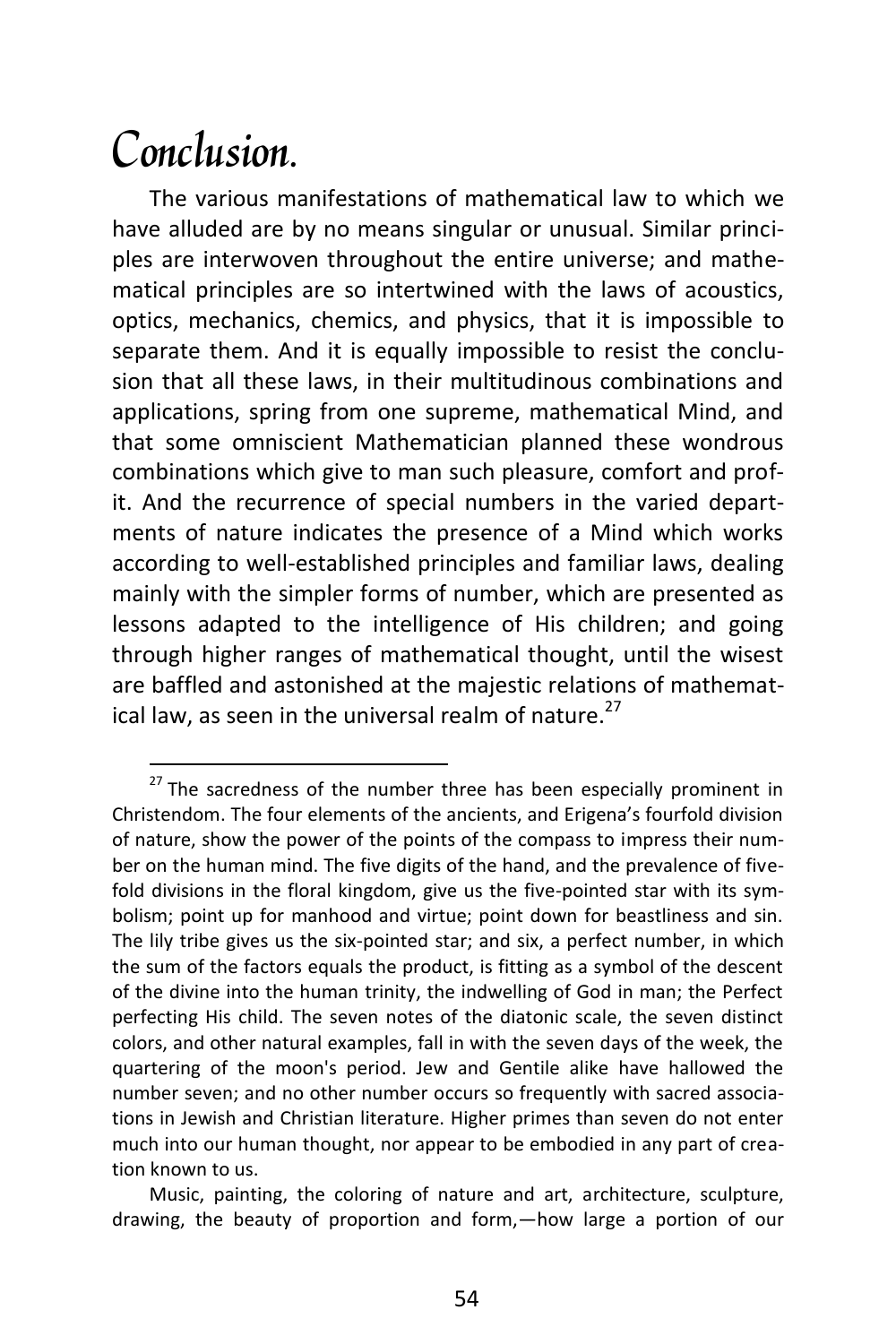Some persons will read these lines, who, had they no means of knowing their author, would yet immediately divine their origin. How they would do this they might be unable to explain; but they have for so many years been accustomed to read the productions of the writer's pen, that they would probably recognize the authorship; as they have often done before. A tailor can go into court and identify the stitches he has taken in a garment, though ordinary persons might perceive no difference between those stitches and the stitches of a thousand other tailors. But the tailor knows the difference; and others qualified to judge, and familiar with his handiwork, can also recognize the impress of his personality. A skilled ear, listening to the production of a musical composer, detects peculiarities of melody or harmony which no one else exhibits; idiosyncrasies of which the artist himself may not be conscious, but which, nevertheless, exist, and are all susceptible of analysis and classification.

These marks of *style* which attach themselves to the works of the author, the poet, the painter, the musician, and the mechanic, are also seen in the mysterious mathematics which rule the universe—in the number, the order, the beauty, the symmetry, the harmony, and the rhythm which pervade the world in which we live; and in them the careful observer may read the tokens of one great presiding Mind.<sup>28</sup> And while moles and blind men may see

earthly pleasure and spiritual culture depends on these; and these draw their charm in some mysterious way from the numbers two, three, five, seven. The number of prime numbers is unlimited; and since the first four give us, in the harmony of tones and colors, and in the proportions of form, such varied sources of high pleasure, such potent modes of spiritual expression, we may reverently hope that in the immortal life, the same beneficent Power which makes two, three, five, seven, thus minister to our Joys below, will open to us more of the infinite treasures which lie hidden in the boundless fields beyond.—Pres. THOMAS HILL, *Geometry and Faith*, pp. 18, 19.

 $\overline{a}$ 

May we not hereafter add to these numbers the prime number *eleven*, which we have seen lies at the base of all musical science, and which thus is the instrument of one of the highest and purest pleasures of this world; a pleasure which shall survive the changes of mortality and enhance the glories of the life everlasting.

 $28$  Have you never recognized the composition of your friend in some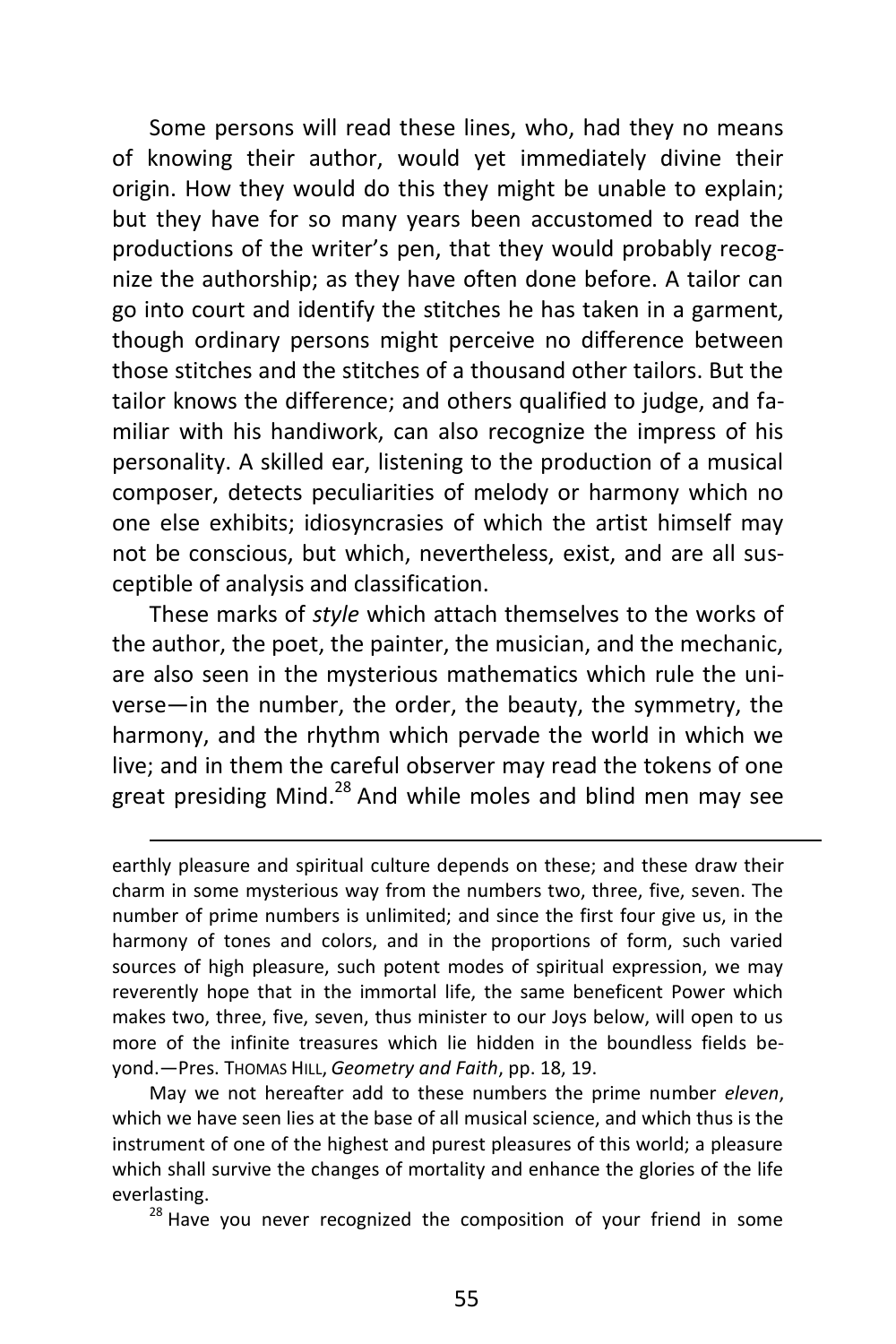nothing but confusion and chance in the world, the anointed eye beholds the marks of creative mind; the anointed ear catches the echoes of Divine harmonies; and to the devout and observing soul, "the heavens declare the glory of God, and the firmament showeth his handiwork," and all the mysterious and mathematical arrangements of the universe exhibit and demonstrate the presence and wisdom of an omniscient Creator.

We commend this somewhat neglected line of investigation to those searchers after God who have not yet learned to clearly discern His presence in the world which He has made. The subject is not one for superficial thinkers, but is worthy of the attention of the acutest reasoners; nevertheless it has certain departments

 $\overline{a}$ 

anonymous literary article, by a peculiar phraseology, a turn of style, or a method of thought which no artifice could conceal? Have you never felt a glow of pleasure when you unexpectedly discovered on the walls of a picture-gallery the work of a well-known artist, marked by some peculiarity of grouping or coloring? Has your attention never been quickened when an orchestra has suddenly struck into a new theme of a favorite composer, never heard before, but unquestionably his? If you have experienced these or similar emotions, you know something of the force with which such numerical laws impress the mind of the student of nature, and you also know how difficult it is to make the power of such impressions understood. I wish I could give you a full conception of this power; for you cannot otherwise feel the full force of the evidence which these facts afford. They point directly to an intelligence in nature like our own, and they are a seal to the declaration of the Bible, that man was created in the image of his God.

The broken porticoes of the Parthenon still stand on the Acropolis at Athens to incite the imitation and win the admiration of the architect. The beauty of outline and those faultless proportions, which modern art has copied but never excelled, all depend on an exact conformity of all the parts to the laws of symmetry and to simple numerical ratios. We justly regard that ruined temple as the evidence of the highest intelligence; and when we find the same symmetry, the same numerical ratios, appearing everywhere in nature, how can we refuse to admit that they also are the evidence of intelligence and thought? Moreover, since the laws of symmetry and number pervade the whole universe, from the structure of the solar system down to the organization of a worm, they prove, if they prove anything, that the whole is the manifestation of the thoughts of the one great Jehovah, who "in the beginning" created all things by the word of His power.—Prof. J. P. COOKE, *Religion and Chemistry*, pp. 275, 276.